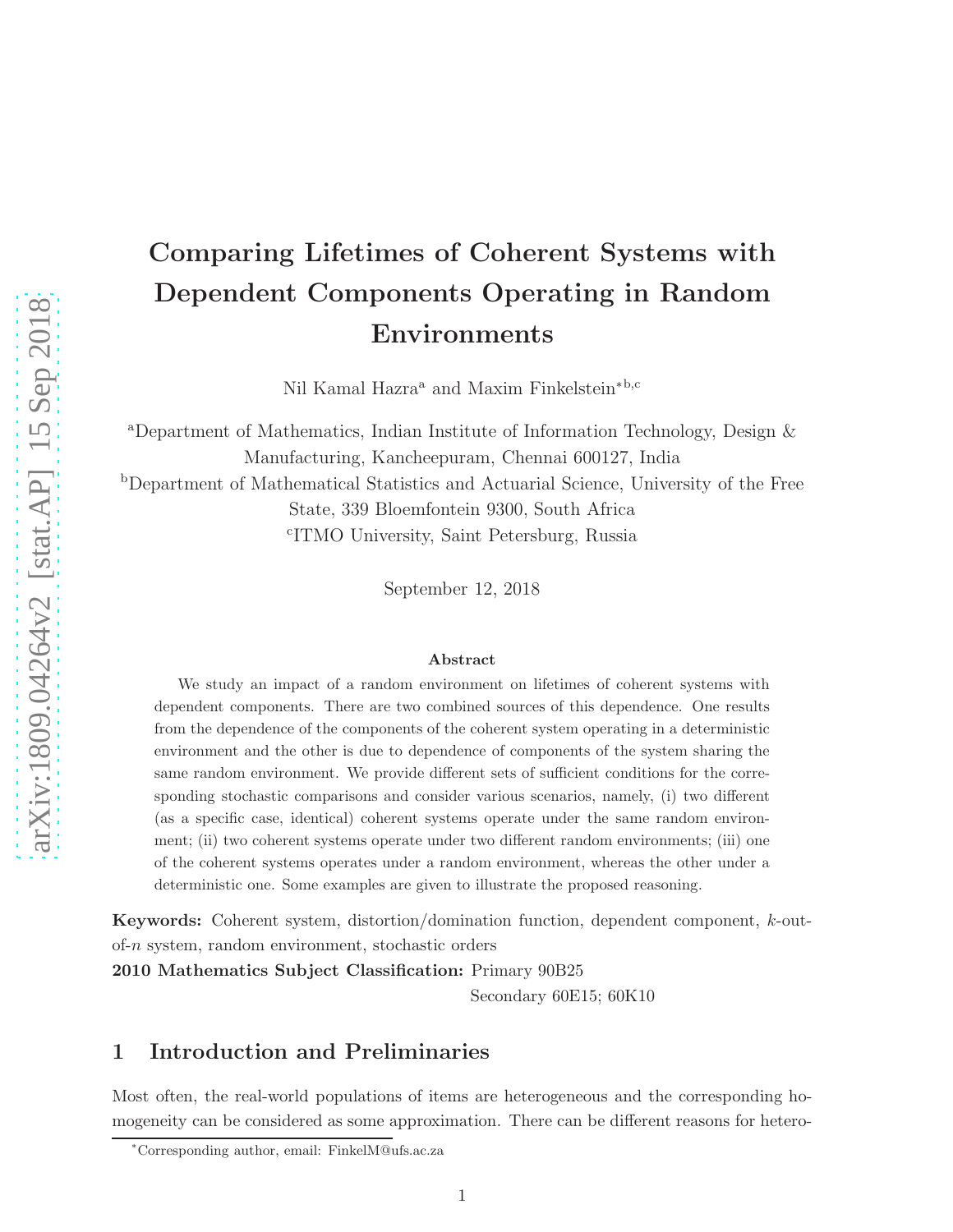geneity. For example, the items can be produced by different manufacturers and then mixed by the user. It can happen with one manufacturer as well, as reliability characteristics of manufactured items change with time depending on many factors (e.g. supplied material, human factors, the production condition, etc.). Heterogeneity can be also induced by a random environment in which items are operating. This random environment can be modelled, e.g., by the corresponding shock process (see, e.g., Cha and Finkelstein [\[8\]](#page-22-0) and the references therein). However, the simplest and sometimes the most effective way is to model it by the nonnegative environmental random variable  $\Theta$  that can affect the distribution of a lifetime X in a baseline deterministic environment (denoted by  $F_X(x)$ ). Thus, conditional on a realization  $\Theta = \theta$ , the corresponding distribution of  $X(\theta)$  is  $F_X(x|\theta)$ , where the most popular specific models are the scale model  $F_X(\theta x)$ , the multiplicative and the additive frailty models written as  $\theta r_X(x)$  and  $r_X(x) + \theta$ , where  $r_X(x)$  is the corresponding failure rate assuming that it exists. The most common example of environment is a stress or load under which technical systems are operating (e.g., an electrical load). Some overall climate or nutrition parameters can also describe environment for organisms. An effect of a random environment on various reliability indices was intensively studied in the literature: see, e.g., Finkelstein [\[11\]](#page-22-1), Petakos and Tsapelas [\[30\]](#page-23-0), Kenzin and Frostig  $[16]$ , Nakagawa  $[21]$ , Persona et al.  $[29]$ , Råde  $[33]$ , and the references therein.

While describing the following baseline simplified scenarios to be considered in our paper in a much more generality, we will use several basic stochastic orders to be defined for convenience by Definition [1.1](#page-4-0) at the end of this section.

- (i) Consider two items (systems) with lifetimes  $X(\Theta)$  and  $Y(\Theta)$  (we will use later a slightly different notation that is more appropriate for the multicomponent case), operating in the same environment modelled by Θ and we are interested in stochastic comparisons of these lifetimes. Note that they are dependent via the common environment. Obviously, if we know that its impact is the same on both items (e.g., multiplicative frailty model), then in order, e.g.,  $X(\Theta) \leq_{st} Y(\Theta)$  to hold, it is sufficient for this inequality to be true for the baseline, deterministic environment, i.e.,  $X \leq_{st} Y$  as it will hold in each realization of Θ. For a general case, we must just assume this property in each realization, i.e.,  $X(\theta) \leq_{st} Y(\theta)$ , for all  $\theta$ .
- (ii) Let now one item (or two statistically identical items) operate in two environments  $\Theta_1$ and  $\Theta_2$  with the corresponding lifetimes  $X(\Theta_1)$  and  $X(\Theta_2)$ . There is a number of simple, meaningful results in the literature for the corresponding comparisons. For example, in Finkelstein [\[12\]](#page-22-3) and Shaked and Shantikumar [\[36\]](#page-24-0), it is stated that if  $\Theta_1 \leq_{hr} \Theta_2$ , then  $X(\Theta_1) \leq_{hr} X(\Theta_2)$  provided that the corresponding failure rate  $r(t|\theta)$  is ordered in  $\theta$  for all  $t > 0$ .
- (iii) The last general introductory setting to be considered is when two items with lifetimes  $X(\Theta_1)$  and  $Y(\Theta_2)$ , are operating in different environments modelled by  $\Theta_1$  and  $\Theta_2$ , respec-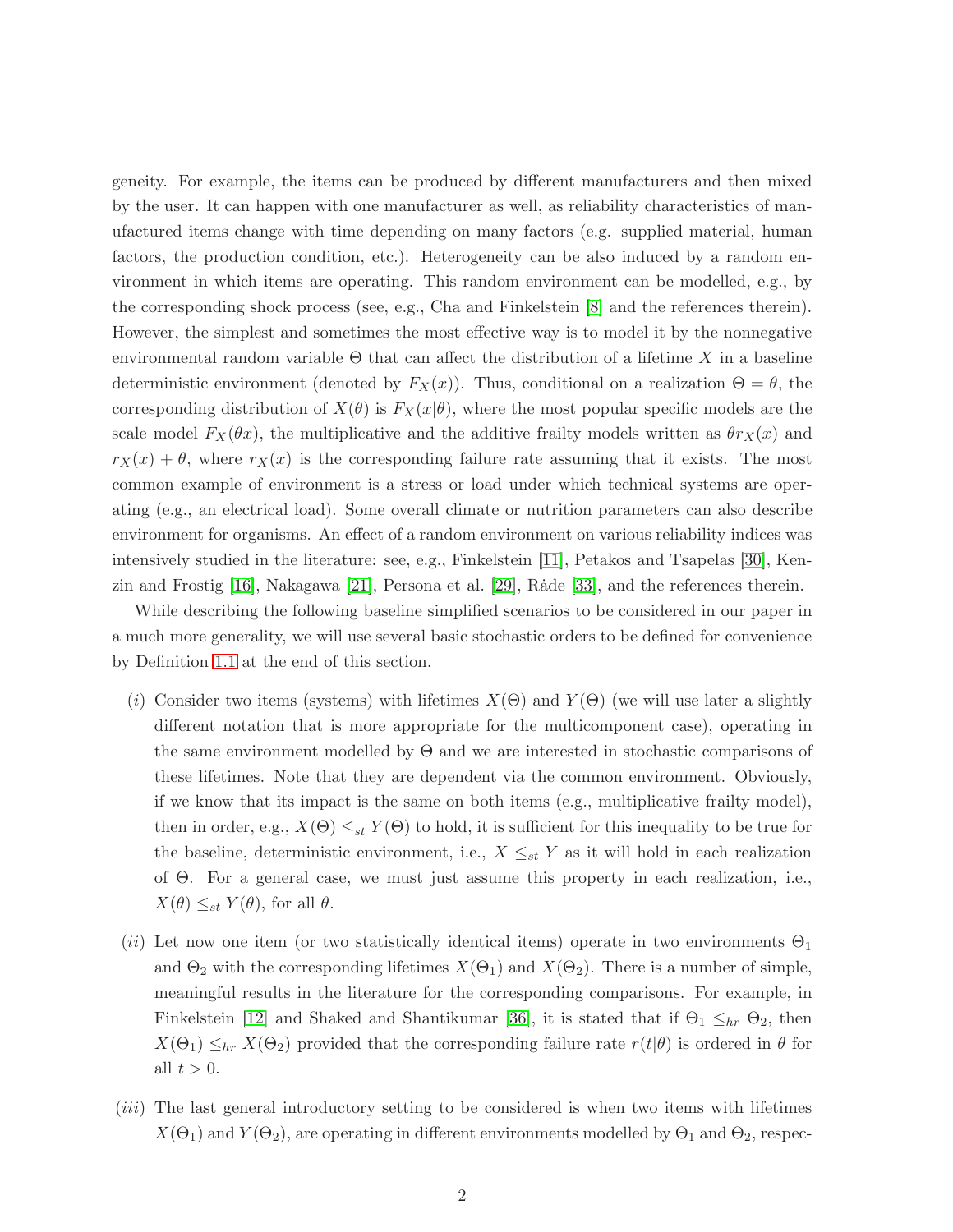tively. A specific case is when e.g.,  $\Theta_2$  is degenerate, meaning that the second environment is deterministic.

The above scenarios are described with respect to comparisons of lifetimes of two items or systems with a *black box* description. However, our paper is dealing with these scenarios for the multicomponent systems, namely, *coherent systems* that satisfy two basic requirements: each component is important for operation of a system and the system lifetime should not decrease if we replace any failed component by a 'new' one. This class of systems is rather wide and includes, e.g., the k-out-of-n systems as a special case (Barlow and Prochan [\[5\]](#page-21-0)).

Stochastic comparisons for k-out-of-n systems with independent components are extensively studied in Pledger and Proschan [\[31\]](#page-23-4), Proschan and Sethuraman [\[32\]](#page-23-5), Balakrishnan and Zhao [\[4\]](#page-21-1), Hazra et al. [\[13\]](#page-22-4), to name a few. The study of general coherent systems with independent components were considered, e.g., in Esary and Proschan [\[10\]](#page-22-5), Nanda et al. [\[22\]](#page-23-6), Kochar et al. [\[17\]](#page-22-6), Belzunce et al. [\[6\]](#page-22-7), Samaniego [\[34\]](#page-24-1), Hazra and Nanda [\[14\]](#page-22-8), Samaniego and Navarro [\[35\]](#page-24-2), Lindqvist et al. [\[18\]](#page-22-9). Stochastic ordering for coherent systems with dependent components is discussed by Navarro and Rubio [\[27\]](#page-23-7), Navarro et al. [\[23,](#page-23-8) [24,](#page-23-9) [25,](#page-23-10) [26\]](#page-23-11). An impact of a random environment are studied through multivariate mixture models. Some references to name a few are: Belzunce et al. [\[7\]](#page-22-10), Misra and Misra [\[20\]](#page-22-11), Badía et al. [\[2\]](#page-21-2), Balakrishnan et al. [\[3\]](#page-21-3), and Marshall and Olkin [\[19\]](#page-22-12).

However, to the best of our knowledge, only one paper that we are aware of, is devoted to stochastic comparisons of coherent systems with dependent components operating in different random environments (Amini-Seresht et al. [\[1\]](#page-21-4)). These authors provide some detailed sufficient conditions for the lifetime of a coherent system operating under one (e.g., the more severe) environment to be smaller than that of this system operating under a milder environment. This setting generalizes scenario *(ii)* above to the case of systems with dependent components. It should be noted that there are two 'combined' sources of this dependence. One results from the dependence of the components in the coherent system operating in a deterministic environment and the other is due to the dependence of components of the system sharing the same random environment.

Inspired by the work of these authors, we present solutions for some *open problems* formulated in Amini-Seresht et al. [\[1\]](#page-21-4). We also generalize their results and present some new comparisons which consider the settings  $(i)$  and  $(iii)$  applied to coherent systems with dependent components. To be more specific, we provide different sets of sufficient conditions for one system to dominate the other one with respect to different stochastic orders, namely, usual stochastic order, hazard rate order, reversed hazard rate order and the likelihood ratio order. It is worth mentioning that the above scenario (ii) considered in Amini-Seresht et al. [\[1\]](#page-21-4) for coherent systems can be viewed as a specific case of a more general scenario (iii). Moreover, our methodology for obtaining relevant comparisons also differs from that discussed in their paper. Lastly, although the case when e.g.,  $\Theta_2$  is degenerate, meaning that the second environment is deterministic, is specific for scenario *(iii)*, for technical reasons, it is convenient to consider it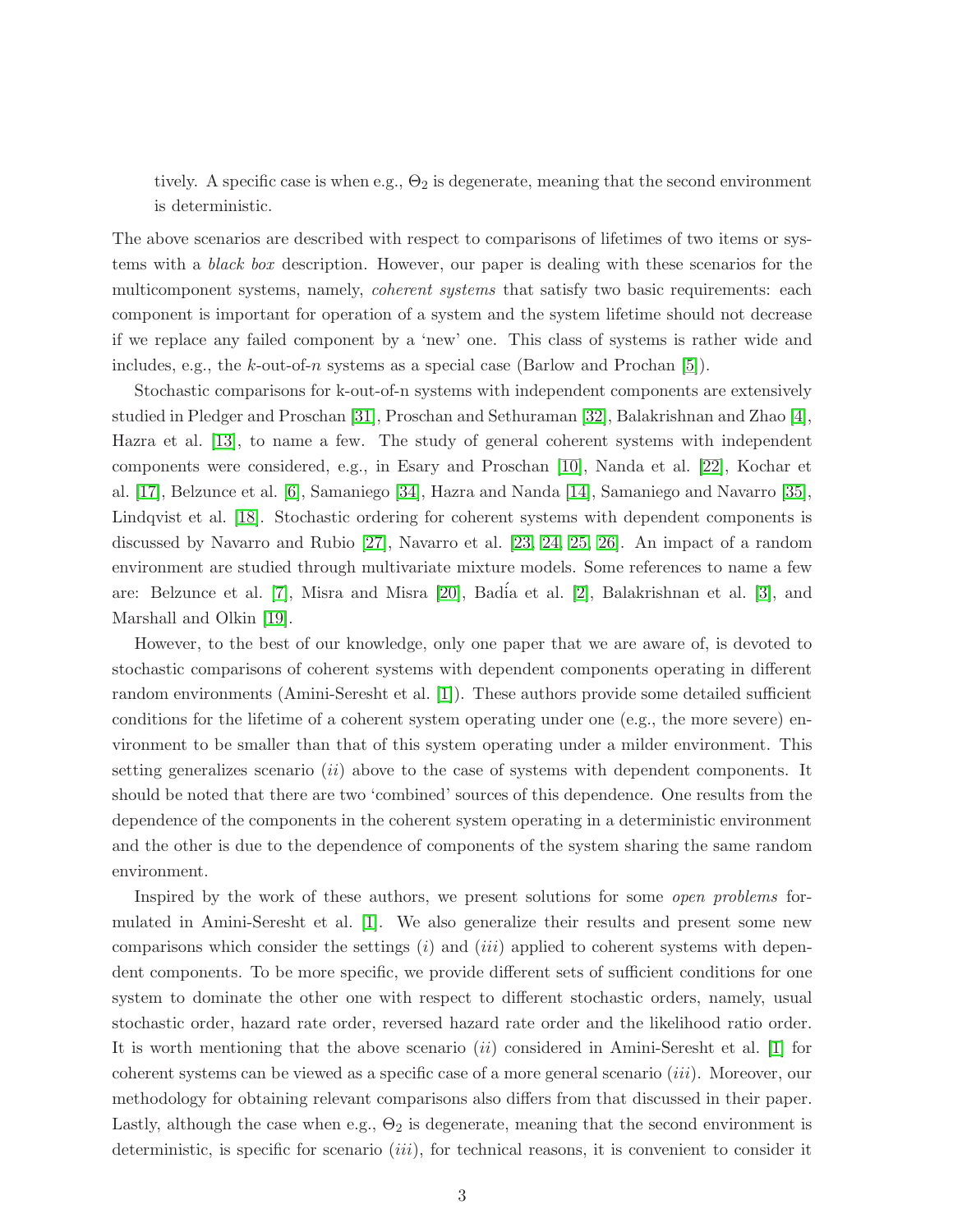separately, which is done in Section [5.](#page-16-0)

After this introductory discussion, we can carry on with some basic facts to be used intensively throughout the paper starting with the relevant, formal notation that is more convenient for our multivariate setting. For an absolutely continuous random variable  $W$ , we denote the probability density function (pdf) by  $f_W(\cdot)$ , the cumulative distribution function (cdf) by  $F_W(\cdot)$ , the hazard rate function by  $r_W(\cdot)$ , the reversed hazard rate function by  $\tilde{r}_W(\cdot)$  and the survival/reliability function by  $\bar{F}_W(\cdot)$ .

Consider a coherent system with lifetime  $\tau(X)$  formed by n dependent components with the lifetime vector  $\mathbf{X} = (X_1, X_2, \dots, X_n)$ . The dependency among components can be represented by the joint reliability function of  $\boldsymbol{X}$ 

$$
\begin{array}{rcl}\n\bar{F}_{\mathbf{X}}(x_1, x_2, \dots, x_n) & = & P\left(X_1 > x_1, X_2 > x_2, \dots, X_n > x_n\right) \\
& = & C\left(\bar{F}_{X_1}(x_1), \bar{F}_{X_2}(x_2), \dots, \bar{F}_{X_n}(x_n)\right),\n\end{array}
$$

where  $C(\cdot,\cdot,\ldots,\cdot)$  is a survival copula. In literature, many different types of survival copulas have been studied, for example, Farlie-Gumbel-Morgenstern (FGM) copula, Archimedean copula, Clayton-Oakes (CO) copula, etc. For more discussion on this, we refer the reader to Nelsen [\[28\]](#page-23-12). Based on the above representation, the following fundamental lemma (similar to Theorem 2.1 of Navarro et al. [\[23\]](#page-23-8)) can be formulated.

**Lemma 1.1** Let  $\tau(X)$  be the lifetime of a coherent system formed by n dependent components *with the lifetime vector*  $\mathbf{X} = (X_1, X_2, \ldots, X_n)$ . Then the system's reliability function can be *written as*

<span id="page-3-0"></span>
$$
\bar{F}_{\tau}(\mathbf{X}) (x) = h(\bar{F}_{X_1}(x), \bar{F}_{X_2}(x), \dots, \bar{F}_{X_n}(x)),
$$

where  $h : [0,1]^n \to [0,1]$ , called the domination (or dual distortion) function, depends on the *structure function* φ(·) *(see Barlow and Proschan [\[5\]](#page-21-0) for definition) and on the survival copula* C of  $X_1, X_2, \ldots, X_n$ . Furthermore,  $h(\cdot)$  is an increasing continuous function in  $[0,1]^n$  such that  $h(0, 0, \ldots, 0) = 0$  and  $h(1, 1, \ldots, 1) = 1$ .

An example below illustrates the meaning of this lemma.

**Example 1.1** *Consider a coherent system with the lifetime*  $\tau(X) = \min\{X_1, \max\{X_2, X_3\}\}\$ , *where*  $\mathbf{X} = (X_1, X_2, X_3)$  *is described by the FGM Copula (see Nelsen [\[28\]](#page-23-12)). Then the minimal path sets (see Barlow and Proschan [\[5\]](#page-21-0)) of this system are given by*  $P_1 = \{1, 2\}$  *and*  $P_2 = \{1, 3\}.$ *Consequently, its reliability function can be obtained as*

$$
\begin{aligned}\n\bar{F}_{\tau}(\boldsymbol{X}) &= P(\{X_{P_1} > x\} \cup \{X_{P_2} > x\}) \\
&= P(X_{P_1} > x) + P(X_{P_2} > x) - P(X_{\{1,2,3\}} > x) \\
&= \bar{F}_{\mathbf{X}}(x, x, 0) + \bar{F}_{\mathbf{X}}(x, 0, x) - \bar{F}_{\mathbf{X}}(x, x, x) \\
&= C(\bar{F}_{X_1}(x), \bar{F}_{X_2}(x), 1) + C(\bar{F}_{X_1}(x), 1, \bar{F}_{X_3}(x)) + C(\bar{F}_{X_1}(x), \bar{F}_{X_2}(x), \bar{F}_{X_3}(x)) \\
&= h(\bar{F}_{X_1}(x), \bar{F}_{X_2}(x), \bar{F}_{X_3}(x)),\n\end{aligned}
$$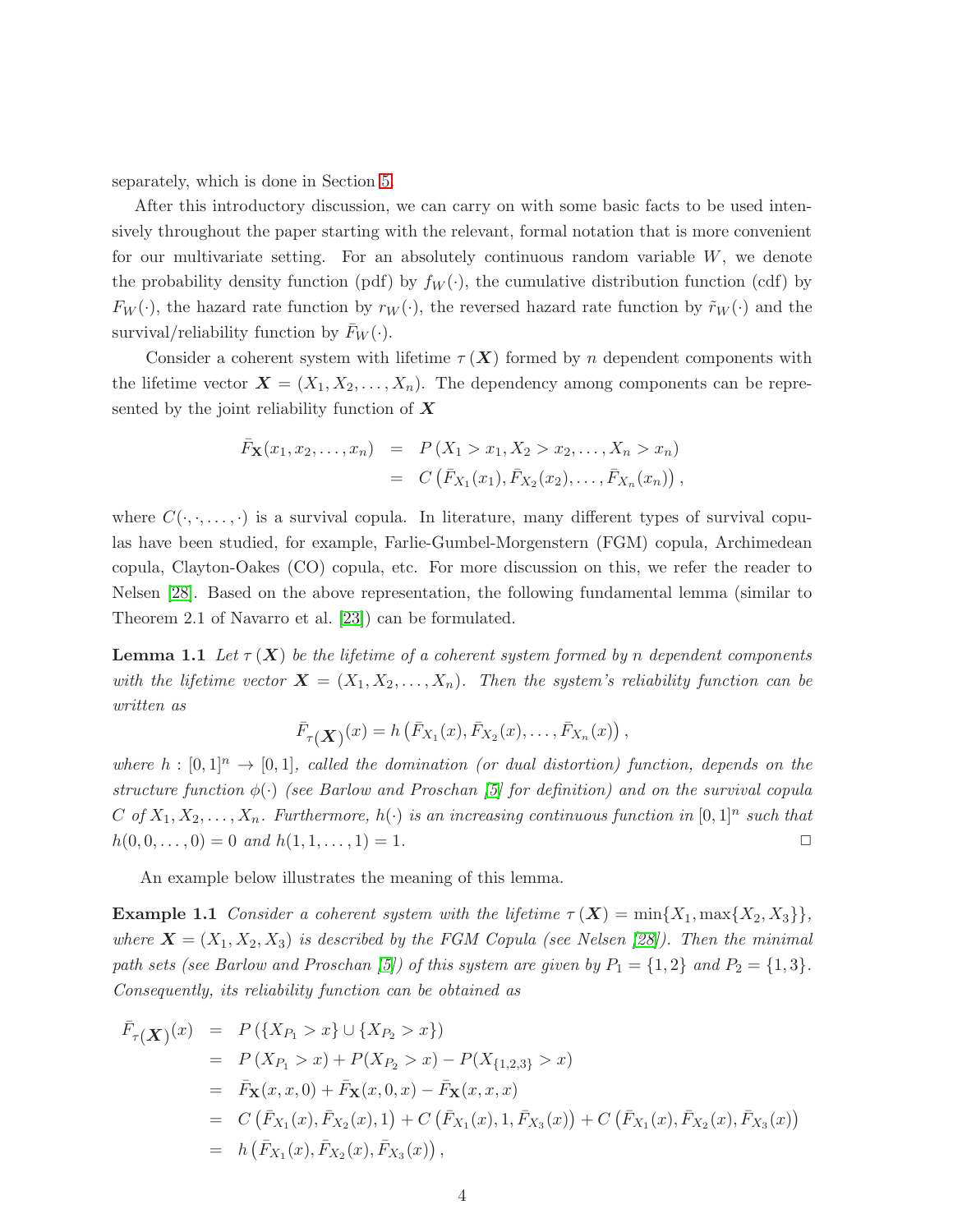*where*

$$
h(p_1, p_2, p_3) = C(p_1, p_2, 1) + C(p_1, 1, p_2) - C(p_1, p_2, p_3)
$$
  
=  $p_1 p_2 p_3 [1 - x(1 - p_1)(1 - p_2)(1 - p_3)], \text{ for } p_i \in (0, 1) \text{ and } x \in [-1, 1].$ 

Let  $\tau(X(\Theta))$  be a random variable representing the lifetime of a coherent system  $\tau(X)$  that is operating under a random environment modeled by a random variable  $\Theta$  with support  $\Omega \subseteq$  $[0,\infty)$ . For a given environment  $\Theta = \theta$ , let  $\mathbf{X}(\theta) = (X_1(\theta), X_2(\theta), \dots, X_n(\theta))$  be the vector of lifetimes of components, and  $h(\cdot)$  be the domination function of  $\tau(\mathbf{X}(\theta))$ . Further, let  $\bar{F}_{X_i}(\cdot|\theta)$ ,  $F_{X_i}(\cdot|\theta)$   $f_{X_i}(\cdot|\theta)$   $r_{X_i}(\cdot|\theta)$  and  $\tilde{r}_{X_i}(\cdot|\theta)$  be the survival function, the cumulative distribution function, the probability density function, the hazard rate function, and the reversed hazard rate function describing  $X_i(\theta)$ , respectively, for  $i = 1, 2, \ldots, n$ . Then the reliability function describing  $\tau(X(\Theta))$  can be expressed as the following mixture

<span id="page-4-1"></span>
$$
\begin{aligned}\n\bar{F}_{\tau}(\mathbf{X}(\Theta)) & (x) &= P(\tau(\mathbf{X}(\Theta)) > x) \\
&= \int_{\Omega} h\left(\bar{F}_{X_1}(x|\theta), \bar{F}_{X_2}(x|\theta), \dots, \bar{F}_{X_n}(x|\theta)\right) dF_{\Theta}(\theta),\n\end{aligned} \tag{1.1}
$$

where the last equality holds due to Lemma [1.1.](#page-3-0) Further, its cumulative distribution function is given by

<span id="page-4-2"></span>
$$
F_{\tau}(\mathbf{X}(\Theta))}(x) = \int_{\Omega} \left[1 - h\left(\bar{F}_{X_1}(x|\theta), \bar{F}_{X_2}(x|\theta), \dots, \bar{F}_{X_n}(x|\theta)\right)\right] dF_{\Theta}(\theta). \tag{1.2}
$$

If all  $X_i$ 's are identical, then  $(1.1)$  and  $(1.2)$  reduce to

$$
\bar{F}_{\tau}(\boldsymbol{X}(\Theta))}(x) = \int_{\Omega} h(\bar{F}_{X_1}(x|\theta)) dF_{\Theta}(\theta), \qquad (1.3)
$$

and

$$
F_{\tau}(\mathbf{X}(\Theta))}(x) = \int_{\Omega} \left[1 - h\left(\bar{F}_{X_1}(x|\theta)\right)\right] dF_{\Theta}(\theta). \tag{1.4}
$$

Stochastic orders are frequently used as an effective tool to compare the lifetimes of two systems. Numerous stochastic orders are reported in the literature. Each of them has its own merit. For example, the usual stochastic order compares two reliability functions, the hazard rate order compares two hazard/failure rate functions, whereas the reversed hazard rate order compares two reversed hazard rate functions. For exhaustive details see Shaked and Shanthikumar [\[36\]](#page-24-0). For the sake of completeness, we define below stochastic orders that are used in our paper.

<span id="page-4-0"></span>Definition 1.1 *Let* X *and* Y *be two absolutely continuous random variables with respective supports*  $(l_X, u_X)$  *and*  $(l_Y, u_Y)$ *, where*  $u_X$  *and*  $u_Y$  *may be positive infinity, and*  $l_X$  *and*  $l_Y$  *may be negative infinity. Then,* X *is said to be smaller than* Y *in*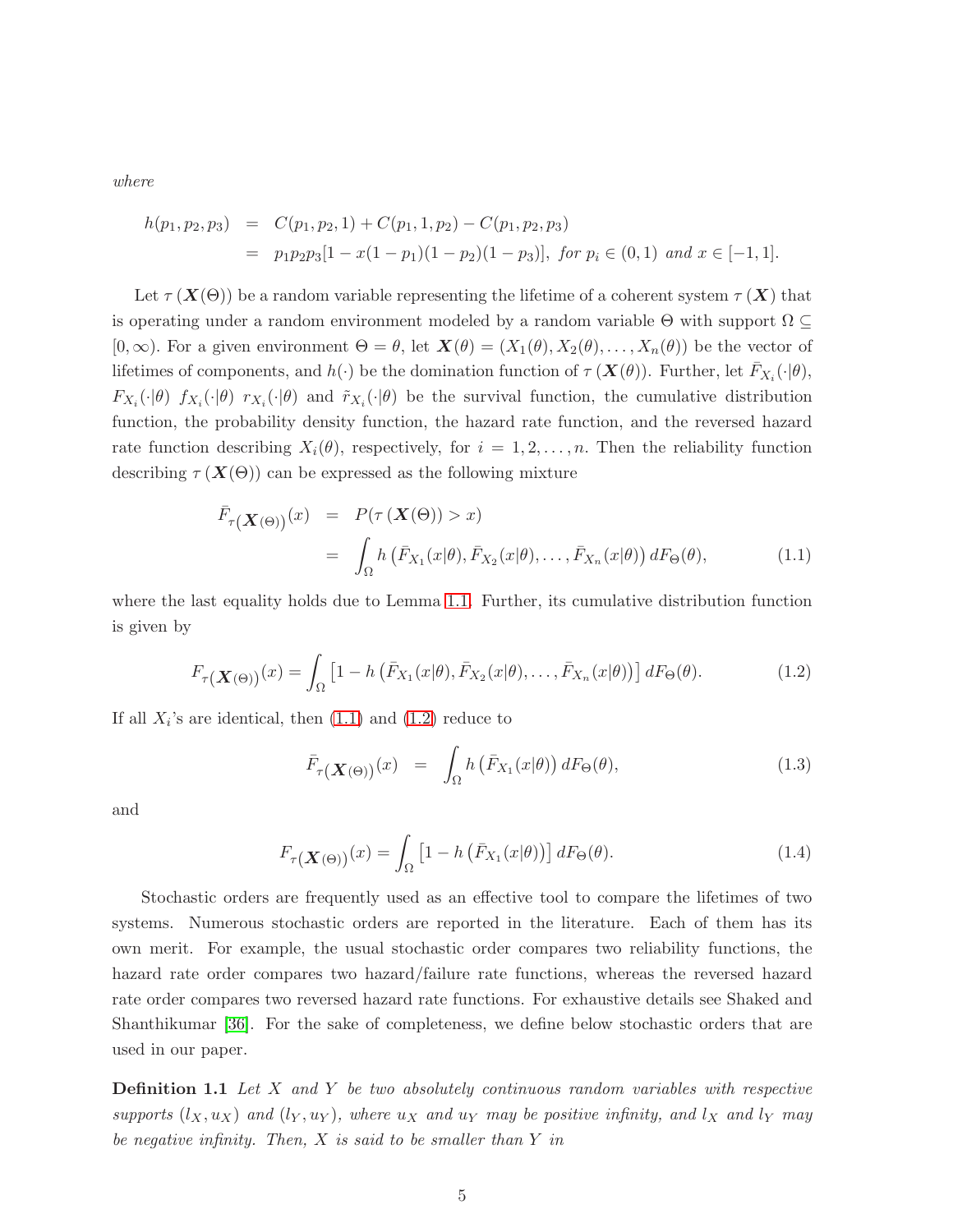(a) *likelihood ratio (lr) order, denoted as*  $X \leq_{lr} Y$ *, if* 

$$
\frac{f_Y(t)}{f_X(t)}
$$
 is increasing in  $t \in (l_X, u_X) \cup (l_Y, u_Y);$ 

*1. hazard rate (hr) order, denoted as*  $X \leq_{hr} Y$ *, if* 

$$
\bar{F}_Y(t)/\bar{F}_X(t)
$$
 is increasing in  $t \in (-\infty, \max(u_X, u_Y));$ 

2. reversed hazard rate (rhr) order, denoted as  $X \leq_{rhr} Y$ , if

 $F_Y(t)/F_X(t)$  is increasing in  $t \in (\min(l_X, l_Y), \infty);$ 

*3.* usual stochastic (st) order, denoted as  $X \leq_{st} Y$ , if

$$
\bar{F}_X(t) \le \bar{F}_Y(t) \text{ for all } t \in (-\infty, \infty).
$$

Note that the following chain of implications holds among stochastic orders that are discussed above.

$$
X \leq_{lr} Y \implies X \leq_{hr[rhr]} Y \implies X \leq_{st} Y.
$$

The theory of totally positive functions has vast applications in different areas of approximation theory and related fields. An encyclopedic information on this topic could be found in Karlin [\[15\]](#page-22-13). Below we give the definitions of  $TP_2$  and  $RR_2$  functions which will be used in our paper.

**Definition 1.2** *Let* X and Y be two linearly ordered sets. Then, a real-valued function  $\kappa(\cdot, \cdot)$ *defined on*  $X \times Y$ *, is said to be TP*<sub>2</sub> *(resp. RR*<sub>2</sub>*) if* 

$$
\kappa(x_1,y_1)\kappa(x_2,y_2) \ge (resp. \le )\,\kappa(x_1,y_2)\kappa(x_2,y_1),
$$

*for all*  $x_1 < x_2$  *and*  $y_1 < y_2$ *.* 

Throughout the paper, increasing and decreasing, as usual, mean non-decreasing and nonincreasing, respectively. All random variables considered in this paper are assumed to be absolutely continuous and nonnegative. We use bold symbol to represent a vector. Further, we use the acronym 'iid' for 'independent and identically distributed'.

The rest of the paper is organized as follows. In Section [2,](#page-6-0) we formulate some useful lemmas which are used in proving the main results. In Section [3,](#page-8-0) we consider two coherent systems that operate in the same random environment. We provide some sufficient conditions for proving that one coherent system dominates the other one with respect to different stochastic orders. In Section [4,](#page-10-0) we study the same kind of comparisons under the assumption that different coherent systems operate in different random environments. In Section [5,](#page-16-0) we assume that one of the coherent systems operates in a random environment, whereas the other one in a deterministic environment. The concluding remarks are given in Section [6.](#page-20-0)

To enhance the readability of the paper, all proofs of theorems, wherever given, are deferred to the Appendix.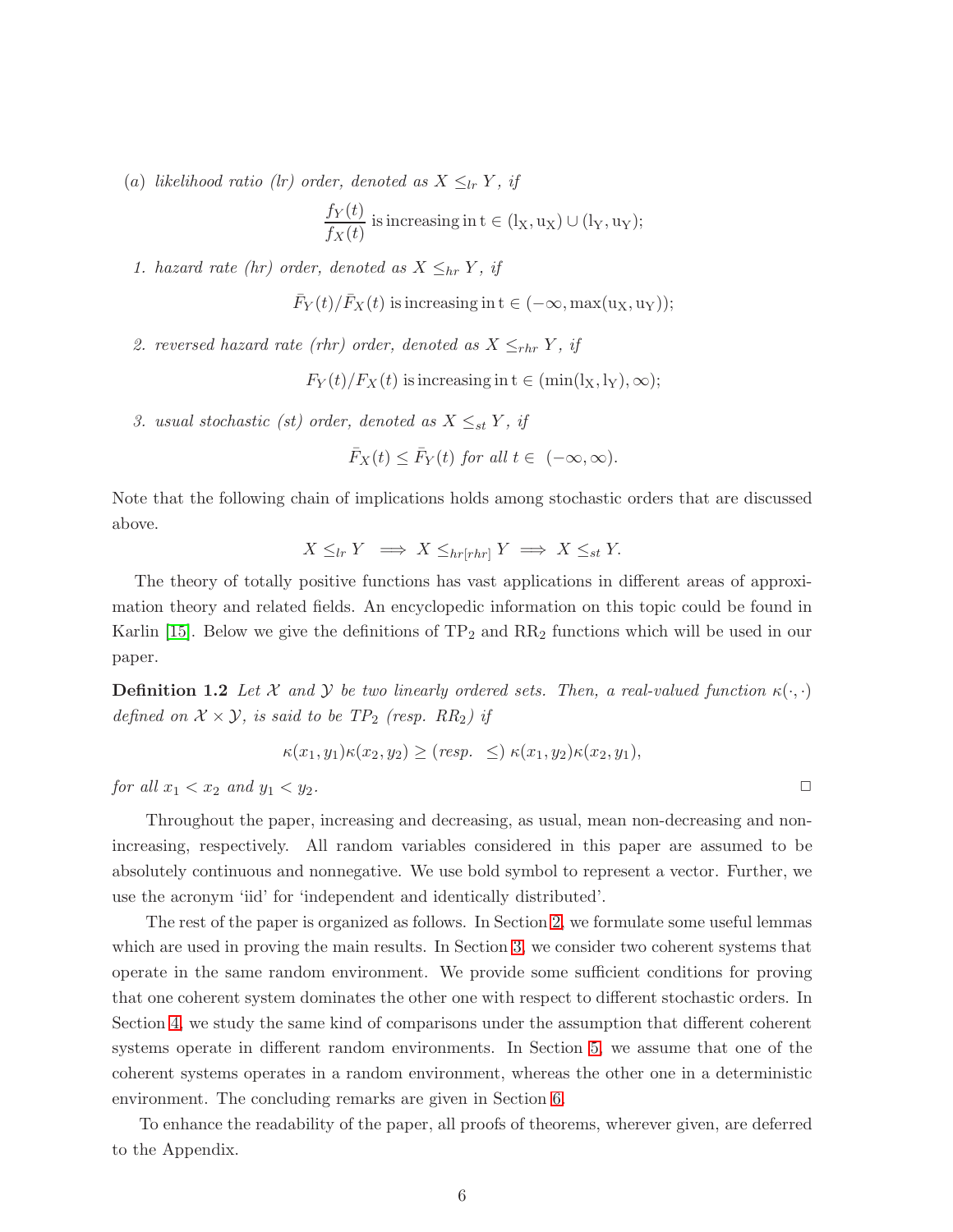## <span id="page-6-0"></span>2 Useful Lemmas

In this section we provide some lemmas which will intensively be used in proving the main results. The first lemma describes the  $TP_2/RR_2$  property of the integral of a function. The proof could be done in the same line as in Lemma 2.1 of Dewan and Khaledi [\[9\]](#page-22-14).

**Lemma 2.1** Let  $\phi_i(x, \theta)$ ,  $i = 1, 2$ , be a nonnegative real valued function on  $\mathbb{R} \times \mathbb{X}$ , where  $\mathbb{R}$  is *the set of real numbers, and*  $X \subseteq \mathbb{R}$ *. Suppose that the following conditions hold.* 

- <span id="page-6-3"></span>(i) For  $\theta \in \mathbb{X}$ ,  $\phi_2(x, \theta)/\phi_1(x, \theta)$  *is [increasing, increasing, decreasing, decreasing, respectively]*  $in x \in \mathbb{R}$ ;
- (*ii*) *For*  $x \in \mathbb{R}$ ,  $\phi_2(x,\theta)/\phi_1(x,\theta)$  *is [increasing, decreasing, decreasing, increasing, respectively] in*  $\theta \in \mathbb{X}$ *:*
- (iii) *Either*  $\phi_1(x, \theta)$  *or*  $\phi_2(x, \theta)$  *is* [TP<sub>2</sub>*, RR*<sub>2</sub>*, TP*<sub>2</sub>*, RR*<sub>2</sub>*, respectively] in*  $(x, \theta) \in \mathbb{R} \times \mathbb{X}$ *.*

*Then*

$$
s_i(x) = \int_X \phi_i(x,\theta) w(\theta) d\theta \text{ is } [TP_2, TP_2, RR_2, RR_2, respectively ] in (x,i) \in \mathbb{R} \times \{1,2\},
$$

*where*  $w(\cdot)$  *is a continuous function with*  $\int_{\mathbb{X}} w(\theta) d\theta < \infty$ *.* 

In next four lemmas, we discuss some properties of the reliability functions of the k-outof-n and l-out-of-m systems. Lemma  $2.2(i)$  and Lemma  $2.4(i)$  are obtained in Esary and Proschan [\[10\]](#page-22-5), whereas Lemma  $2.2(ii)$  and Lemma  $2.4(ii)$  are obtained in Nanda et al. [\[22\]](#page-23-6). Further, Lemma [2.2\(](#page-6-1)*iii*), Lemma [2.3,](#page-6-2) Lemma [2.5\(](#page-7-1)*i*) and Lemma [2.6](#page-7-2) are obtained in Belzunce et al. [\[6\]](#page-22-7). Furthermore, Lemma [2.5\(](#page-7-1)*ii*) and (*iv*) are obtained in Hazra and Nanda [\[14\]](#page-22-8), whereas Lemma [2.5\(](#page-7-1)*iii*) and (*v*) could be proved in the same line as in Lemmas 5 and 7 of Hazra and Nanda [\[14\]](#page-22-8).

<span id="page-6-1"></span>**Lemma 2.2** Let  $h_{k:n}(\cdot)$  be the reliability function of the k-out-of-n system with iid components. *Then the following results hold.*

- (*i*)  $ph'_{k:n}(p)/h_{k:n}(p)$  *is decreasing in*  $p \in (0,1)$ *;*
- (*ii*)  $(1-p)h'_{k:n}(p)/(1-h_{k:n}(p))$  *is increasing in*  $p \in (0,1)$ *;*
- (*iii*) *There exists some point*  $\mu \in (0,1)$  *such that* 
	- (a)  $ph_{k:n}''(p)/h_{k:n}'(p)$  is decreasing and positive for all  $p \in (0, \mu)$ , and
	- (b)  $(1-p)h''_{k:n}(p)/h'_{k:n}(p)$  is decreasing and negative for all  $p \in (\mu, 1)$ .

<span id="page-6-2"></span>*where*  $\mu = (k-1)/(n-1)$ .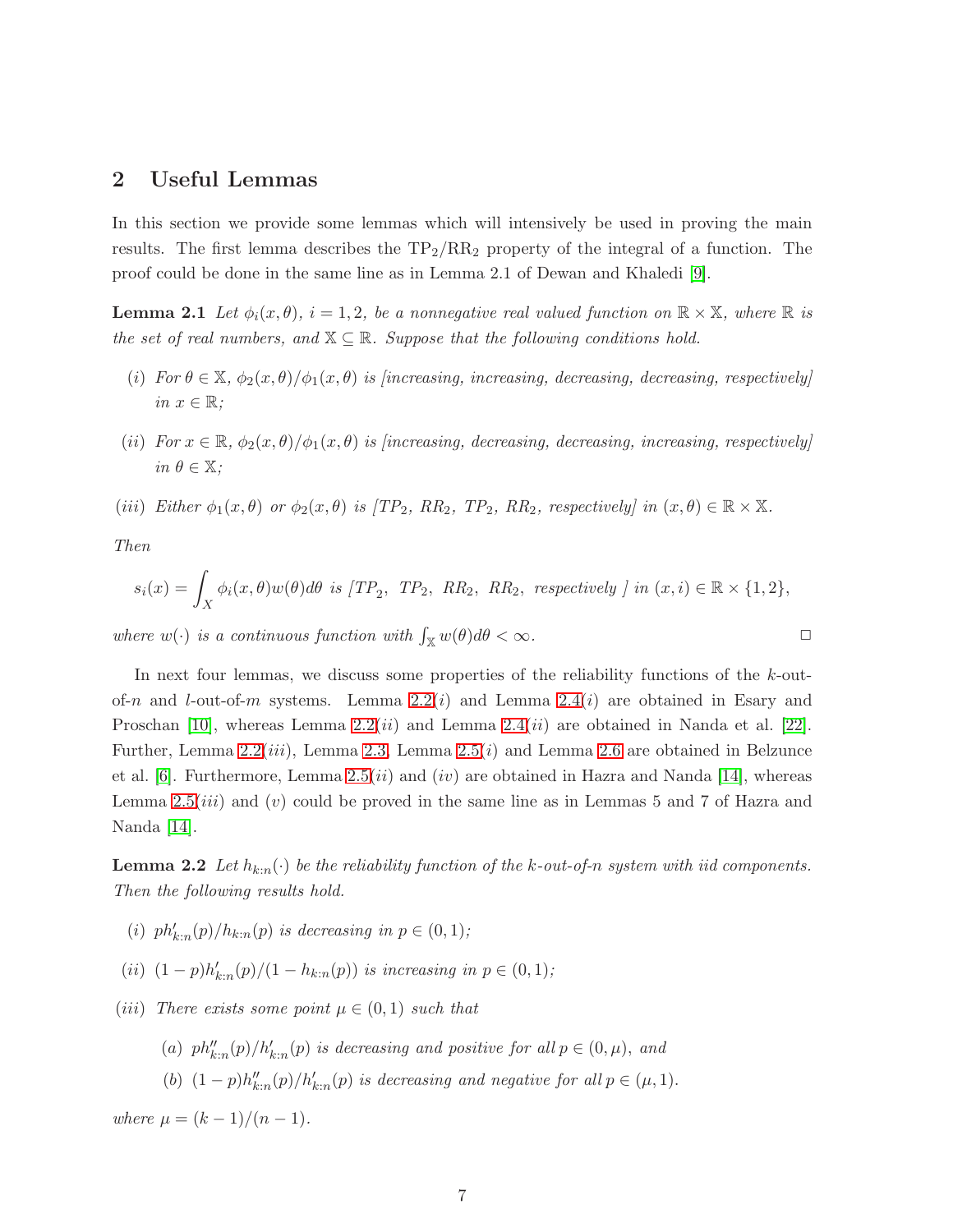**Lemma 2.3** Let  $h_{k:n}(\cdot)$  and  $h_{l:m}(\cdot)$  be the reliability functions of the k-out-of-n and the l-out*of-m systems with iid components, respectively. Then, for*  $l \leq k$  *and*  $n - k \leq m - l$ *,* 

- (i)  $h_{k:n}(p) \leq h_{l:m}(p)$  *for all*  $p \in (0,1)$ *;*
- $(ii)$   $\frac{h_{k:n}(p)}{h_{k}-(p)}$  $\frac{n_{k:n}(p)}{h_{l:m}(p)}$  is increasing  $p \in (0,1)$ ;
- $(iii) \frac{1-h_{k:n}(p)}{1-h_{k}-(p)}$  $\frac{1-n_{k:n}(p)}{1-h_{l:m}(p)}$  *is increasing*  $p \in (0,1)$ *;*
- $(iv)$   $\frac{h'_{k:n}(p)}{h'(p)}$  $\frac{n_{k:n}(p)}{h'_{l:m}(p)}$  is increasing  $p \in (0,1)$ .

<span id="page-7-0"></span>**Lemma 2.4** Let  $h_{k:n}(\cdot)$  and  $h_{l:m}(\cdot)$  be the reliability functions of the k-out-of-n and of the l*out-of-m systems with independent components, respectively. Then, for*  $l \leq k$  *and*  $n-k \leq m-l$ *,* 

(i) 
$$
\sum_{i=1}^{n} \frac{p_i}{h_{k:n}(\boldsymbol{p})} \frac{\partial h_{k:n}(\boldsymbol{p})}{\partial p_i}
$$
 is decreasing in each  $p_i \in (0,1)$ , for all  $i = 1, 2, ..., n$ ;  
(ii) 
$$
\sum_{i=1}^{n} \frac{1-p_i}{1-h_{k:n}(\boldsymbol{p})} \frac{\partial h_{k:n}(\boldsymbol{p})}{\partial p_i}
$$
 is increasing in each  $p_i \in (0,1)$ , for all  $i = 1, 2, ..., n$ .

<span id="page-7-1"></span>**Lemma 2.5** Let  $h_{k:n}(\cdot)$  and  $h_{l:m}(\cdot)$  be the reliability functions of the k-out-of-n and the l-out*of-m systems with independent components, respectively. Then, for*  $l \leq k$  *and*  $n - k \leq m - l$ *,* 

$$
(i) h_{k:n}(\boldsymbol{p}) \leq h_{l:m}(\boldsymbol{p});
$$

$$
(ii) \ \frac{1}{h_{k:n}(\mathbf{p})} \frac{\partial h_{k:n}(\mathbf{p})}{\partial p_i} \geq \frac{1}{h_{l:m}(\mathbf{p})} \frac{\partial h_{l:m}(\mathbf{p})}{\partial p_i}, \text{ for all } i = 1, 2, \dots, \min\{m, n\};
$$

$$
(iii) \ \frac{1}{1-h_{k:n}(\mathbf{p})}\frac{\partial h_{k:n}(\mathbf{p})}{\partial p_i} \leq \frac{1}{1-h_{l:m}(\mathbf{p})}\frac{\partial h_{l:m}(\mathbf{p})}{\partial p_i}, \text{ for all } i=1,2,\ldots,\min\{m,n\};
$$

$$
(iv) \sum_{i=1}^{n} \frac{p_i}{h_{k:n}(p)} \frac{\partial h_{k:n}(p)}{\partial p_i} \ge \sum_{i=1}^{m} \frac{p_i}{h_{l:m}(p)} \frac{\partial h_{l:m}(p)}{\partial p_i};
$$

$$
(v) \sum_{i=1}^{n} \frac{1-p_i}{1-h_{k:n}(p)} \frac{\partial h_{k:n}(p)}{\partial p_i} \le \sum_{i=1}^{m} \frac{1-p_i}{1-h_{l:m}(p)} \frac{\partial h_{l:m}(p)}{\partial p_i}.
$$

<span id="page-7-2"></span>**Lemma 2.6** Let  $h_{k:n}(\cdot)$  and  $h_{l:n}(\cdot)$  be the reliability functions of the k-out-of-n and the l*out-of-m systems, respectively. Further, let*  $\mathbf{Z} = (Z_1, Z_2, \ldots, Z_n)$  *and*  $\mathbf{W} = (W_1, W_2, \ldots, W_m)$ *be two sets of independent component lifetimes. Suppose that, for all*  $i = 1, 2, \ldots, n$ , and  $j = 1, 2, \ldots, m, Z_i \leq_{lr} W_j$ *. Then, for*  $l \leq k$  *and*  $n - k \leq m - l$ *,* 

$$
\frac{\partial h_{l:m}(\boldsymbol{q})}{\partial q_j} / \frac{\partial h_{k:n}(\boldsymbol{p})}{\partial p_i}
$$
 is increasing in x,

where  $p_i = \overline{F}_{Z_i}(x)$  and  $q_j = \overline{F}_{W_j}(x)$ .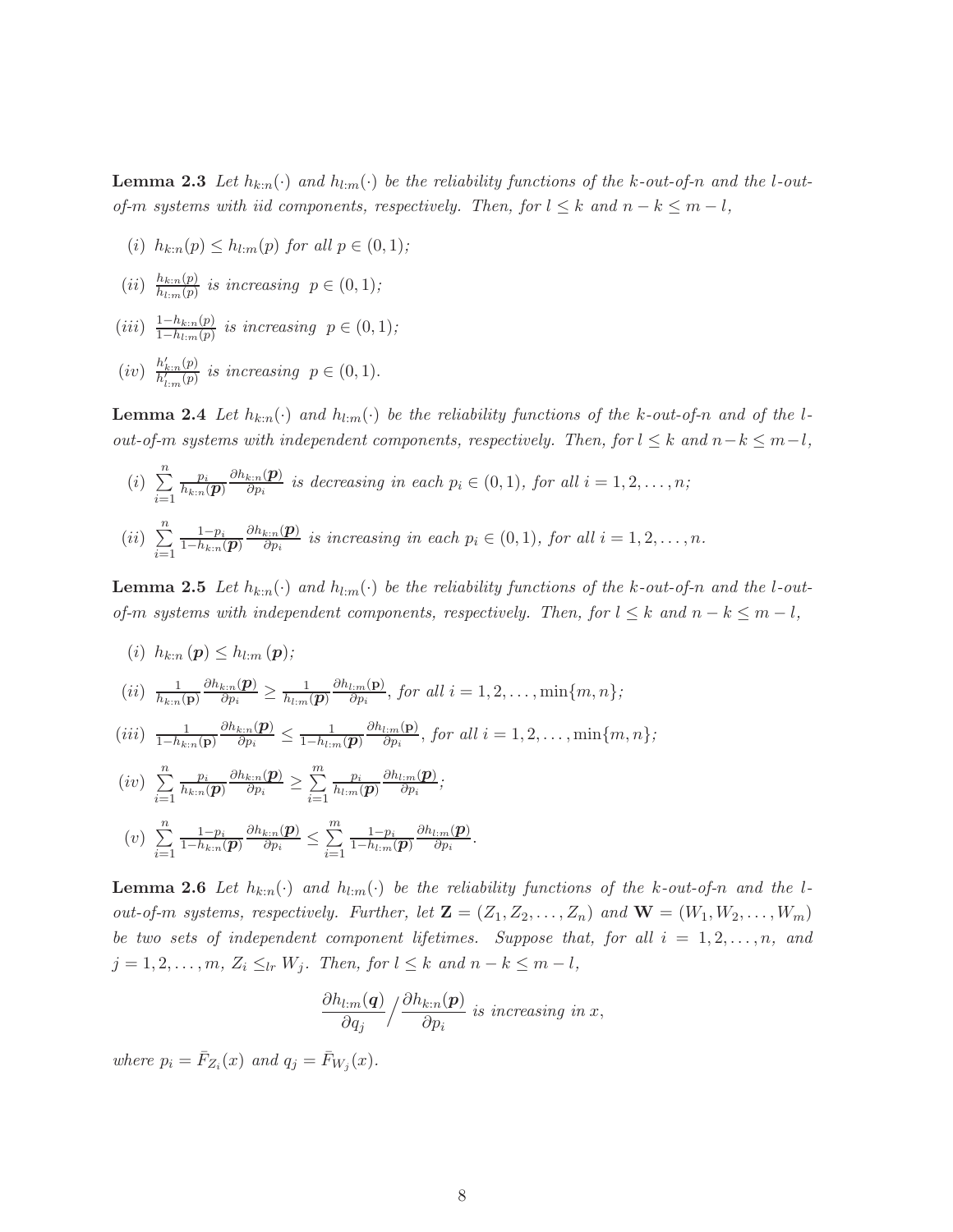## <span id="page-8-0"></span>3 Two different coherent systems under the same random environment

In this section, we consider two coherent systems with lifetimes  $\tau_1(X(\Theta))$  and  $\tau_2(Y(\Theta))$  that operate in the same random environment described by a random variable Θ with support Ω. For a given (realization) environment  $\Theta = \theta$ , we denote the domination functions of  $\tau_1 (\mathbf{X}(\theta))$  and  $\tau_2(\mathbf{Y}(\theta))$  by  $h_1(\cdot)$  and  $h_2(\cdot)$ , respectively. In what follows, we provide some sufficient conditions for proving that one coherent system dominates the other one with respect to different stochastic orders.

#### 3.1 Systems with not necessarily identical components

In this subsection, we consider coherent systems that are formed by not necessarily identical components.

<span id="page-8-2"></span>In the following theorem, which proof is deferred to the Appendix, we compare two coherent systems with respect to the usual stochastic order.

**Theorem 3.1** Let  $X = (X_1, X_2, \ldots, X_n)$  and  $Y = (Y_1, Y_2, \ldots, Y_m)$  be two sets of components' *lifetimes. Suppose that the following conditions hold.*

(i)  $h_1(p_1, p_2, \ldots, p_n) \leq h_2(p_1, p_2, \ldots, p_m);$ 

$$
(ii) X_i(\theta) \leq_{st} Y_i(\theta) \text{ for all } i = 1, 2, \dots, \min\{m, n\}.
$$

 $Then \tau_1(X(\Theta)) \leq_{st} \tau_2(Y(\Theta)).$ 

In the next theorem (see the Appendix for the proof), we show that under some sufficient conditions  $\tau_2(Y(\Theta))$  is larger than  $\tau_1(X(\Theta))$  with respect to the hazard rate order.

**Theorem 3.2** Let  $X = (X_1, X_2, \ldots, X_n)$  and  $Y = (Y_1, Y_2, \ldots, Y_m)$  be two sets of components' *lifetimes, where*  $n \geq m$ *. Suppose that*  $\{(i), (ii), (iii)\}$  *or*  $\{(i), (ii), (iv)\}$  *holds.* 

- <span id="page-8-1"></span> $(i) \frac{1}{h_1(\bm{p})}$  $\partial h_1(\boldsymbol{p})$  $\frac{h_1(\boldsymbol{p})}{\partial p_i} \geq \frac{1}{h_2(\boldsymbol{p})}$  $\partial h_2(\boldsymbol{p})$  $\frac{i2(\mathbf{p})}{\partial p_i}$ , for all  $i = 1, 2, \ldots, m;$
- $(ii)$   $\frac{p_i}{h_2(\boldsymbol{p})}$  $\partial h_2(\boldsymbol{p})$  $\frac{\partial^2 \Omega(\mathbf{p})}{\partial p_i}$  is decreasing in each  $p_i$ , for all  $i = 1, 2, \ldots, m;$
- (iii)  $X_i(\theta_1) \leq_{hr} X_i(\theta_2)$ ,  $X_j(\theta) \leq_{hr} Y_j(\theta)$ , and  $Y_j(\theta_2) \leq_{hr} Y_j(\theta_1)$  for all  $\theta, \theta_1, \theta_2 \in \Omega$  such *that*  $\theta_1 \leq \theta_2$ *, and for all*  $i = 1, 2, ..., n$  *and*  $j = 1, 2, ..., m$ *;*
- (iv)  $X_i(\theta_1) \ge_{hr} X_i(\theta_2)$ ,  $X_j(\theta) \le_{hr} Y_j(\theta)$ , and  $Y_j(\theta_2) \ge_{hr} Y_j(\theta_1)$  *for all*  $\theta, \theta_1, \theta_2 \in \Omega$  *such that*  $\theta_1 \leq \theta_2$ *, and for all*  $i = 1, 2, ..., n$  *and*  $j = 1, 2, ..., m$ *.*

Then 
$$
\tau_1(X(\Theta)) \leq_{hr} \tau_2(Y(\Theta)).
$$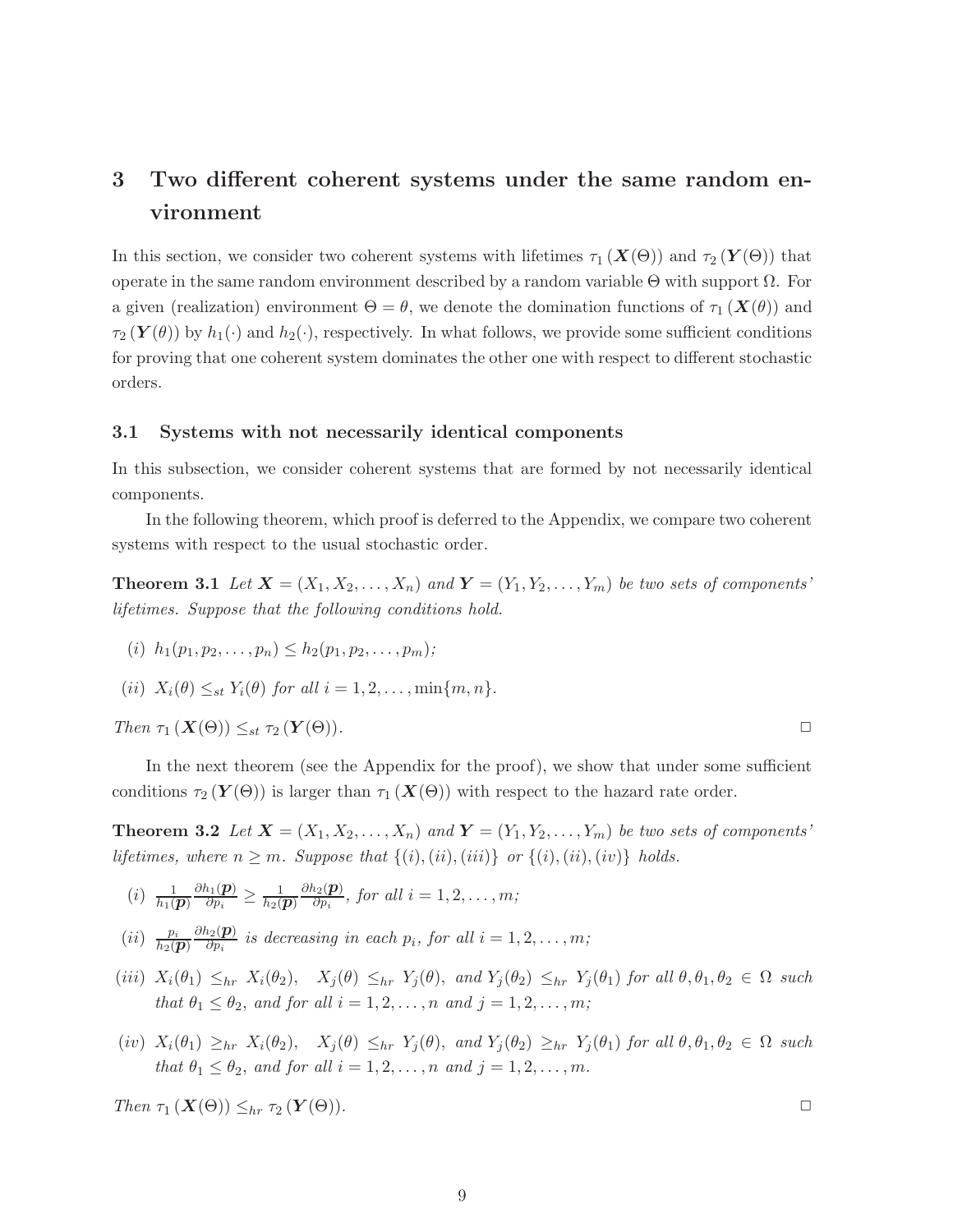<span id="page-9-1"></span>The following theorem shows that the same result as in Theorem [3.2](#page-8-1) holds for the reversed hazard rate order under some different set of sufficient conditions (see the Appendix for the proof).

**Theorem 3.3** Let  $X = (X_1, X_2, \ldots, X_n)$  and  $Y = (Y_1, Y_2, \ldots, Y_m)$  be two sets of components' *lifetimes, where*  $m \geq n$ *. Suppose that*  $\{(i), (ii), (iii)\}$  *or*  $\{(i), (ii), (iv)\}$  *holds.* 

- $(i) \frac{1}{1-h_1(\bm{p})}$  $\partial h_1(\boldsymbol{p})$  $\frac{h_1(\boldsymbol{p})}{\partial p_i} \leq \frac{1}{1-h_2(\boldsymbol{p})}$  $\partial h_2(\boldsymbol{p})$  $\frac{i2(\mathbf{p})}{\partial p_i}$ , for all  $i = 1, 2, \ldots, n;$
- $(ii) \frac{1-p_i}{1-h_1(\bm{p})}$  $\partial h_1(\boldsymbol{p})$  $\frac{\partial^2 I(\mathbf{P})}{\partial p_i}$  is increasing in each  $p_i$ , for all  $i = 1, 2, \ldots, n;$
- (iii)  $X_i(\theta_1) \leq_{rhr} X_i(\theta_2)$ ,  $X_i(\theta) \leq_{rhr} Y_i(\theta)$ , and  $Y_j(\theta_2) \leq_{rhr} Y_j(\theta_1)$  *for all*  $\theta, \theta_1, \theta_2 \in \Omega$  *such that*  $\theta_1 \leq \theta_2$ , *and for all*  $i = 1, 2, ..., n$  *and*  $j = 1, 2, ..., m$ *;*
- (iv)  $X_i(\theta_1) \geq_{rhr} X_i(\theta_2)$ ,  $X_i(\theta) \leq_{rhr} Y_i(\theta)$ , and  $Y_j(\theta_2) \geq_{rhr} Y_j(\theta_1)$  *for all*  $\theta, \theta_1, \theta_2 \in \Omega$  *such that*  $\theta_1 \leq \theta_2$ , and for all  $i = 1, 2, ..., n$  and  $j = 1, 2, ..., m$ .

*Then*  $\tau_1$  ( $\mathbf{X}(\Theta)$ )  $\leq_{rhr} \tau_2$  ( $\mathbf{Y}(\Theta)$ ).

#### 3.2 Systems with iid components

In this subsection we consider coherent systems of identical components. Obviously, this case has its own value when compared with the general case of non-identical components. The following theorem is analogous to Theorem [3.1,](#page-8-2) and the proof also immediately follows from it.

**Theorem 3.4** Let  $\mathbf{X} = (X_1, X_2, \ldots, X_n)$  and  $\mathbf{Y} = (Y_1, Y_2, \ldots, Y_m)$  be two sets of components' *lifetimes. Assume that* X<sup>i</sup> *'s are identical, and that the* Y<sup>j</sup> *'s are identical. Suppose that the following conditions hold.*

- (i)  $h_1(p) \leq h_2(p)$  *for all*  $p \in (0,1)$ *;*
- (*ii*)  $X_1(\theta) \leq_{st} Y_1(\theta)$ *, for all*  $\theta \in \Omega$ *.*

 $\Box$  *Then*  $\tau_1(X(\Theta)) \leq_{st} \tau_2(Y(\Theta)).$ 

In the next theorem we compare two coherent systems with respect to the hazard rate order. The proof could be done in the same line as in Theorem [3.2.](#page-8-1)

**Theorem 3.5** Let  $X = (X_1, X_2, \ldots, X_n)$  and  $Y = (Y_1, Y_2, \ldots, Y_m)$  be two sets of components' *lifetimes. Assume that the* X<sup>i</sup> *'s are identical, and that the* Y<sup>j</sup> *'s are identical. Suppose that*  $\{(i), (ii), (iii)\}$  *or*  $\{(i), (ii), (iv)\}$  *holds.* 

- (*i*)  $h_1(p)/h_2(p)$  *is increasing in*  $p \in (0,1)$ ;
- (*ii*)  $ph'_{2}(p)/h_{2}(p)$  *is decreasing in*  $p \in (0,1)$ *;*
- (iii)  $X_1(\theta_1) \leq_{hr} X_1(\theta_2) \leq_{hr} Y_1(\theta_2) \leq_{hr} Y_1(\theta_1)$ , *for all*  $\theta_1, \theta_2 \in \Omega$  *such that*  $\theta_1 \leq \theta_2$ *;*

<span id="page-9-2"></span><span id="page-9-0"></span>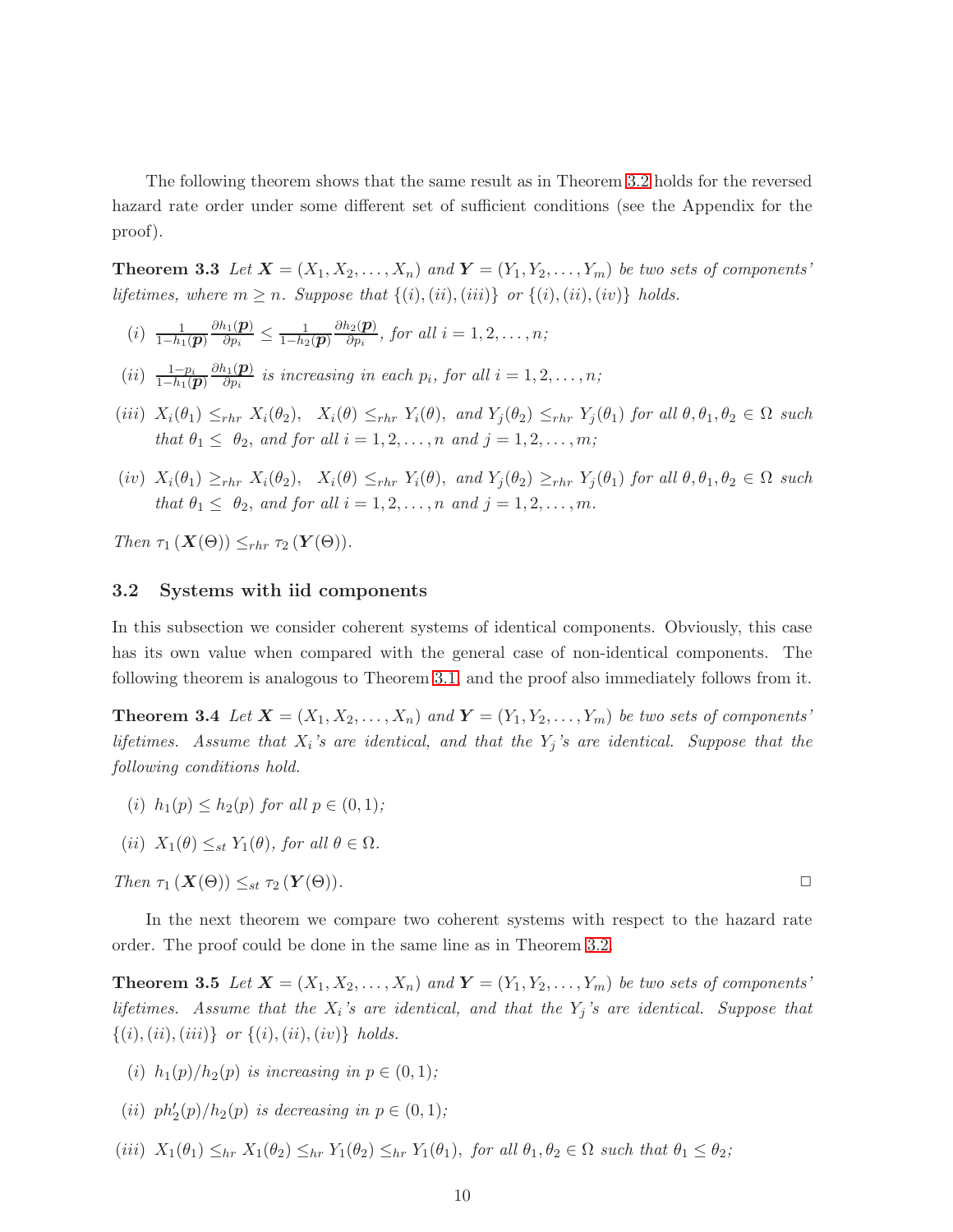$$
(iv) X_1(\theta_2) \leq_{hr} X_1(\theta_1) \leq_{hr} Y_1(\theta_1) \leq_{hr} Y_1(\theta_2), \text{ for all } \theta_1, \theta_2 \in \Omega \text{ such that } \theta_1 \leq \theta_2.
$$

 $\Box$  *Then*  $\tau_1(X(\Theta)) \leq_{hr} \tau_2(Y(\Theta)).$ 

<span id="page-10-2"></span>In the following theorem we show that the same result as in Theorem [3.5](#page-9-0) holds for the reversed hazard rate order. The proof is similar to that of Theorem [3.3.](#page-9-1)

**Theorem 3.6** Let  $X = (X_1, X_2, \ldots, X_n)$  and  $Y = (Y_1, Y_2, \ldots, Y_m)$  be two sets of components' *lifetimes. Assume that the* X<sup>i</sup> *'s are identical, and that the* Y<sup>j</sup> *'s are identical. Suppose that*  $\{(i), (ii), (iii)\}\ \ or\ \{(i), (ii), (iv)\}\ \ holds.$ 

- (i)  $(1 h_1(p))/(1 h_2(p))$  *is increasing in*  $p \in (0, 1)$ ;
- (*ii*) *Either*  $(1 p)h'_1(p)/(1 h_1(p))$  *is increasing in*  $p \in (0, 1)$ *;*
- (iii)  $X_1(\theta_1) \leq_{rhr} X_1(\theta_2) \leq_{rhr} Y_1(\theta_2) \leq_{rhr} Y_1(\theta_1)$ , *for all*  $\theta_1, \theta_2 \in \Omega$  *such that*  $\theta_1 \leq \theta_2$ *;*
- (iv)  $X_1(\theta_2) \leq_{rhr} X_1(\theta_1) \leq_{rhr} Y_1(\theta_1) \leq_{rhr} Y_1(\theta_2)$ , *for all*  $\theta_1, \theta_2 \in \Omega$  *such that*  $\theta_1 \leq \theta_2$ *.*

<span id="page-10-0"></span>*Then*  $\tau_1(X(\Theta)) \leq_{rhr} \tau_2(Y(\Theta)).$ 

## 4 Different coherent systems under different random environments

In this section, we consider two coherent systems with lifetimes  $\tau_1(X(\Theta_1))$  and  $\tau_2(Y(\Theta_2))$ , where  $\Theta_1$  and  $\Theta_2$  are two random variables (with support  $\Omega$ ) that describe two different random environments. For given environments  $\Theta_1 = \theta$  and  $\Theta_2 = \theta^*$ , we denote the domination functions of  $\tau_1(\mathbf{X}(\theta))$  and  $\tau_2(\mathbf{Y}(\theta^*))$  by  $h_1(\cdot)$  and  $h_2(\cdot)$ , respectively. We will compare  $\tau_1(\mathbf{X}(\Theta_1))$  and  $\tau_2(Y(\Theta_2))$  with respect to different stochastic orders. It should be noted that the results of this section can be considered as generalizations of the corresponding results of Amini-Seresht et al. [\[1\]](#page-21-4) to the case when there are two different coherent systems (in Amini-Seresht et al. [\[1\]](#page-21-4), the case of one system (or of two identical systems) operating in two environments was discussed).

#### 4.1 Systems with not necessarily identical components

In this subsection, we assume that coherent systems are formed by not necessarily identical components.

<span id="page-10-1"></span>In the following theorem, we show that under a set of sufficient conditions  $\tau_2(Y(\Theta_2))$  dominates  $\tau_1(X(\Theta_1))$  with respect to the usual stochastic order. The proof follows from Theorem 3.1 of Amini-Seresht et al. [\[1\]](#page-21-4) and our Theorem [3.1.](#page-8-2)

**Theorem 4.1** Let  $X = (X_1, X_2, \ldots, X_n)$  and  $Y = (Y_1, Y_2, \ldots, Y_m)$  be two sets of components' *lifetimes. Suppose that*  $\{(i), (ii), (iv)\}$  *or*  $\{(i), (iii), (iv)\}$  *holds*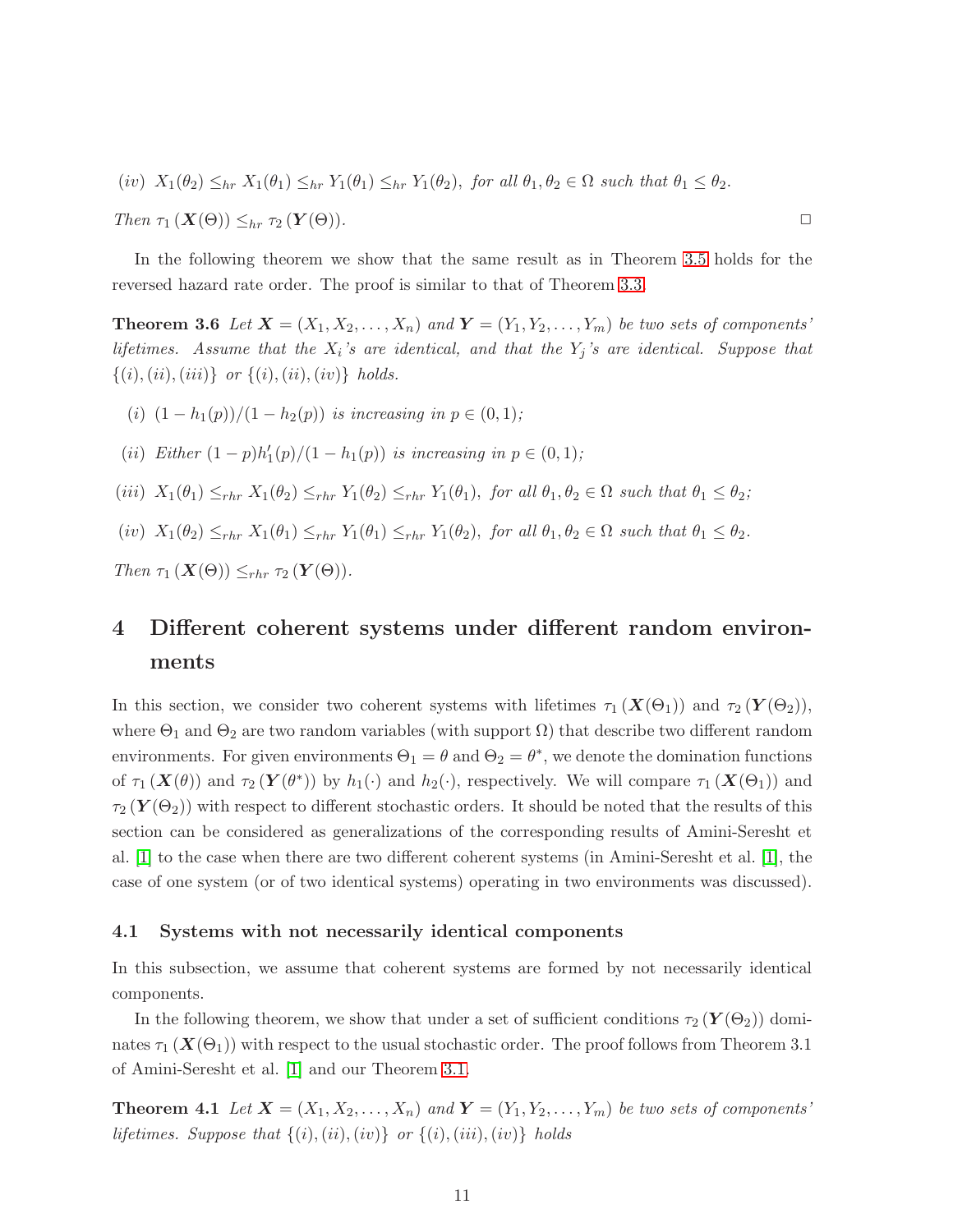- (i)  $h_1(p_1, p_2, \ldots, p_n) \leq h_2(p_1, p_2, \ldots, p_m);$
- (ii)  $X_i(\theta_1) \leq_{st} X_i(\theta_2)$  *and*  $X_j(\theta) \leq_{st} Y_j(\theta)$  *for all*  $\theta, \theta_1, \theta_2 \in \Omega$  *such that*  $\theta_1 \leq \theta_2$ *, and for all*  $i = 1, 2, \ldots, n$  and  $j = 1, 2, \ldots, \min\{m, n\};$
- (iii)  $Y_i(\theta_1) \leq_{st} Y_i(\theta_2)$  and  $X_j(\theta) \leq_{st} Y_j(\theta)$  for all  $\theta, \theta_1, \theta_2 \in \Omega$  such that  $\theta_1 \leq \theta_2$ , and for all  $i = 1, 2, \ldots, m$  and  $j = 1, 2, \ldots, \min\{m, n\};$
- (*iv*)  $\Theta_1 \leq_{st} \Theta_2$ *.*

Then 
$$
\tau_1(X(\Theta_1)) \leq_{st} \tau_2(Y(\Theta_2)).
$$

The following corollary follows from Theorem [4.1](#page-10-1) by using Lemma  $2.5(i)$ .

**Corollary 4.1** Let  $X = (X_1, X_2, \ldots, X_n)$  and  $Y = (Y_1, Y_2, \ldots, Y_m)$  be two sets of components' *lifetimes. Assume that the* X<sup>i</sup> *'s are independent, and that the* Y<sup>j</sup> *'s are independent. Suppose that the set of conditions*  $\{(ii), (iv)\}$  *or*  $\{(iii), (iv)\}$  *in Theorem [4.1](#page-10-1) holds. Then* 

- (i)  $\tau_{k:n}(\mathbf{X}(\Theta_1)) \leq_{st} \tau_{l:n}(\mathbf{Y}(\Theta_2))$  *for*  $l \leq k$ ;
- (ii)  $\tau_{k:n}(\mathbf{X}(\Theta_1)) \leq_{st} \tau_{k:m}(\mathbf{Y}(\Theta_2))$  *for*  $n \leq m$ ;

$$
(iii) \ \tau_{k:n}(\mathbf{X}(\Theta_1)) \leq_{st} \tau_{k-r:n-r}(\mathbf{Y}(\Theta_2)) \text{ for } r \leq k;
$$

 $(iv)$   $\tau_{k:n}(\mathbf{X}(\Theta_1)) \leq_{st} \tau_{l:m}(\mathbf{Y}(\Theta_2))$  *for*  $l \leq k$  *and*  $n-k \leq m-l$ .

Now we compare two coherent systems with respect to the hazard rate order. The proof follows from Theorem 3.2 of Amini-Seresht et al. [\[1\]](#page-21-4) and our Theorem [3.2.](#page-8-1)

**Theorem 4.2** Let  $X = (X_1, X_2, \ldots, X_n)$  and  $Y = (Y_1, Y_2, \ldots, Y_m)$  be two sets of components' *lifetimes, where*  $n \geq m$ *. Suppose that*  $\{(i), (ii), (ii), (v)\}$  *or*  $\{(i), (ii), (iv), (v)\}$  *holds.* 

- $(i) \frac{1}{h_1(\bm{p})}$  $\partial h_1(\boldsymbol{p})$  $\frac{h_1(\boldsymbol{p})}{\partial p_i} \geq \frac{1}{h_2(\boldsymbol{p})}$  $\partial h_2(\boldsymbol{p})$  $\frac{i_2(\mathbf{p})}{\partial p_i}$ , for all  $i = 1, 2, \ldots, m;$
- $(ii)$   $\frac{p_i}{h_2(\boldsymbol{p})}$  $\partial h_2(\boldsymbol{p})$  $\frac{\partial^2 \Omega(\mathbf{p})}{\partial p_i}$  is decreasing in each  $p_i$ , for all  $i = 1, 2, \ldots, m;$
- (iii)  $X_i(\theta_1) \leq_{hr} X_i(\theta_2)$ ,  $X_j(\theta) \leq_{hr} Y_j(\theta)$ , and  $Y_j(\theta_2) \leq_{hr} Y_j(\theta_1)$  for all  $\theta, \theta_1, \theta_2 \in \Omega$  such *that*  $\theta_1 \leq \theta_2$ *, and for all*  $i = 1, 2, ..., n$  *and*  $j = 1, 2, ..., m$ *;*
- $(iv)$   $X_i(\theta_1) \geq_{hr} X_i(\theta_2)$ ,  $X_j(\theta) \leq_{hr} Y_j(\theta)$ , and  $Y_j(\theta_2) \geq_{hr} Y_j(\theta_1)$  for all  $\theta, \theta_1, \theta_2 \in \Omega$  such *that*  $\theta_1 \leq \theta_2$ *, and for all*  $i = 1, 2, ..., n$  *and*  $j = 1, 2, ..., m$ *;*
- (v)  $\Theta_1 \leq_{hr} \Theta_2$

 $\Box$  *Then*  $\tau_1(X(\Theta_1)) \leq_{hr} \tau_2(Y(\Theta_2)).$ 

Below we give an example that illustrates conditions  $(i)$  and  $(ii)$  of Theorem [4.2.](#page-11-0)

<span id="page-11-0"></span>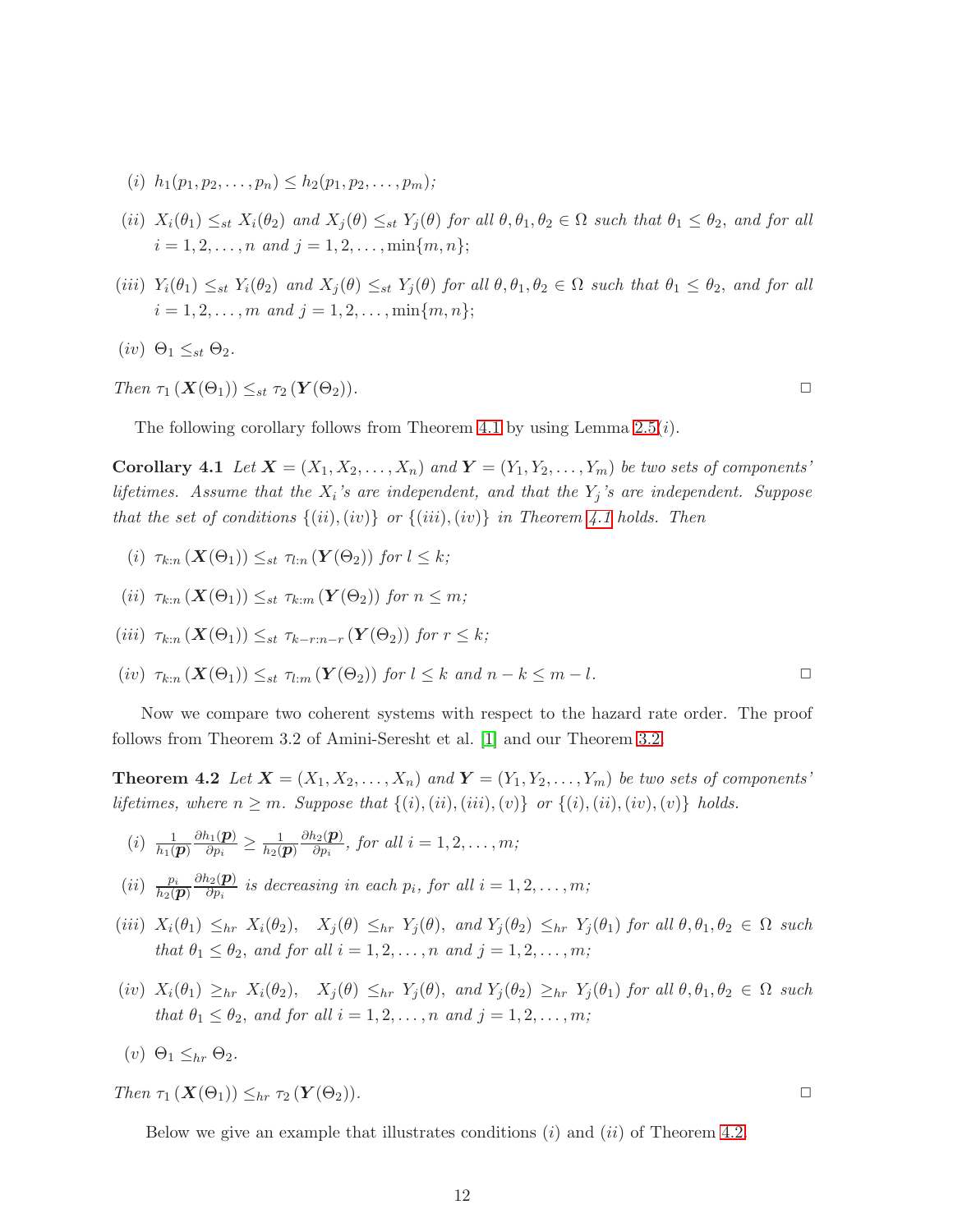**Example 4.1** *Consider two coherent systems with lifetimes*  $\tau_1(\boldsymbol{X}) = \min\{X_1, X_2, \ldots, X_n\}$ *and*  $\tau_2(Y) = \min\{Y_1, Y_2, \ldots, Y_{n-1}\}$ *, where n is even. Further, let*  $\{X_1, X_2, \ldots, X_n\}$  *have the Gumbel-Barnett copula given by*

$$
C(p_1, p_2, \ldots, p_n) = \prod_{i=1}^n p_i e^{-\left(\alpha \prod_{j=1}^n \ln p_j\right)}, \quad \alpha > 0, \text{ and } 0 < p_i < 1 \text{ for } i = 1, 2, \ldots, n,
$$

and  ${Y_1, Y_2, \ldots, Y_{n-1}}$  *have the Gumbel-Barnett copula given by* 

$$
C(p_1, p_2, \dots, p_{n-1}) = \prod_{i=1}^{n-1} p_i e^{-\left(\alpha \prod_{j=1}^{n-1} \ln p_j\right)}, \quad \alpha > 0, \text{ and } 0 < p_i < 1 \text{ for } i = 1, 2, \dots, n-1.
$$

*Then the domination functions of*  $\tau_1(\mathbf{X}) = \min\{X_1, X_2, \ldots, X_n\}$  *and*  $\tau_2(\mathbf{Y}) = \min\{Y_1, Y_2, \ldots, Y_{n-1}\}\$ *are respectively given by*

$$
h_1(\boldsymbol{p})=C(p_1,p_2,\ldots,p_n)
$$

*and*

$$
h_2(\boldsymbol{p})=C(p_1,p_2,\ldots,p_{n-1}).
$$

*Note that*

<span id="page-12-0"></span>
$$
\frac{1}{h_1(p)} \frac{\partial h_1(p)}{\partial p_i} = 1 - \alpha \prod_{\substack{j=1, \\ j \neq i}}^n \ln p_j, \text{ for } i = 1, 2, \dots, n,
$$
\n(4.1)

*and*

<span id="page-12-1"></span>
$$
\frac{1}{h_2(p)} \frac{\partial h_1(p)}{\partial p_i} = 1 - \alpha \prod_{\substack{j=1, \\ j \neq i}}^{n-1} \ln p_j, \text{ for } i = 1, 2, \dots, (n-1). \tag{4.2}
$$

*On using* [\(4.1\)](#page-12-0) *and* [\(4.2\)](#page-12-1)*,*

$$
\frac{1}{h_1(p)}\frac{\partial h_1(p)}{\partial p_i}\geq \frac{1}{h_2(p)}\frac{\partial h_2(p)}{\partial p_i},\ \text{for all } i=1,2,\ldots,(n-1),
$$

*and*

$$
\frac{p_i}{h_2(\mathbf{p})} \frac{\partial h_2(\mathbf{p})}{\partial p_i}
$$
 is decreasing in each  $p_i$ , for all  $i = 1, 2, ..., (n-1)$ .

In the following theorem we provide a set of sufficient conditions for proving that  $\tau_2(Y(\Theta_2))$ is larger than  $\tau_1$  ( $\mathbf{X}(\Theta_1)$ ) with respect to the reversed hazard rate order. The proof follows from Theorem 3.3 of Amini-Seresht et al. [\[1\]](#page-21-4) and Theorem [3.3.](#page-9-1)

**Theorem 4.3** Let  $X = (X_1, X_2, \ldots, X_n)$  and  $Y = (Y_1, Y_2, \ldots, Y_m)$  be two sets of components' *lifetimes, where*  $m \geq n$ *. Suppose that*  $\{(i), (ii), (iii), (v)\}$  *or*  $\{(i), (ii), (iv), (v)\}$  *holds.* 

$$
(i) \ \frac{1}{1-h_1(\boldsymbol{p})}\frac{\partial h_1(\boldsymbol{p})}{\partial p_i} \leq \frac{1}{1-h_2(\boldsymbol{p})}\frac{\partial h_2(\boldsymbol{p})}{\partial p_i}, \text{ for all } i=1,2,\ldots,n;
$$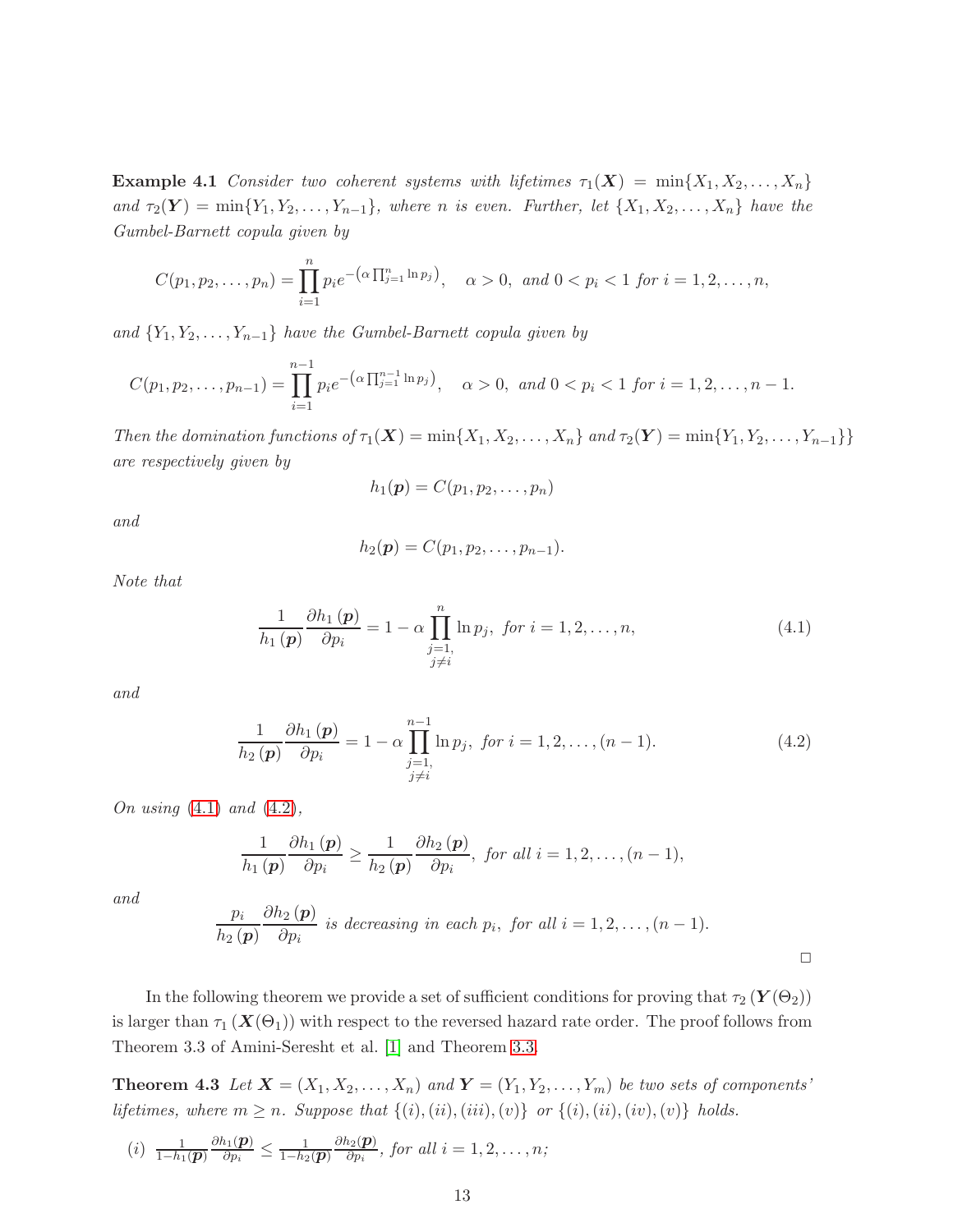- $(ii) \frac{1-p_i}{1-h_1(\pmb{p})}$  $\partial h_1(\boldsymbol{p})$  $\frac{\partial f_1(\mathbf{p})}{\partial p_i}$  is increasing in each  $p_i$ , for all  $i = 1, 2, \ldots, n;$
- (iii)  $X_i(\theta_1) \leq_{rhr} X_i(\theta_2)$ ,  $X_i(\theta) \leq_{rhr} Y_i(\theta)$ , and  $Y_j(\theta_2) \leq_{rhr} Y_j(\theta_1)$  for all  $\theta, \theta_1, \theta_2 \in \Omega$  such *that*  $\theta_1 \leq \theta_2$ , *and for all*  $i = 1, 2, ..., n$  *and*  $j = 1, 2, ..., m$ ;
- (iv)  $X_i(\theta_1) \geq_{rhr} X_i(\theta_2)$ ,  $X_i(\theta) \leq_{rhr} Y_i(\theta)$ , and  $Y_j(\theta_2) \geq_{rhr} Y_j(\theta_1)$  *for all*  $\theta, \theta_1, \theta_2 \in \Omega$  *such that*  $\theta_1 \leq \theta_2$ , *and for all*  $i = 1, 2, ..., n$  *and*  $j = 1, 2, ..., m$ ;
- (v)  $\Theta_1 \leq_{rhr} \Theta_2$ .

*Then*  $\tau_1$  ( $\mathbf{X}(\Theta_1)$ )  $\leq_{rhr} \tau_2$  ( $\mathbf{Y}(\Theta_2)$ ).

#### 4.2 Systems with iid components

In this subsection we compare two coherent systems that are formed by iid components. Obviously, it has its own value when compared with the general case of non-identical components.

We show that under a set of sufficient conditions  $\tau_2(\mathbf{Y}(\Theta_2))$  is larger than  $\tau_1(\mathbf{X}(\Theta_1))$  with respect to the usual stochastic order. The proof follows from Theorem 3.1 of Amini-Seresht et al. [\[1\]](#page-21-4) and Theorem [3.4.](#page-9-2)

<span id="page-13-0"></span>**Theorem 4.4** Let  $X = (X_1, X_2, \ldots, X_n)$  and  $Y = (Y_1, Y_2, \ldots, Y_m)$  be two sets of compo*nents' lifetimes. Assume that* X<sup>i</sup> *'s are identical, and that the* Y<sup>j</sup> *'s are identical. Suppose that*  $\{(i), (ii), (iv)\}\ \text{or}\ \{(i), (iii), (iv)\}\ \text{holds.}$ 

- (i)  $h_1(p) \leq h_2(p)$  *for all*  $p \in (0, 1)$ *;*
- (ii)  $X_1(\theta_1) \leq_{st} X_1(\theta_2)$  *and*  $X_1(\theta) \leq_{st} Y_1(\theta)$ , *for all*  $\theta, \theta_1, \theta_2 \in \Omega$  *such that*  $\theta_1 \leq \theta_2$ ;
- (iii)  $Y_1(\theta_1) \leq_{st} Y_1(\theta_2)$  *and*  $X_1(\theta) \leq_{st} Y_1(\theta)$ , *for all*  $\theta, \theta_1, \theta_2 \in \Omega$  *such that*  $\theta_1 \leq \theta_2$ *;*
- (*iv*)  $\Theta_1 \leq_{st} \Theta_2$ *.*

*Then* τ<sup>1</sup> (X(Θ1)) ≤st τ<sup>2</sup> (Y (Θ2))*.* ✷

The next corollary immediately follows from Theorem [4.4](#page-13-0) by using Lemma [2.3.](#page-6-2)

**Corollary 4.2** Let  $X = (X_1, X_2, \ldots, X_n)$  and  $Y = (Y_1, Y_2, \ldots, Y_m)$  be two sets of components' *lifetimes. Assume that* X<sup>i</sup> *'s are iid, and that the* Y<sup>j</sup> *'s are iid. Suppose that the set of conditions*  $\{(ii), (iv)\}\$  *or*  $\{(iii), (iv)\}\$  *in Theorem [4.4](#page-13-0) holds. Then* 

- (i)  $\tau_{k:n}(\mathbf{X}(\Theta_1)) \leq_{st} \tau_{l:n}(\mathbf{Y}(\Theta_2))$  *for*  $l \leq k$ ;
- (ii)  $\tau_{k:n} (\mathbf{X}(\Theta_1)) \leq_{st} \tau_{k:m} (\mathbf{Y}(\Theta_2))$  *for*  $n \leq m$ ;
- (iii)  $\tau_{k:n}(\mathbf{X}(\Theta_1)) \leq_{st} \tau_{k-r:n-r}(\mathbf{Y}(\Theta_2))$  for  $r \leq k$ ;
- $(iv)$   $\tau_{k:n}(X(\Theta_1)) \leq_{st} \tau_{l:n}(Y(\Theta_2))$  *for*  $l \leq k$  *and*  $n-k \leq m-l$ .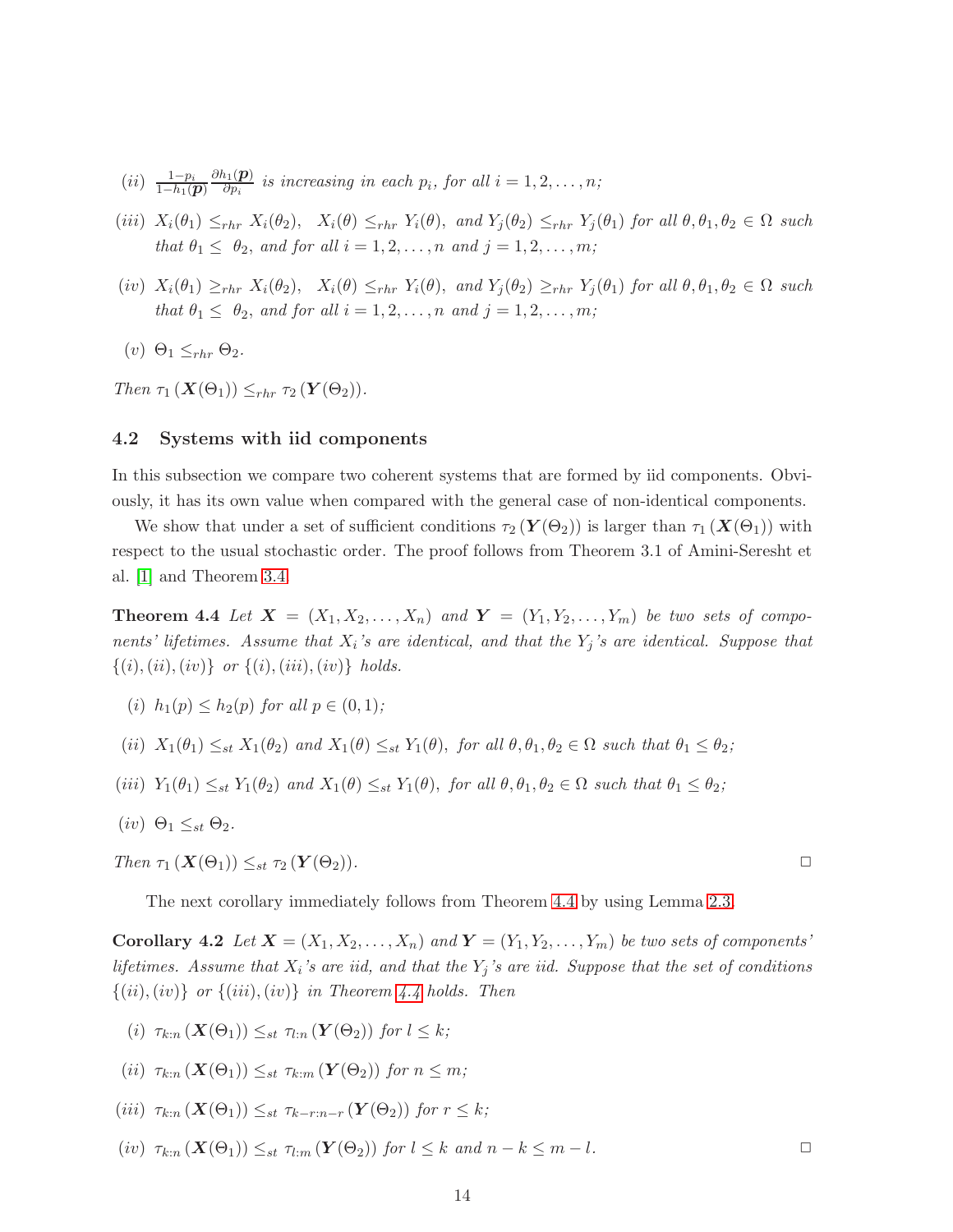<span id="page-14-0"></span>The next theorem discusses the same result as in the above theorem but with respect to the hazard rate order. The proof follows from corollary 3.1 of Amini-Seresht et al. [\[1\]](#page-21-4) and Theorem [3.5.](#page-9-0)

**Theorem 4.5** Let  $X = (X_1, X_2, \ldots, X_n)$  and  $Y = (Y_1, Y_2, \ldots, Y_m)$  be two sets of compo*nents' lifetimes. Assume that* X<sup>i</sup> *'s are identical, and that the* Y<sup>j</sup> *'s are identical. Suppose that*  $\{(i), (ii), (iii), (v)\}\ \text{or}\ \{(i), (ii), (iv), (v)\}\ \text{holds.}$ 

- (*i*)  $h_1(p)/h_2(p)$  *is increasing in*  $p \in (0,1)$ ;
- (*ii*)  $ph'_{2}(p)/h_{2}(p)$  *is decreasing in*  $p \in (0,1)$ *;*
- (iii)  $X_1(\theta_1) \leq_{hr} X_1(\theta_2) \leq_{hr} Y_1(\theta_2) \leq_{hr} Y_1(\theta_1)$ , *for all*  $\theta_1, \theta_2 \in \Omega$  *such that*  $\theta_1 \leq \theta_2$ *;*
- (iv)  $X_1(\theta_2) \leq_{hr} X_1(\theta_1) \leq_{hr} Y_1(\theta_1) \leq_{hr} Y_1(\theta_2)$ , *for all*  $\theta_1, \theta_2 \in \Omega$  *such that*  $\theta_1 \leq \theta_2$ *;*
- (v)  $\Theta_1 \leq_{hr} \Theta_2$ .

 $\Box$  *Then*  $\tau_1 (\mathbf{X}(\Theta_1)) \leq_{hr} \tau_2 (\mathbf{Y}(\Theta_2)).$ 

The following corollary follows from Theorem [4.5](#page-14-0) by using Lemma  $2.2(i)$  and Lemma  $2.3(ii)$ .

Corollary 4.3 Let  $X = (X_1, X_2, \ldots, X_n)$  and  $Y = (Y_1, Y_2, \ldots, Y_m)$  be two sets of components' *lifetimes. Assume that the* X<sup>i</sup> *'s are iid, and that the* Y<sup>j</sup> *'s are iid. Suppose that the set of conditions*  $\{(iii), (v)\}$  *or*  $\{(iv), (v)\}$  *in Theorem [4.5](#page-14-0) holds. Then* 

- (i)  $\tau_{k:n}(\mathbf{X}(\Theta_1)) \leq_{hr} \tau_{l:n}(\mathbf{Y}(\Theta_2))$  *for*  $l \leq k$ ;
- (ii)  $\tau_{k:n} (\mathbf{X}(\Theta_1)) \leq_{hr} \tau_{k:n} (\mathbf{Y}(\Theta_2))$  *for*  $n \leq m$ ;
- (iii)  $\tau_{k:n}(\mathbf{X}(\Theta_1)) \leq_{hr} \tau_{k-r:n-r}(\mathbf{Y}(\Theta_2))$  for  $r \leq k$ ;
- $(iv)$   $\tau_{k:n}(X(\Theta_1)) \leq_{hr} \tau_{l:m}(Y(\Theta_2))$  *for*  $l \leq k$  *and*  $n-k \leq m-l$ .

The example to follow illustrates conditions  $(i)$  and  $(ii)$  of Theorem [4.5.](#page-14-0)

**Example 4.2** *Consider two coherent systems with lifetimes*  $\tau_1(X) = \min\{X_1, X_2, X_3\}$  *and*  $\tau_2(Y) = \min\{Y_1, \max\{Y_2, Y_3\}\}\$ , where both  $\{X_1, X_2, X_3\}$  and  $\{Y_1, Y_2, Y_3\}$  are homogeneous and *have the same FGM copula given by*

$$
C(p_1, p_2, p_3) = p_1 p_2 p_3 (1 + x(1 - p_1)(1 - p_2)(1 - p_3)), \quad \text{for } x \in [-1, 1].
$$

*Then the domination functions of*  $\tau_1(\mathbf{X}) = \min\{X_1, X_2, X_3\}$  *and*  $\tau_2(\mathbf{Y}) = \min\{Y_1, \max\{Y_2, Y_3\}\}$ *are given by*

$$
h_1(p) = C(p, p, p) = p^3(1 + x(1 - p)^3),
$$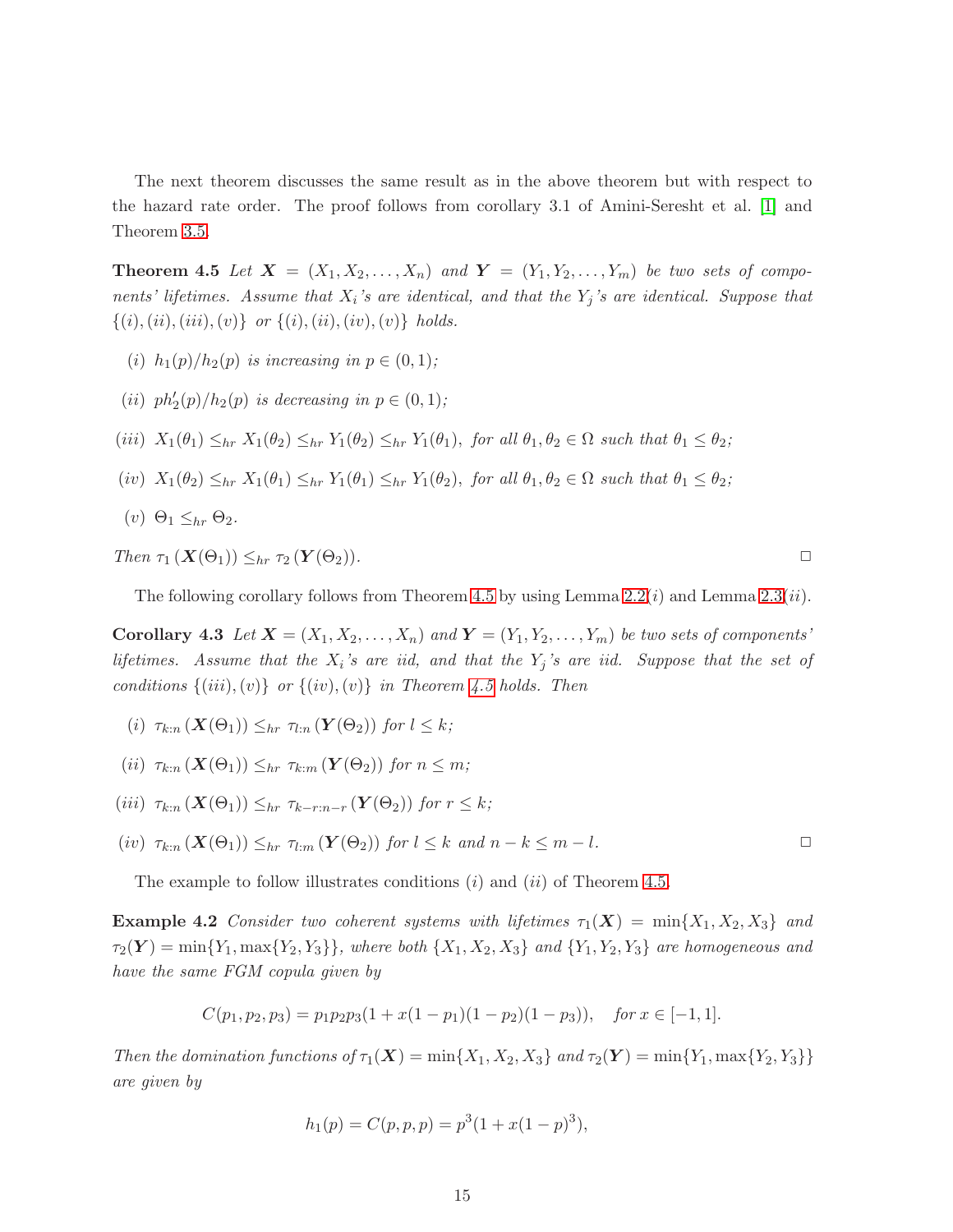*and*

$$
h_2(p) = 2C(p, p, 1) - C(p, p, p) = 2p^2 - p^3 - xp^3(1-p)^3,
$$

*respectively. Further, it could be verified that, for all*  $x \in [-1,1]$ ,

$$
\frac{h_1(p)}{h_2(p)} = \frac{p^3(1+x(1-p)^3)}{2p^2 - p^3(1+x(1-p)^3)}
$$
 is increasing in  $p \in (0,1)$ ,

*and*

$$
p\frac{h'_2(p)}{h_2(p)} = \frac{4 - 3(1+x)p + 12xp^2 - 15xp^3 + 6xp^4}{2 - (1+x)p + 3xp^2 - 3xp^3 + xp^4}
$$
 is decreasing in  $p \in (0,1)$ ,

and hence our claim is proved.  $\square$ 

<span id="page-15-0"></span>In the next theorem, we prove the similar result as in Theorem [4.5,](#page-14-0) but for the reversed hazard rate order. The proof follows from corollary 3.2 of Amini-Seresht et al. [\[1\]](#page-21-4) and Theorem [3.6.](#page-10-2)

**Theorem 4.6** Let  $X = (X_1, X_2, \ldots, X_n)$  and  $Y = (Y_1, Y_2, \ldots, Y_m)$  be two sets of components' *lifetimes.* Assume that the  $X_i$ 's are identical, and that the  $Y_j$ 's are identical. Suppose that  $\{(i), (ii), (iii), (v)\}\$  *or*  $\{(i), (ii), (iv), (v)\}\$  *holds.* 

- (i)  $(1 h_1(p))/(1 h_2(p))$  *is increasing in*  $p \in (0, 1)$ *;* (*ii*)  $(1-p)h'_1(p)/(1-h_1(p))$  *is increasing in*  $p \in (0,1)$ *;*
- (iii)  $X_1(\theta_1) \leq_{rhr} X_1(\theta_2) \leq_{rhr} Y_1(\theta_2) \leq_{rhr} Y_1(\theta_1)$ , *for all*  $\theta_1, \theta_2 \in \Omega$  *such that*  $\theta_1 \leq \theta_2$ *;*

$$
(iv) X_1(\theta_2) \leq_{rhr} X_1(\theta_1) \leq_{rhr} Y_1(\theta_1) \leq_{rhr} Y_1(\theta_2), \text{ for all } \theta_1, \theta_2 \in \Omega \text{ such that } \theta_1 \leq \theta_2;
$$

(*v*)  $\Theta_1 \leq_{rhr} \Theta_2$ .

*Then* τ<sup>1</sup> (X(Θ1)) ≤rhr τ<sup>2</sup> (Y (Θ2))*.* ✷

The next corollary follows from Theorem [4.6](#page-15-0) by using Lemma  $2.2(ii)$  and Lemma  $2.3(iii)$ .

Corollary 4.4 Let  $X = (X_1, X_2, \ldots, X_n)$  and  $Y = (Y_1, Y_2, \ldots, Y_m)$  be two sets of components' *lifetimes. Assume that* X<sup>i</sup> *'s are iid, and that the* Y<sup>j</sup> *'s are iid. Suppose that the set of conditions*  $\{(iii), (v)\}\$  *or*  $\{(iv), (v)\}\$ *in Theorem [4.6](#page-15-0) holds. Then* 

- (i)  $\tau_{k:n}(\mathbf{X}(\Theta_1)) \leq_{rhr} \tau_{l:n}(\mathbf{Y}(\Theta_2))$  *for*  $l \leq k$ ;
- (ii)  $\tau_{k:n}(\mathbf{X}(\Theta_1)) \leq_{rhr} \tau_{k:n}(\mathbf{Y}(\Theta_2))$  *for*  $n \leq m$ ;
- (iii)  $\tau_{k:n}(\mathbf{X}(\Theta_1)) \leq_{rhr} \tau_{k-r:n-r}(\mathbf{Y}(\Theta_2))$  for  $r \leq k$ ;
- (iv)  $\tau_{k:n}(\mathbf{X}(\Theta_1)) \leq_{rhr} \tau_{l:m}(\mathbf{Y}(\Theta_2))$  *for*  $l \leq k$  *and*  $n k \leq m l$ *.*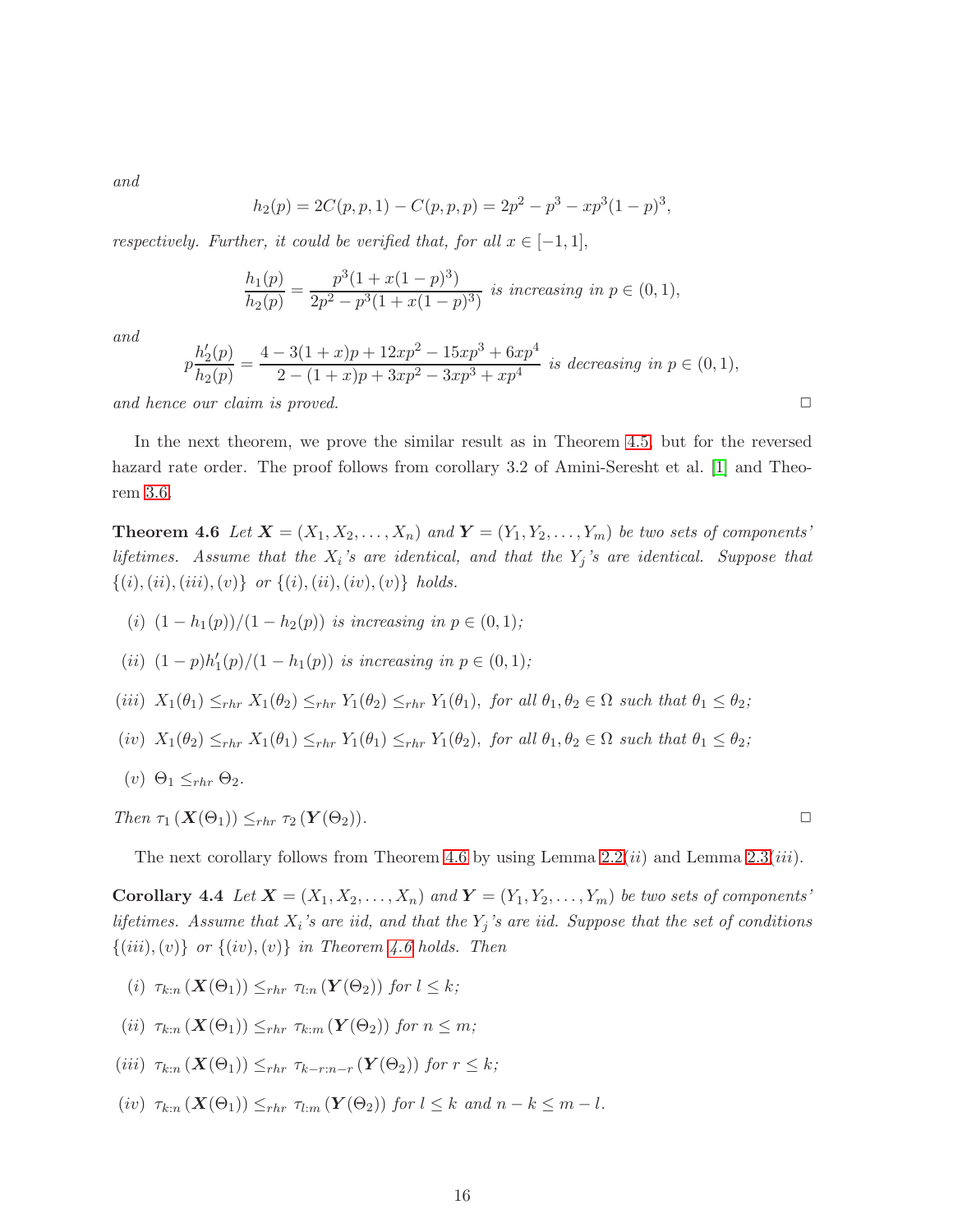### <span id="page-16-0"></span>5 One of the coherent systems under a random environment

In this section, as previously, we compare two coherent systems with respect to different stochastic orders. However, we assume that one of them operates in a random environment, whereas the other one operates in a deterministic environment. As was already mentioned, although this case can be viewed as the special case of the discussion in the previous section, technically it is more convenient to consider it independently. Let  $\tau_1(X(\Theta))$  be the lifetime of a coherent system that operates in a random environment modeled by a random variable Θ with support  $Ω.$  Further, let  $τ_2(Y)$  be the lifetime of the other coherent system that operates in some baseline, deterministic environment. For a given environment  $\Theta = \theta$ , we denote the domination function of  $\tau_1(\mathbf{X}(\theta))$  by  $h_1(\cdot)$ . Further, we denote the domination function of  $\tau_2(\mathbf{Y})$  by  $h_2(\cdot)$ .

#### <span id="page-16-3"></span>5.1 Systems with not necessarily identical components

In the following theorem we show that under a set of sufficient conditions  $\tau_1(X(\Theta))$  dominates  $\tau_2(Y)$  with respect to the usual stochastic order. The proof follows in the same line as in Theorem [3.1,](#page-8-2) and hence omitted.

<span id="page-16-1"></span>**Theorem 5.1** Let  $X = (X_1, X_2, \ldots, X_n)$  and  $Y = (Y_1, Y_2, \ldots, Y_m)$  be two sets of components' *lifetimes. Suppose that the following conditions hold.*

$$
(i) h_1(p_1, p_2, \ldots, p_n) \leq h_2(p_1, p_2, \ldots, p_m);
$$

(*ii*)  $X_i(\theta) \leq_{st} Y_i$  for all  $\theta \in \Omega$ , and for all  $i = 1, 2, \ldots, \min\{m, n\}.$ 

*Then* τ<sup>1</sup> (X(Θ)) ≤st τ<sup>2</sup> (Y )*.* ✷

The next corollary immediately follows from Theorem [5.1](#page-16-1) by using Lemma  $2.5(i)$ .

**Corollary 5.1** Let  $X = (X_1, X_2, \ldots, X_n)$  and  $Y = (Y_1, Y_2, \ldots, Y_m)$  be two sets of components' *lifetimes. Assume that the* X<sup>i</sup> *'s are independent, and that the* Y<sup>j</sup> *'s are independent. Suppose that condition (*ii*) in Theorem [5.1](#page-16-1) holds. Then*

- (i)  $\tau_{k:n}(\mathbf{X}(\Theta)) \leq_{st} \tau_{l:n}(\mathbf{Y})$  for  $l \leq k$ ;
- (ii)  $\tau_{k:n}(\mathbf{X}(\Theta)) \leq_{st} \tau_{k:n}(\mathbf{Y})$  for  $n \leq m$ ;
- (iii)  $\tau_{k:n}(\mathbf{X}(\Theta)) \leq_{st} \tau_{k-r:n-r}(\mathbf{Y})$  for  $r \leq k$ ;

$$
(iv) \ \tau_{k:n}(\mathbf{X}(\Theta)) \leq_{st} \tau_{l:m}(\mathbf{Y}) \text{ for } l \leq k \text{ and } n-k \leq m-l.
$$

The theorem to follow, provides some sufficient conditions for proving that  $\tau_1(X(\Theta))$  is smaller than  $\tau_2(Y)$  with respect to the hazard rate order. See the Appendix for the proof.

**Theorem 5.2** Let  $X = (X_1, X_2, \ldots, X_n)$  and  $Y = (Y_1, Y_2, \ldots, Y_m)$  be two sets of components' *lifetimes. Suppose that*  $\{(i),(ii),(iv)\}$  *or*  $\{(i),(iii),(iv)\}$  *holds.* 

<span id="page-16-2"></span>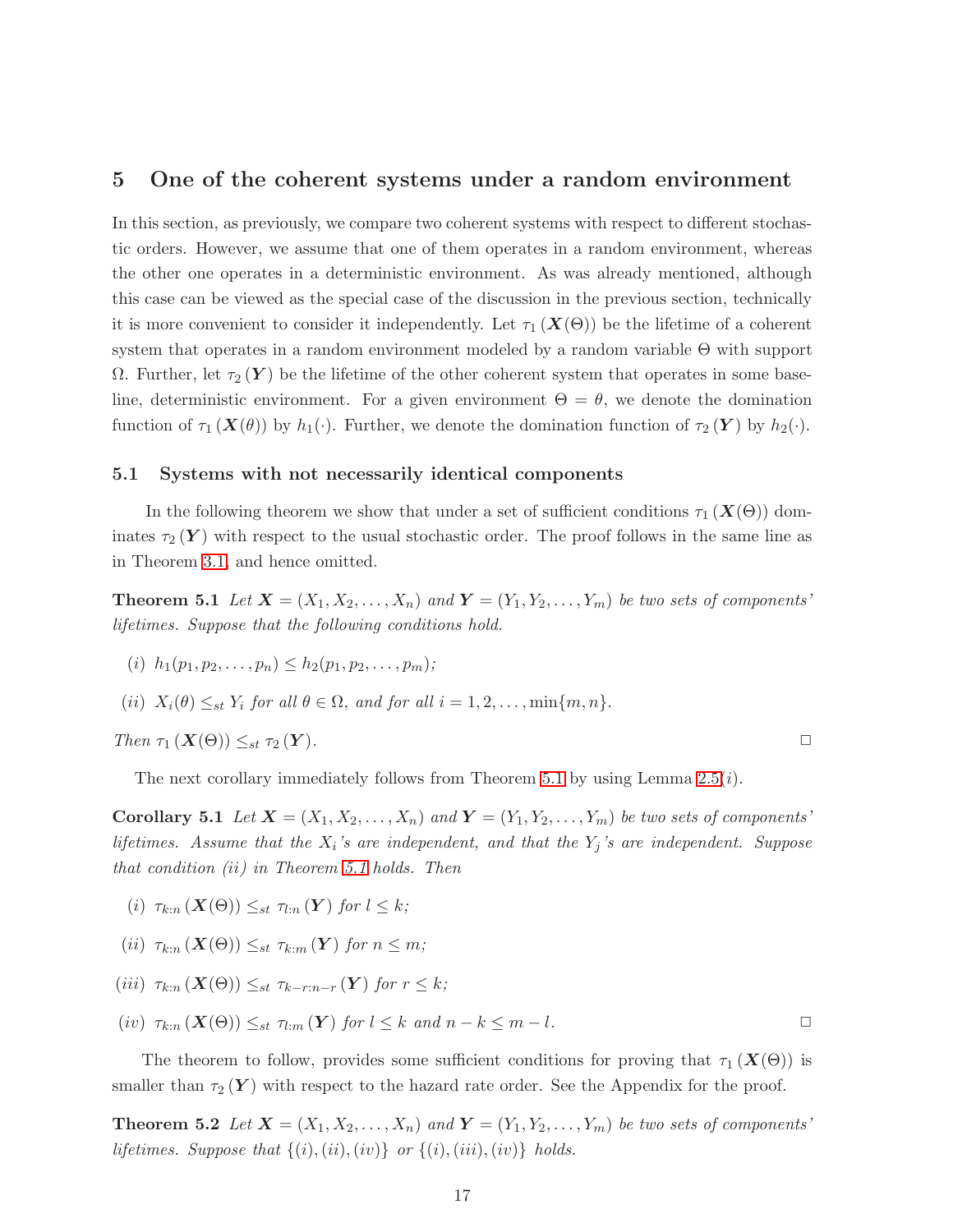(i) 
$$
\sum_{i=1}^{n} \frac{p_i}{h_1(\boldsymbol{p})} \frac{\partial h_1(\boldsymbol{p})}{\partial p_i} \ge \sum_{i=1}^{m} \frac{p_i}{h_2(\boldsymbol{p})} \frac{\partial h_2(\boldsymbol{p})}{\partial p_i};
$$
  
\n(ii) 
$$
\sum_{i=1}^{n} \frac{p_i}{h_1(\boldsymbol{p})} \frac{\partial h_1(\boldsymbol{p})}{\partial p_i} \text{ is decreasing in each } p_i, i = 1, 2, ..., n;
$$
  
\n(iii) 
$$
\sum_{i=1}^{n} \frac{p_i}{h_2(\boldsymbol{p})} \frac{\partial h_2(\boldsymbol{p})}{\partial p_i} \text{ is decreasing in each } p_i, i = 1, 2, ..., m;
$$
  
\n(iv) 
$$
X_i(\theta) \le_{hr} Y_j \text{ for all } \theta \in \Omega, \text{ and for all } i = 1, 2, ..., n \text{ and } j = 1, 2, ..., m.
$$
  
\nThen  $\tau_1(X(\Theta)) \le_{hr} \tau_2(Y)$ .

On using Lemma 2.4 $(i)$  and Lemma 2.5 $(iv)$ , from Theorem [5.2:](#page-16-2)

Corollary 5.2 Let  $X = (X_1, X_2, \ldots, X_n)$  and  $Y = (Y_1, Y_2, \ldots, Y_m)$  be two sets of components' *lifetimes. Assume that the* X<sup>i</sup> *'s are independent, and that the* Y<sup>j</sup> *'s are independent. Suppose that condition (*iv*) of Theorem [5.2](#page-16-2) holds. Then*

- (i)  $\tau_{k:n}(\mathbf{X}(\Theta)) \leq_{hr} \tau_{l:n}(\mathbf{Y})$  for  $l \leq k$ ;
- (ii)  $\tau_{k:n}(\mathbf{X}(\Theta)) \leq_{hr} \tau_{k:m}(\mathbf{Y})$  for  $n \leq m$ ;
- (iii)  $\tau_{k:n}(\mathbf{X}(\Theta)) \leq_{hr} \tau_{k-r:n-r}(\mathbf{Y})$  for  $r \leq k$ ;
- (iv)  $\tau_{k:n}(\mathbf{X}(\Theta)) \leq_{hr} \tau_{l:m}(\mathbf{Y})$  *for*  $l \leq k$  *and*  $n k \leq m l$ .

Even though the result given in the following theorem is the same as in Theorem [5.2,](#page-16-2) the set of sufficient conditions used here is different from the previous one. The proof could be performed in the same line as in Theorem [5.2](#page-16-2) and hence omitted.

**Theorem 5.3** Let  $X = (X_1, X_2, \ldots, X_n)$  and  $Y = (Y_1, Y_2, \ldots, Y_m)$  be two sets of components' *lifetimes with*  $n \geq m$ *. Suppose that the following conditions hold.* 

(i) 
$$
\frac{p_i}{h_1(\boldsymbol{p})} \frac{\partial h_1(\boldsymbol{p})}{\partial p_i} \ge \frac{p_i}{h_2(\boldsymbol{p})} \frac{\partial h_2(\boldsymbol{p})}{\partial p_i}
$$
, for all  $i = 1, 2, ..., m$ ;

$$
(ii) \ \frac{p_i}{h_1(\boldsymbol{p})} \frac{\partial h_1(\boldsymbol{p})}{\partial p_i} \ \ or \ \frac{p_i}{h_2(\boldsymbol{p})} \frac{\partial h_2(\boldsymbol{p})}{\partial p_i} \ \ is \ decreasing \ in \ each \ p_i, \ i = 1, 2, \ldots, m;
$$

(*iii*)  $X_i(\theta) \leq_{hr} Y_i$  for all  $\theta \in \Omega$ , and for all  $i = 1, 2, ..., m$ .

*Then* τ<sup>1</sup> (X(Θ)) ≤hr τ<sup>2</sup> (Y )*.* ✷

<span id="page-17-0"></span>Now we discuss the corresponding result for the reversed hazard rate order. The proof is deferred to the Appendix.

**Theorem 5.4** Let  $X = (X_1, X_2, \ldots, X_n)$  and  $Y = (Y_1, Y_2, \ldots, Y_m)$  be two sets of components' *lifetimes. Suppose that*  $\{(i),(ii),(iv)\}$  *or*  $\{(i),(iii),(iv)\}$  *holds.* 

$$
(i) \sum_{i=1}^n \frac{1-p_i}{1-h_1(\boldsymbol{p})} \frac{\partial h_1(\boldsymbol{p})}{\partial p_i} \leq \sum_{i=1}^m \frac{1-p_i}{1-h_2(\boldsymbol{p})} \frac{\partial h_2(\boldsymbol{p})}{\partial p_i};
$$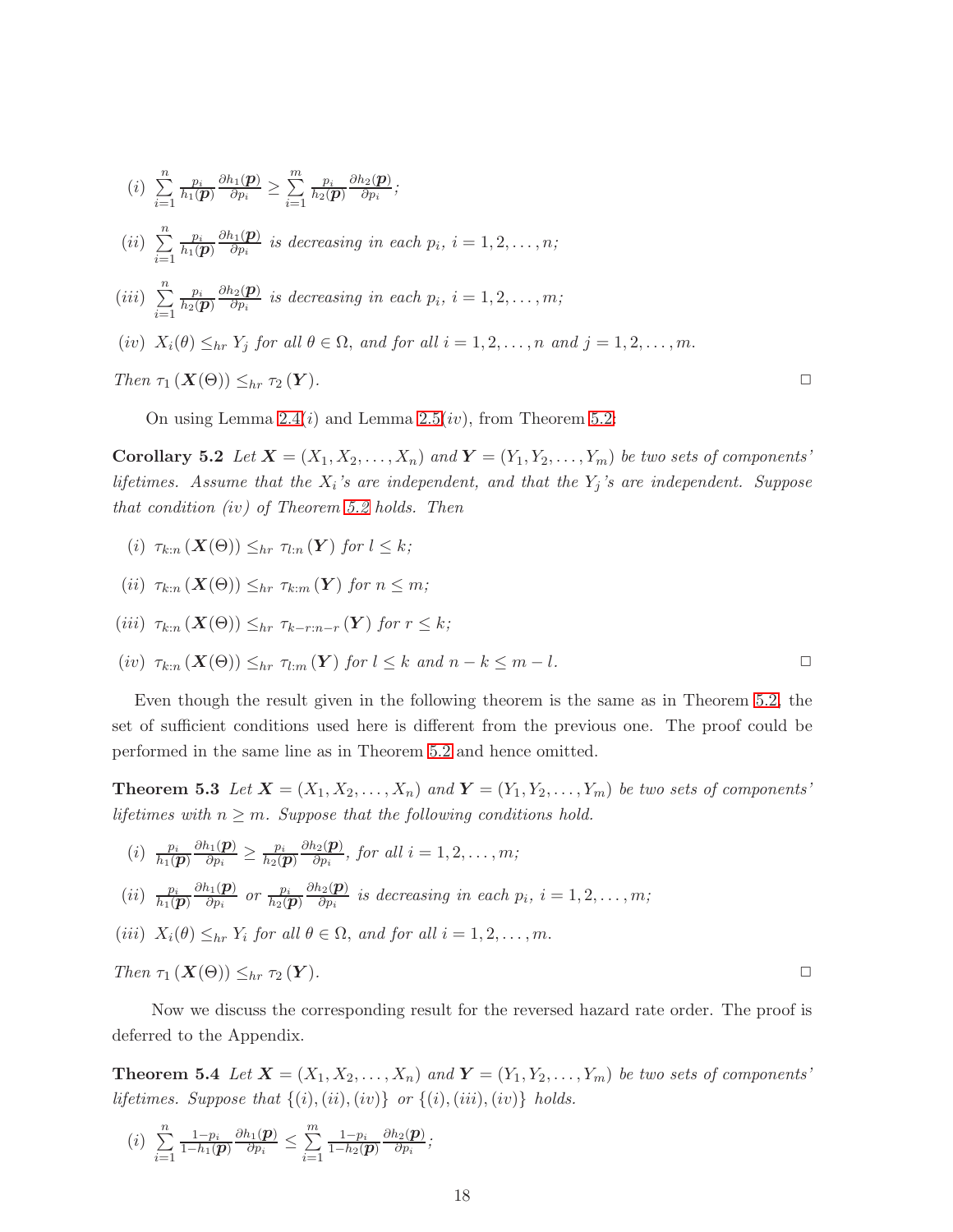$$
(ii) \sum_{i=1}^{n} \frac{1-p_i}{1-h_1(\boldsymbol{p})} \frac{\partial h_1(\boldsymbol{p})}{\partial p_i} \text{ is increasing in each } p_i, i=1,2,\ldots,n;
$$

 $(iii) \sum_{n=1}^{\infty}$  $i=1$  $\frac{1-p_i}{1-h_2(\boldsymbol{p})}$  $\partial h_2(\boldsymbol{p})$  $\frac{\partial^2 \mathbf{p}_i}{\partial p_i}$  is increasing in each  $p_i$ ,  $i = 1, 2, \ldots, m;$ 

$$
(iv)
$$
  $X_i(\theta) \leq_{rhr} Y_j$  for all  $\theta \in \Omega$ , and for all  $i = 1, 2, ..., n$  and  $j = 1, 2, ..., m$ .

*Then* τ<sup>1</sup> (X(Θ)) ≤rhr τ<sup>2</sup> (Y )*.* ✷

This corollary follows from Theorem [5.4](#page-17-0) by using Lemma  $2.4(ii)$  and Lemma  $2.5(v)$ .

Corollary 5.3 Let  $X = (X_1, X_2, \ldots, X_n)$  and  $Y = (Y_1, Y_2, \ldots, Y_m)$  be two sets of components' *lifetimes. Assume that the* X<sup>i</sup> *'s are independent, and that the* Y<sup>j</sup> *'s are independent. Suppose that condition (*iv*) in Theorem [5.4](#page-17-0) holds. Then*

- (i)  $\tau_{k:n}(\mathbf{X}(\Theta)) \leq_{rhr} \tau_{l:n}(\mathbf{Y})$  for  $l \leq k$ ;
- (ii)  $\tau_{k:n}(\mathbf{X}(\Theta)) \leq_{rhr} \tau_{k:n}(\mathbf{Y})$  for  $n \leq m$ ;
- (iii)  $\tau_{k:n}(\mathbf{X}(\Theta)) \leq_{rhr} \tau_{k-r:n-r}(\mathbf{Y})$  for  $r \leq k$ ;
- $(iv)$   $\tau_{k:n}(X(\Theta)) \leq_{rhr} \tau_{l:n}(Y)$  *for*  $l \leq k$  *and*  $n-k \leq m-l$ .

In the next theorem we show that the same result as in Theorem [5.4](#page-17-0) holds under a different set of sufficient conditions. The proof is similar to the previous theorem, and hence omitted.

**Theorem 5.5** Let  $X = (X_1, X_2, \ldots, X_n)$  and  $Y = (Y_1, Y_2, \ldots, Y_m)$  be two sets of components' *lifetimes with*  $m \geq n$ *. Suppose that the following conditions hold.* 

- $(i) \frac{1-p_i}{1-h_1(\bm{p})}$  $\partial h_1(\boldsymbol{p})$  $\frac{h_1(\boldsymbol{p})}{\partial p_i} \leq \frac{1-p_i}{1-h_2(\boldsymbol{p})}$  $\partial h_2(\boldsymbol{p})$  $rac{\iota_2(\boldsymbol{\bm{p}})}{\partial p_i};$  $(ii) \frac{1-p_i}{1-h_1(\bm{p})}$  $\partial h_1(\boldsymbol{p})$  $\frac{i_1(\boldsymbol{p})}{\partial p_i}$  or  $\frac{1-p_i}{1-h_2(\boldsymbol{p})}$  $\partial h_2(\boldsymbol{p})$  $\frac{\partial^2 \mathbf{p}}{\partial p_i}$  is increasing in each  $p_i$ ,  $i = 1, 2, \ldots, n;$
- (*iii*)  $X_i(\theta) \leq_{rhr} Y_i$  *for all*  $\theta \in \Omega$ *, and for all*  $i = 1, 2, ..., n$ *.*

Then 
$$
\tau_1(X(\Theta)) \leq_{rhr} \tau_2(Y)
$$
.

<span id="page-18-0"></span>Below we discuss the corresponding result for the likelihood ratio order. See the Appendix for the proof.

**Theorem 5.6** Let  $\mathbf{X} = (X_1, X_2, \ldots, X_n)$  and  $\mathbf{Y} = (Y_1, Y_2, \ldots, Y_m)$  be two sets of components' *lifetimes. Suppose that the following conditions hold.*

(*i*) *For all*  $i = 1, 2, ..., n$  *and*  $j = 1, 2, ..., m$ ,

$$
\frac{\frac{\partial h_2(\boldsymbol{q})}{\partial q_j}}{\frac{\partial h_1(\boldsymbol{p})}{\partial p_i}}
$$
 is increasing in  $x$ , for all  $\theta \in \Omega$ ,

where  $p_i = \bar{F}_{X_i}(x|\theta), q_j = \bar{F}_{Y_j}(x)$ ;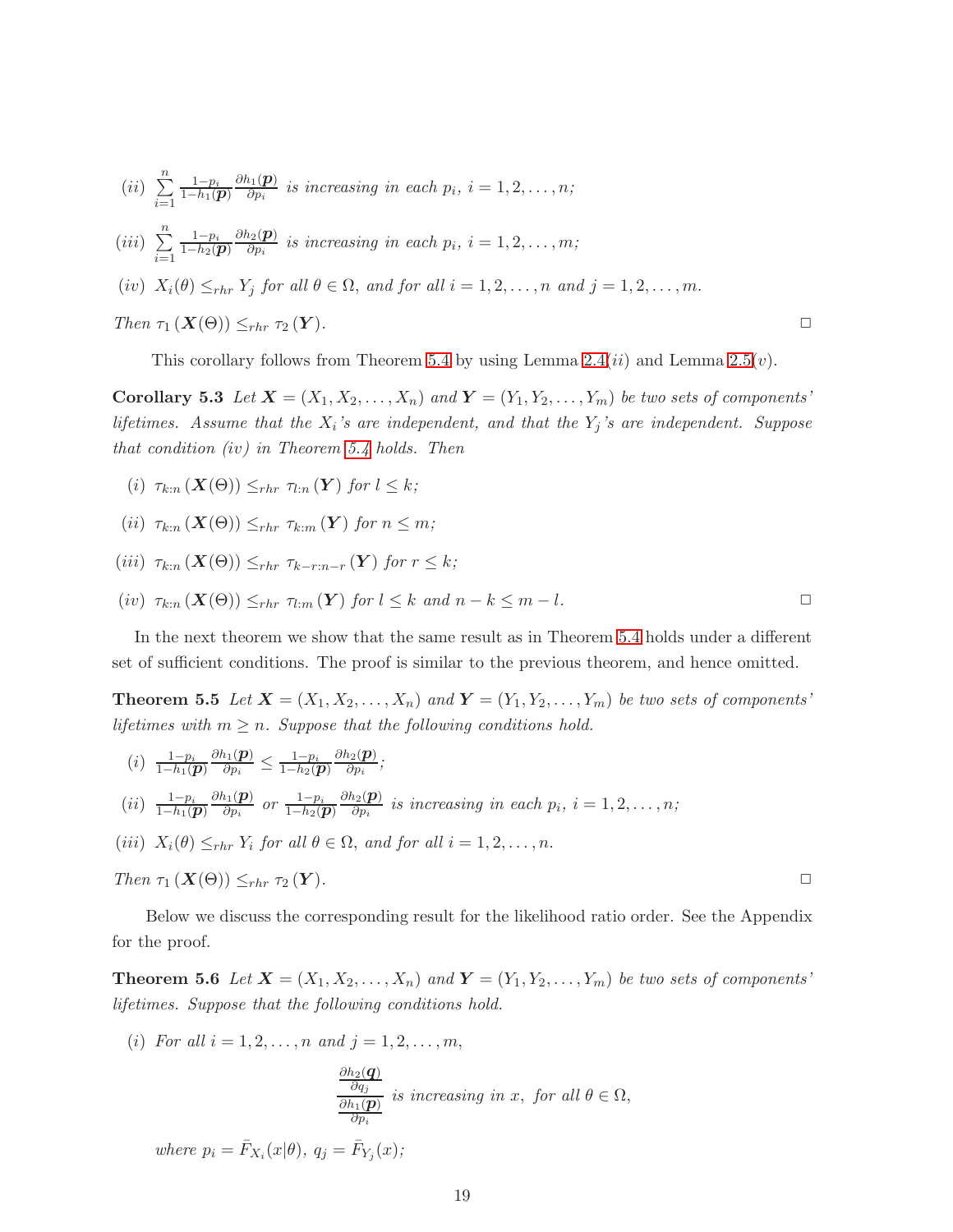(ii)  $X_i(\theta) \leq_{lr} Y_j$  *for all*  $\theta \in \Omega$ *, and for all*  $i = 1, 2, ..., n$  *and*  $j = 1, 2, ..., m$ .

*Then* τ<sup>1</sup> (X(Θ)) ≤lr τ<sup>2</sup> (Y )*.* ✷

This corollary follows from Theorem [5.6](#page-18-0) by using Lemma [2.6.](#page-7-2)

Corollary 5.4 Let  $X = (X_1, X_2, \ldots, X_n)$  and  $Y = (Y_1, Y_2, \ldots, Y_m)$  be two sets of component's *lifetimes. Assume that the* X<sup>i</sup> *'s are independent, and that the* Y<sup>j</sup> *'s are independent. Suppose that condition (*ii*) in Theorem [5.6](#page-18-0) holds. Then*

- (i)  $\tau_{k:n}(\mathbf{X}(\Theta)) \leq_{lr} \tau_{l:n}(\mathbf{Y})$  for  $l \leq k$ ;
- (ii)  $\tau_{k:n}(\mathbf{X}(\Theta)) \leq_{lr} \tau_{k:m}(\mathbf{Y})$  for  $n \leq m$ ;
- (iii)  $\tau_{k:n}(\mathbf{X}(\Theta)) \leq_{lr} \tau_{k-r:n-r}(\mathbf{Y})$  for  $r \leq k$ ;
- (iv)  $\tau_{k:n}(\mathbf{X}(\Theta)) \leq_{lr} \tau_{l:m}(\mathbf{Y})$  *for*  $l \leq k$  *and*  $n k \leq m l$ *.*

#### 5.2 Systems with iid components

In this subsection, we consider coherent systems of iid components. In the following theorems, we compare  $\tau_1(X(\Theta))$  and  $\tau_2(Y)$  with respect to the usual stochastic order, the hazard rate order, the reversed hazard rate order and the likelihood ratio order. The proofs of these theorems could be done in the same line as in the previous subsection, and hence omitted.

**Theorem 5.7** Let  $X = (X_1, X_2, \ldots, X_n)$  and  $Y = (Y_1, Y_2, \ldots, Y_m)$  be two sets of components' *lifetimes. Assume that* X<sup>i</sup> *'s are identical, and that the* Y<sup>j</sup> *'s are identical. Suppose that the following conditions hold.*

- (i)  $h_1(p) \leq h_2(p)$  *for all*  $p \in (0, 1)$ *.*
- (*ii*)  $X_1(\theta) \leq_{st} Y_1$  *for all*  $\theta \in \Omega$ ,.

*Then*  $\tau_1(X(\Theta)) \leq_{st} \tau_2(Y)$ *.* 

**Theorem 5.8** Let  $X = (X_1, X_2, \ldots, X_n)$  and  $Y = (Y_1, Y_2, \ldots, Y_m)$  be two sets of components' *lifetimes. Assume that* X<sup>i</sup> *'s are identical, and that the* Y<sup>j</sup> *'s are identical. Suppose that the following conditions hold.*

- (*i*)  $h_1(p)/h_2(p)$  *is increasing in*  $p \in (0,1)$ ;
- (*ii*)  $ph'_1(p)/h_1(p)$  *or*  $ph'_2(p)/h_2(p)$  *is decreasing in*  $p \in (0,1)$ *;*
- (*ii*)  $X_1(\theta) \leq_{hr} Y_1$  *for all*  $\theta \in \Omega$ *,.*

*Then*  $\tau_1(X(\Theta)) \leq_{hr} \tau_2(Y)$ *.*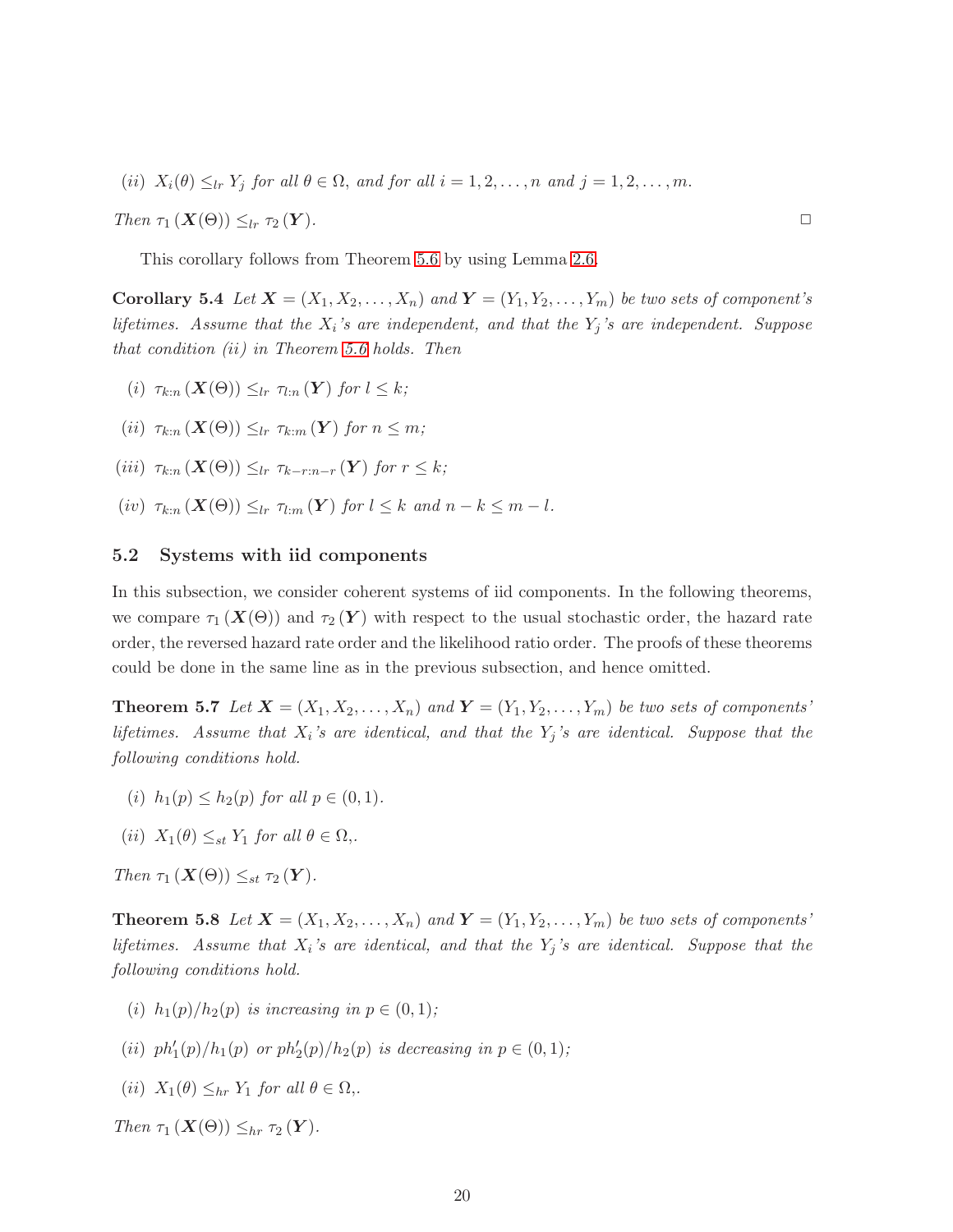**Theorem 5.9** Let  $X = (X_1, X_2, \ldots, X_n)$  and  $Y = (Y_1, Y_2, \ldots, Y_m)$  be two sets of components' *lifetimes. Assume that* X<sup>i</sup> *'s are identical, and that the* Y<sup>j</sup> *'s are identical. Suppose that the following conditions hold.*

(i)  $(1 - h_1(p))/(1 - h_2(p))$  *is increasing in*  $p \in (0, 1)$ ;

- (*ii*)  $(1-p)h'_1(p)/(1-h_1(p))$  *or*  $(1-p)h'_2(p)/(1-h_2(p))$  *is increasing in*  $p \in (0,1)$ *;*
- (*ii*)  $X_1(\theta) \leq_{rhr} Y_1$  *for all*  $\theta \in \Omega$ ,.

*Then*  $\tau_1$  ( $\mathbf{X}(\Theta)$ )  $\leq_{rhr} \tau_2$  ( $\mathbf{Y}$ ).

**Theorem 5.10** Let  $X = (X_1, X_2, \ldots, X_n)$  and  $Y = (Y_1, Y_2, \ldots, Y_m)$  be two sets of compo*nents' lifetimes. Assume that* X<sup>i</sup> *'s are identical, and that the* Y<sup>j</sup> *'s are identical. Suppose that the following conditions holds.*

- (i)  $h'_1(p)/h'_2(p)$  is increasing in  $p \in (0,1)$ ;
- (*ii*) *For*  $k = 1$  *or* 2*, there exists some point*  $\mu \in (0, 1)$  *such that* 
	- (a)  $ph''_k(p)/h'_k(p)$  is decreasing and positive for all  $p \in (0, \mu)$ , and
	- (b)  $(1-p)h''_k(p)/h'_k(p)$  *is decreasing and negative for all*  $p \in (\mu, 1)$ *.*

(*iii*)  $X_1(\theta) \leq_{lr} Y_1$  *for all*  $\theta \in \Omega$ ,

*Then*  $\tau_1$  ( $\mathbf{X}(\Theta)$ )  $\leq_{lr} \tau_2$  ( $\mathbf{Y}$ ).

Remark 5.1 *It is worthwhile to mention, that a corollary corresponding to each theorem discussed in this subsection could be formulated similar to those given in Subsection [5.1.](#page-16-3)*

### <span id="page-20-0"></span>6 Concluding Remarks

In this paper, we study an impact of a random environment on lifetimes of coherent systems with dependent lifetimes. There are two combined sources of the considered dependence. One results from the dependence of the components of the coherent system operating in a deterministic environment and the other is due to the dependence of components of a system sharing the same random environment. We provide different sets of sufficient conditions for the corresponding stochastic comparisons and consider various scenarios, namely,  $(i)$  two coherent systems operate under the same random environment;  $(ii)$  two coherent systems operate under two different random environments; *(iii)* one of the coherent systems operates under a random environment, whereas the other under a deterministic one. Furthermore, we show that some of the proposed results hold for the well known  $k$ -out-of-n and  $l$ -out-of-m systems. These systems are very common in practice.

Motivated by discussions in Amini-Seresht et al. [\[1\]](#page-21-4), we present solutions for some open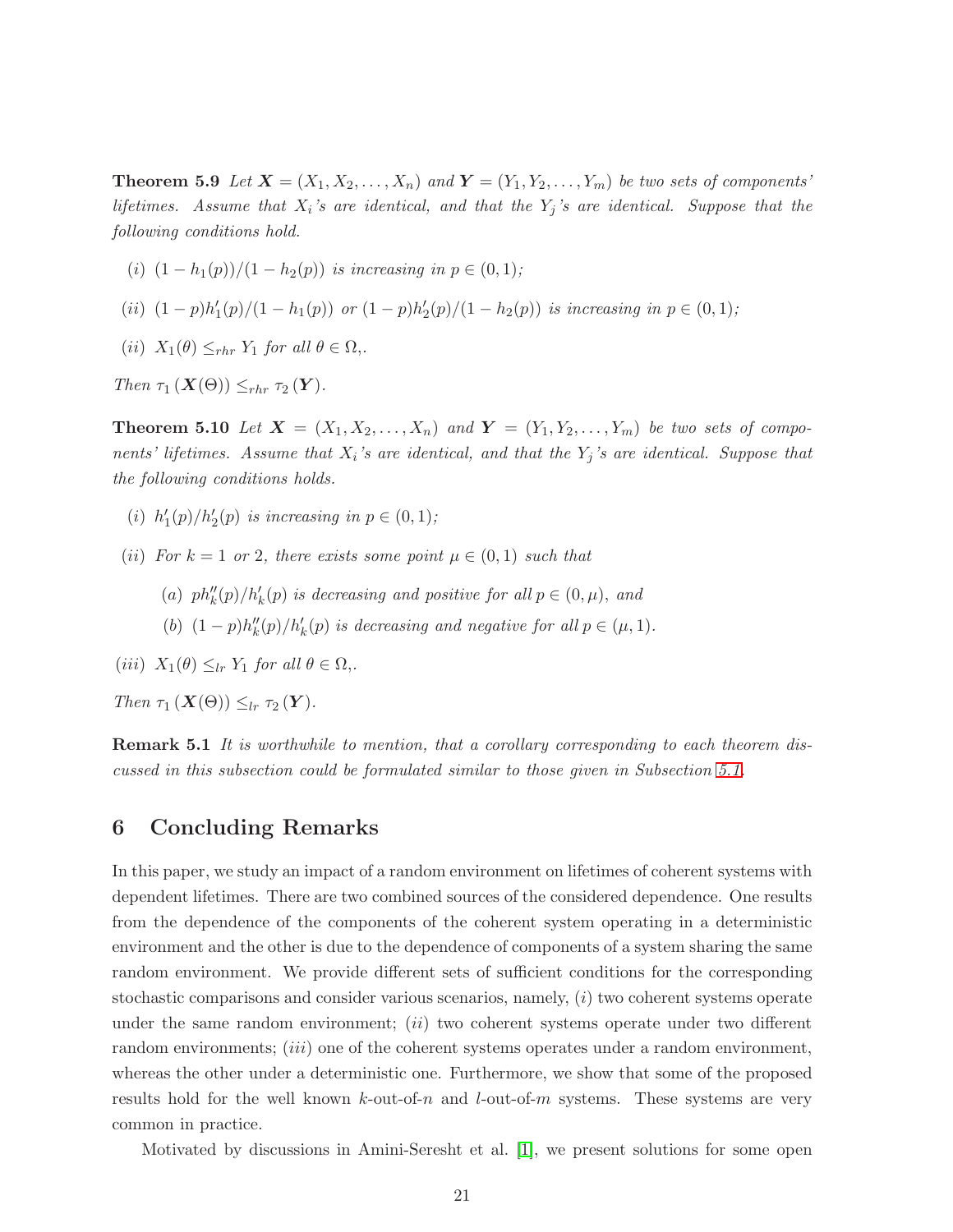problems formulated in this paper. We also generalize the results of these authors and present some new comparisons as well. Specifically, we provide different sets of sufficient conditions for one system to dominate the other one with respect to different stochastic orders, namely, usual stochastic order, hazard rate order, reversed hazard rate order and likelihood ratio order. Moreover, our methodology for obtaining comparisons also differs from that discussed in their paper.

Even though we have incorporated a large number of new results in this paper, there are still some open problems left behind. One of them is to generalize the results discussed in Sections [3](#page-8-0) and [4](#page-10-0) to the likelihood ratio order.

We believe that the obtained results and the developed methodology can be helpful not only to the specialists in mathematical reliability theory but for design engineers, reliability analysts, etc., as engineering systems usually operate in different environments that are random and the proper comparisons of reliability characteristics can help in choosing or designing the most appropriate system (e.g., for performing a mission).

#### Acknowledgements

The first author sincerely acknowledges the financial support from the IIITDM Kancheepuram, Chennai. The work of the second author was supported by National Research Foundation of South Africa (Grant no: 103613).

## <span id="page-21-4"></span>References

- [1] Amini-Seresht, E., Zhang, Y. and Balakrishnan, N. (2018). Stochastic comparisons of coherent suystems under different random environments. *Journal of Applied Probability* 55, 459-472.
- <span id="page-21-3"></span><span id="page-21-2"></span>[2] Badía, F. G., Sangüesa, C. and Cha, J. H. (2014). Stochastic comparison of multivariate conditionally dependent mixtures. *Journal of Multivariate Analysis* 129, 82-94.
- [3] Balakrishnan, N., Barmalzan, G. and Haidari, A. (2016). Multivariate stochastic comparisons of multivariate mixture models and their applications. *Journal of Multivariate Analysis* 145, 37-43.
- <span id="page-21-1"></span>[4] Balakrishnan, N. and Zhao, P. (2013). Ordering properties of order statistics from heterogeneous populations: A review with an emphasis on some recent developments. *Probability in the Engineering and Informational Sciences*, 27, 403-443.
- <span id="page-21-0"></span>[5] Barlow, R.E. and Proschan, F. (1975). *Statistical Theory of Reliability and Life Testing*. Holt, Rinehart and Winston, New York.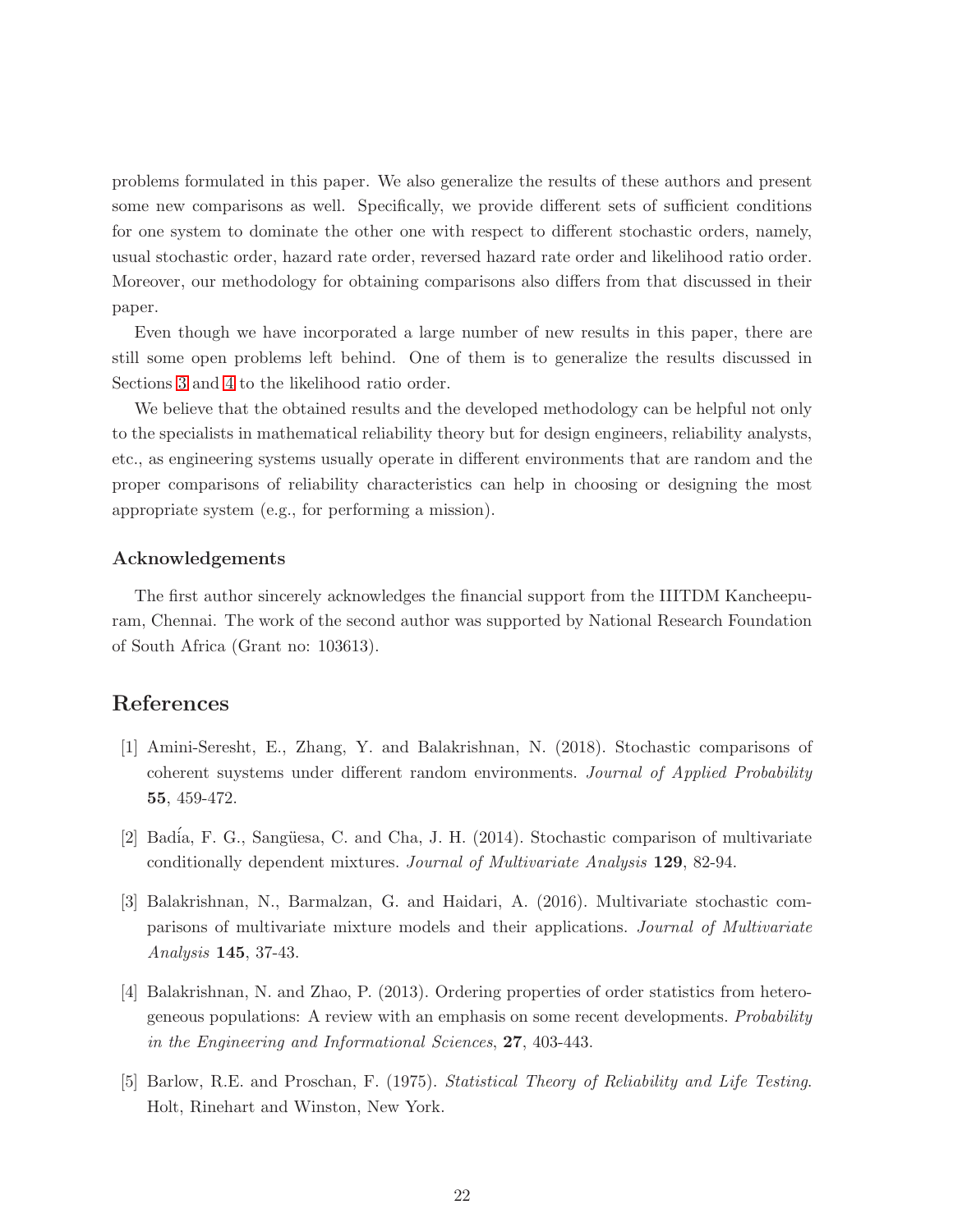- <span id="page-22-7"></span>[6] Belzunce, F., Franco, M., Ruiz, J.M. and Ruiz, M.C. (2001). On partial orderings between coherent systems with different structures. *Probability in the Engineering and Informational Sciences* 15, 273-293.
- <span id="page-22-10"></span><span id="page-22-0"></span>[7] Belzunce, F., Mercader, J.A., Ruiz, J.M. and Spizzichino, F. (2009). Stochastic comparisons of multivariate mixture models. *Journal of Multivariate Analysis* 100, 1657-1669.
- <span id="page-22-14"></span>[8] Cha, J. H. and Finkelstein, M. (2018). *Point processes for Reliability analysis. Shocks and repairable systems*. London, Springer.
- <span id="page-22-5"></span>[9] Dewan, I. and Khaledi, B.E. (2014). On stochastic comparisons of residual lifetime at random time. *Statistics and Probability Letters* 88, 73-79.
- <span id="page-22-1"></span>[10] Esary, J.D. and Proschan, F. (1963). Reliability between system failure rate and component failure rates. *Technometrics* 5, 183-189.
- <span id="page-22-3"></span>[11] Finkelstein, M. (1999). Wearing-out components in variable environment. *Reliability Engineering and System Safety* 66, 235-242.
- <span id="page-22-4"></span>[12] Finkelstein M. (2008). *Failure rate modeling for reliability and risk.* London, Springer.
- [13] Hazra, N.K., Kuiti, M.R., Finkelstein, M. and Nanda, A.K. (2017). On stochastic comparisons of maximum order statistics from the location-scale family of distributions. *Journal of Multivariate Analysis* 160, 31-41.
- <span id="page-22-13"></span><span id="page-22-8"></span>[14] Hazra, N.K. and Nanda, A.K. (2016). Stochastic comparisons between used systems and systems made by used components. *IEEE Transactions on Reliability* 65, 751-762.
- <span id="page-22-2"></span>[15] Karlin, S. (1968). *Total Positivity*. Stanford University Press, Stanford, California.
- <span id="page-22-6"></span>[16] Kenzin, M. and Frostig, E. (2009). M-out-of-n inspected systems subject to shocks in random environment. *Reliability Engineering and System Safety* 94, 1322-1330.
- <span id="page-22-9"></span>[17] Kochar, S., Mukerjee, H. and Samaniego, F. J. (1999). The 'signature' of a coherent system and its application to comparisons among systems. *Naval Research Logistics* 46, 507-523.
- [18] Lindqvist, B. H., Samaniego, F. J. and Huseby, A. B. (2016). On the equivalence of systems of different sizes, with applications to system comparisons. *Advances in Applied Probability* 48, 332-348.
- <span id="page-22-12"></span><span id="page-22-11"></span>[19] Marshall, A.W. and Olkin, I. (2007). *Life Distributions.* Springer, New York.
- [20] Misra, A.K. and Misra N. (2012). Stochastic properties of conditionally independent mixture models. *Journal of Statistical Planning and Inference* 142, 1599-1607.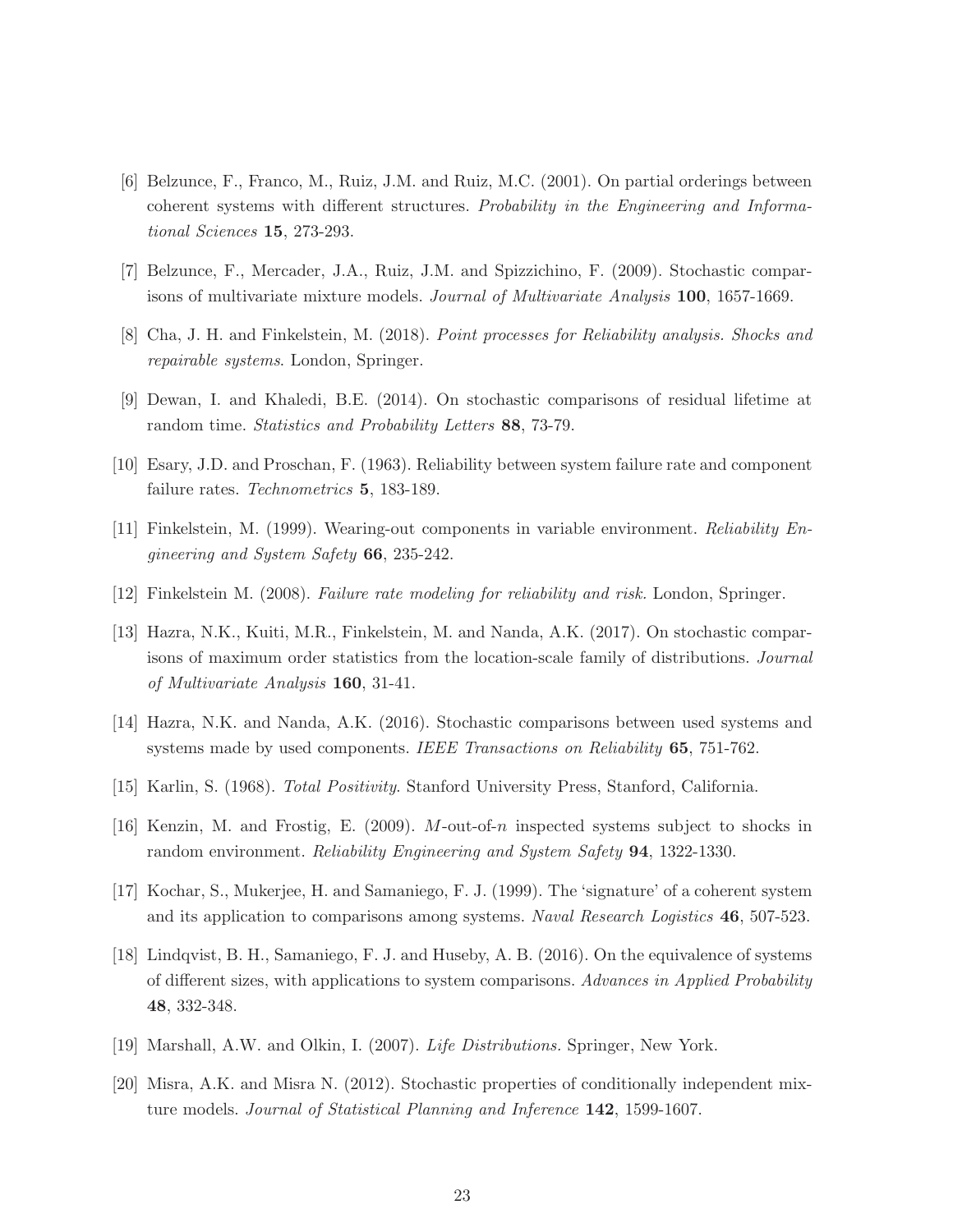- <span id="page-23-6"></span><span id="page-23-1"></span>[21] Nakagawa, T. (1979). Further results of replacement problem of a parallel system in random environment. *Journal of Applied Probability* 16, 923-926.
- <span id="page-23-8"></span>[22] Nanda, A.K. and Jain, K. and Singh, H. (1998). Preservation of some partial orderings under the formation of coherent systems. *Statistics and Probability Letters* 39, 123-131.
- [23] Navarro, J., Águila, Y.D., Sordo, M.A. and Suárez-Liorens, A. (2013). Stochastic ordering properties for systems with dependent identical distributed components. *Applied Stochastic Models in Business and Industry* 29, 264-278.
- <span id="page-23-9"></span>[24] Navarro, J., Águila, Y.D., Sordo, M.A. and Suárez-Liorens, A. (2014). Preservation of reliability classes under the formation of coherent systems. *Applied Stochastic Models in Business and Industry* 30 444-454.
- <span id="page-23-10"></span>[25] Navarro, J., Águila, Y.D., Sordo, M.A. and Suárez-Liorens, A. (2016). Preservation of stochastic orders under the formation of generalized distorted distributions: applications to coherent systems. *Methodology and Computing in Applied Probability* 18, 529-545.
- <span id="page-23-11"></span>[26] Navarro, J., Pellerey, F. and Di Crescenzo, A. (2014). Orderings of coherent systems with randomized dependent components. *European Journal of Operational Research* 240, 127- 139.
- <span id="page-23-12"></span><span id="page-23-7"></span>[27] Navarro, J. and Rubio, R. (2010). Comparisons of coherent systems using stochastic precedence. *TEST* 19, 469-486.
- <span id="page-23-2"></span>[28] Nelsen, R.B. (1999). *An Introduction to Copulas*. Springer, New York.
- [29] Persona, A., Sgarbossa, F. and Pham, H. (2016). Systemability: a new reliability function for different environments. *In Quality and Reliability Management and Its Applications*. Springer, London, pp. 145-193.
- <span id="page-23-4"></span><span id="page-23-0"></span>[30] Petakos, K. and Tsapelas, T. (1997). Reliability analysis for systems in a random environment. *Journal of Applied Probability* 34, 1021-1031.
- [31] Pledger, P. and Proschan, F. (1971). Comparisons of order statistics and of spacings from heterogeneous distributions. *In: Rustagi, J.S. (ed.), Optimizing methods in statistics*, Academic Press, New York, pp. 89-113.
- <span id="page-23-5"></span>[32] Proschan, F. and Sethuraman, J. (1976). Stochastic comparisons of order statistics from heterogeneous populations, with applications in reliability. *Journal of Multivariate Analysis* 6, 608-616.
- <span id="page-23-3"></span>[33] R˙ade, L. (1976). Reliability systems in random environment. *Journal of Applied Probability* 13, 407-410.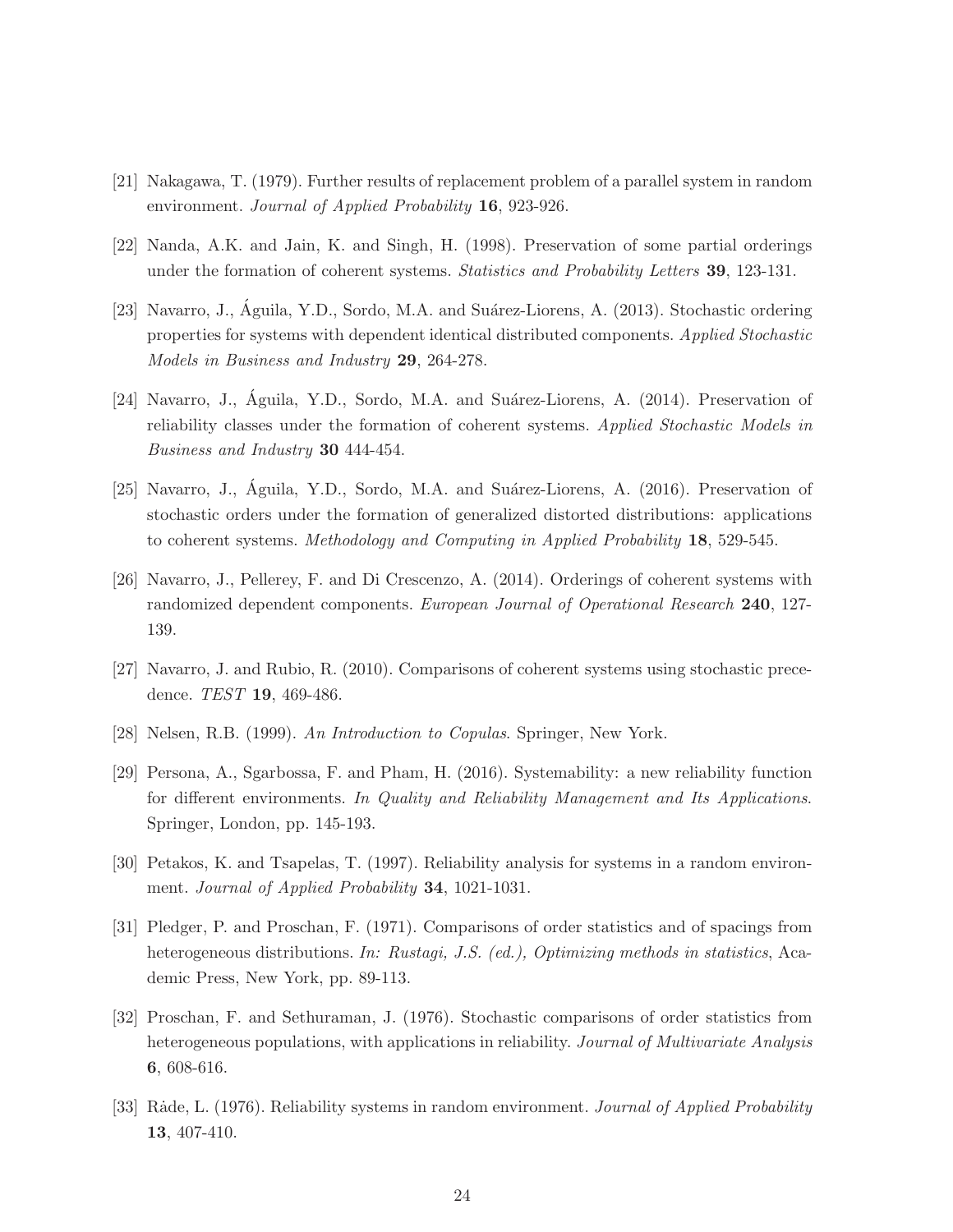- <span id="page-24-2"></span><span id="page-24-1"></span>[34] Samaniego, F.J. (2007). System signature and their applications in engineering reliability. Springer, New York.
- <span id="page-24-0"></span>[35] Samaniego, F. J. and Navarro, J. (2016). On comparing coherent systems with heterogeneous components. *Advances in Applied Probability* 48, 88-111.
- [36] Shaked, M. and Shanthikumar, J.G. (2007). *Stochastic Orders*. Springer, New York.

#### Appendix

Proof of Theorem [3.1:](#page-8-2) Consider the following two cases.

Case-I: Let  $m \geq n$ . Note that

$$
\begin{array}{rcl}\n\bar{F}_{\tau_1}(\boldsymbol{X}(\Theta))^{(x)} & = & \int_{\Omega} h_1\left(\bar{F}_{X_1}(x|\theta), \bar{F}_{X_2}(x|\theta), \dots, \bar{F}_{X_n}(x|\theta)\right) dF_{\Theta}(\theta) \\
& \leq & \int_{\Omega} h_1\left(\bar{F}_{Y_1}(x|\theta), \bar{F}_{Y_2}(x|\theta), \dots, \bar{F}_{Y_n}(x|\theta)\right) dF_{\Theta}(\theta) \\
& \leq & \int_{\Omega} h_2\left(\bar{F}_{Y_1}(x|\theta), \bar{F}_{Y_2}(x|\theta), \dots, \bar{F}_{Y_m}(x|\theta)\right) dF_{\Theta}(\theta) \\
& = & \bar{F}_{\tau_2}(\boldsymbol{Y}(\Theta))^{(x)},\n\end{array}
$$

where the first inequality follows from condition (ii) and the fact that  $h_1(\mathbf{p})$  is increasing in each  $p_i$ . The second inequality follows from condition  $(ii)$ .

Case-II: Let 
$$
n > m
$$
. Note that

$$
\begin{array}{rcl}\n\bar{F}_{\tau_1}(\boldsymbol{X}(\Theta))(\boldsymbol{x}) & = & \int_{\Omega} h_1\left(\bar{F}_{X_1}(\boldsymbol{x}|\theta), \bar{F}_{X_2}(\boldsymbol{x}|\theta), \ldots, \bar{F}_{X_n}(\boldsymbol{x}|\theta)\right) dF_{\Theta}(\theta) \\
& \leq & \int_{\Omega} h_1\left(\bar{F}_{Y_1}(\boldsymbol{x}|\theta), \bar{F}_{Y_2}(\boldsymbol{x}|\theta), \ldots, \bar{F}_{Y_m}(\boldsymbol{x}|\theta), \bar{F}_{X_{m+1}}(\boldsymbol{x}|\theta), \ldots, \bar{F}_{X_n}(\boldsymbol{x}|\theta)\right) dF_{\Theta}(\theta) \\
& \leq & \int_{\Omega} h_2\left(\bar{F}_{Y_1}(\boldsymbol{x}|\theta), \bar{F}_{Y_2}(\boldsymbol{x}|\theta), \ldots, \bar{F}_{Y_m}(\boldsymbol{x}|\theta)\right) dF_{\Theta}(\theta) \\
& = & \bar{F}_{\tau_2}(\boldsymbol{Y}(\Theta))(\boldsymbol{x}),\n\end{array}
$$

where the first inequality follows from condition (ii) and the fact that  $h_1(p)$  is increasing in each  $p_i$ . The second inequality follows from condition (*ii*). Hence the result is proved.  $\Box$ 

**Proof of Theorem [3.2:](#page-8-1)** We only prove the result under the set of conditions  $\{(i),(iii)\}$ . The result could be proved in the same line under the second set of conditions. Note that

$$
\sum_{i=1}^{m} r_{Y_i}(x|\theta_2) \left[ \frac{p_i}{h_2(\mathbf{p})} \frac{\partial h_2(\mathbf{p})}{\partial p_i} \right]_{p_i = \bar{F}_{Y_i}(x|\theta_2)} \geq \sum_{i=1}^{m} r_{Y_i}(x|\theta_1) \left[ \frac{p_i}{h_2(\mathbf{p})} \frac{\partial h_2(\mathbf{p})}{\partial p_i} \right]_{p_i = \bar{F}_{Y_i}(x|\theta_2)} \geq \sum_{i=1}^{m} r_{Y_i}(x|\theta_1) \left[ \frac{q_i}{h_2(\mathbf{q})} \frac{\partial h_2(\mathbf{q})}{\partial p_i} \right]_{q_i = \bar{F}_{Y_i}(x|\theta_1)},
$$

where the first and the second inequalities follow from conditions  $(ii)$  and  $(iii)$ . The above inequality is equivalent to the fact that

$$
\frac{h_2(\bar{F}_{Y_1}(x|\theta_2), \bar{F}_{Y_2}(x|\theta_2), \dots, \bar{F}_{Y_m}(x|\theta_2))}{h_2(\bar{F}_{Y_1}(x|\theta_1), \bar{F}_{Y_2}(x|\theta_1), \dots, \bar{F}_{Y_m}(x|\theta_1))}
$$
 is decreasing in  $x > 0$ ,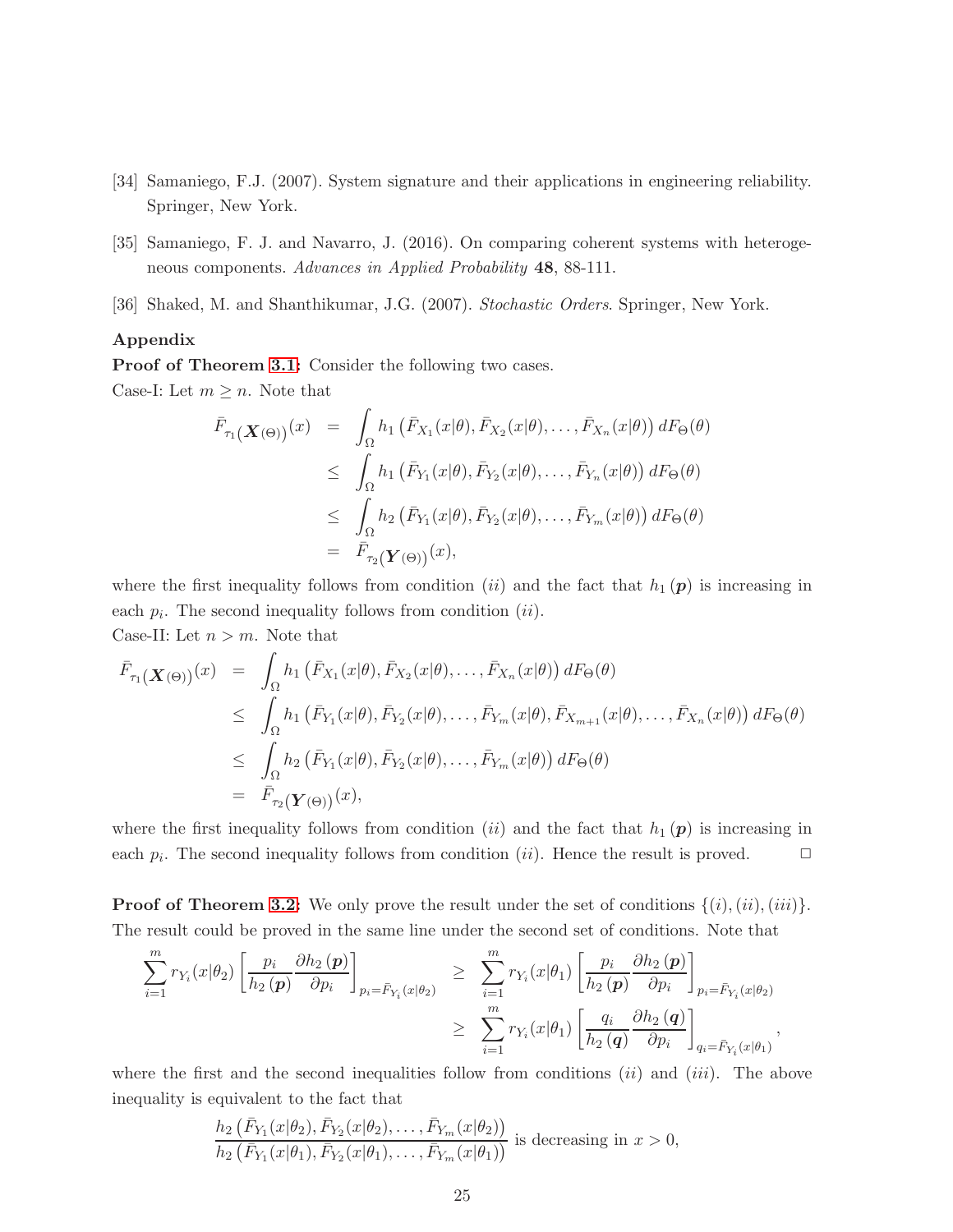or equivalently,

<span id="page-25-0"></span>
$$
h_2\left(\bar{F}_{Y_1}(x|\theta), \bar{F}_{Y_2}(x|\theta), \dots, \bar{F}_{Y_m}(x|\theta)\right) \text{ is RR}_2 \text{ in } (x, \theta) \in (0, \infty) \times \Omega. \tag{6.1}
$$

Further, we have

$$
\sum_{i=1}^{n} r_{X_i}(x|\theta) \left[ \frac{p_i}{h_1(p)} \frac{\partial h_1(p)}{\partial p_i} \right]_{p_i = \bar{F}_{X_i}(x|\theta)} \geq \sum_{i=1}^{m} r_{X_i}(x|\theta) \left[ \frac{p_i}{h_1(p)} \frac{\partial h_1(p)}{\partial p_i} \right]_{p_i = \bar{F}_{X_i}(x|\theta)}
$$
\n
$$
\geq \sum_{i=1}^{m} r_{Y_i}(x|\theta) \left[ \frac{p_i}{h_2(p)} \frac{\partial h_2(p)}{\partial p_i} \right]_{p_i = \bar{F}_{X_i}(x|\theta)}
$$
\n
$$
\geq \sum_{i=1}^{m} r_{Y_i}(x|\theta) \left[ \frac{q_i}{h_2(q)} \frac{\partial h_2(q)}{\partial q_i} \right]_{q_i = \bar{F}_{Y_i}(x|\theta)},
$$

where the first inequality holds because each term in the summation is nonnegative. The second inequality follows from conditions  $(i)$  and  $(iii)$ , whereas the third inequality follows from  $(ii)$ and  $(iii)$ . Thus the above expression can equivalently be written as

<span id="page-25-1"></span>
$$
\frac{h_2\left(\bar{F}_{Y_1}(x|\theta), \bar{F}_{Y_2}(x|\theta), \dots, \bar{F}_{Y_m}(x|\theta)\right)}{h_1\left(\bar{F}_{X_1}(x|\theta), \bar{F}_{X_2}(x|\theta), \dots, \bar{F}_{X_n}(x|\theta)\right)}
$$
 is increasing in  $x > 0$ , for all  $\theta \in \Omega$ . (6.2)

Again, condition (iii) implies that, for all  $\theta_1 \le \theta_2$ , and for all  $i = 1, 2, \ldots, n$  and  $j = 1, 2, \ldots, m$ ,

$$
X_i(\theta_1) \leq_{st} X_i(\theta_2) \text{ and } Y_j(\theta_2) \leq_{st} Y_j(\theta_1). \tag{6.3}
$$

On using this, we get

$$
\frac{d}{d\theta}h_1\left(\bar{F}_{X_1}(x|\theta), \bar{F}_{X_2}(x|\theta), \dots, \bar{F}_{X_n}(x|\theta)\right) = \sum_{i=1}^n \left[\frac{\partial h_1(p)}{\partial p_i} \frac{dp_i}{d\theta}\right]_{p_i = \bar{F}_{X_i}(x|\theta)} \geq 0,
$$

and

$$
\frac{d}{d\theta}h_2\left(\bar{F}_{Y_1}(x|\theta),\bar{F}_{Y_2}(x|\theta),\ldots,\bar{F}_{Y_m}(x|\theta)\right) = \sum_{j=1}^m \left[\frac{\partial h_2(q)}{\partial p_i}\frac{dp_i}{d\theta}\right]_{p_i=\bar{F}_{Y_i}(x|\theta)} \leq 0,
$$

or equivalently,

$$
\frac{1}{h_1(\bar{F}_{X_1}(x|\theta), \bar{F}_{X_2}(x|\theta), \dots, \bar{F}_{X_n}(x|\theta))}
$$
 is decreasing in  $\theta \in \Omega$ ,

and

$$
h_2(\bar{F}_{Y_1}(x|\theta), \bar{F}_{Y_2}(x|\theta), \ldots, \bar{F}_{Y_m}(x|\theta))
$$
 is decreasing in  $\theta \in \Omega$ .

On combining these two get

<span id="page-25-2"></span>
$$
\frac{h_2\left(\bar{F}_{Y_1}(x|\theta), \bar{F}_{Y_2}(x|\theta), \dots, \bar{F}_{Y_m}(x|\theta)\right)}{h_1\left(\bar{F}_{X_1}(x|\theta), \bar{F}_{X_2}(x|\theta), \dots, \bar{F}_{X_n}(x|\theta)\right)}
$$
 is decreasing in  $\theta \in \Omega$ , for all  $x > 0$ . (6.4)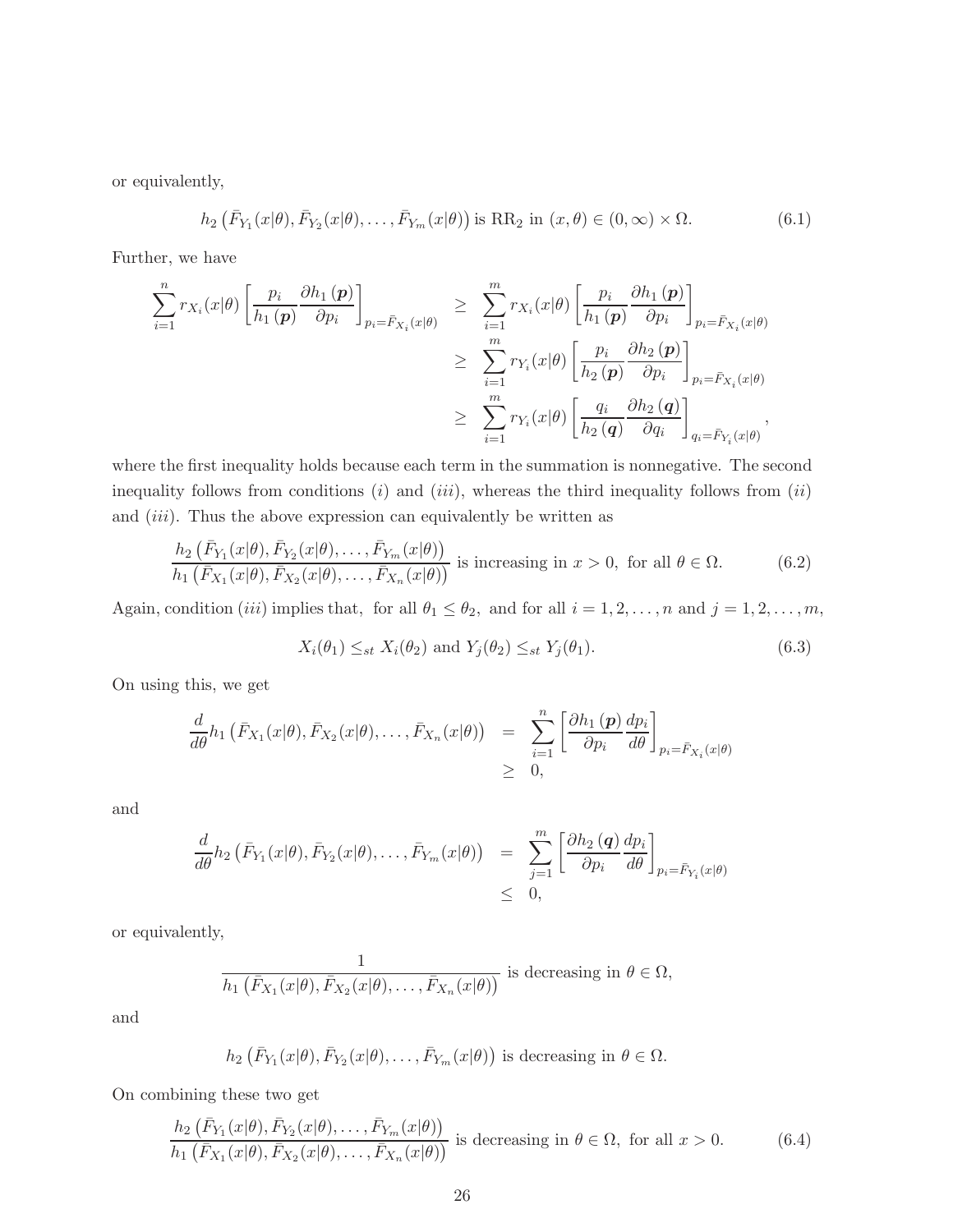On using [\(6.1\)](#page-25-0), [\(6.2\)](#page-25-1) and [\(6.4\)](#page-25-2) in Lemma [2.1,](#page-6-3) we get, for  $x_1 \le x_2$ ,

$$
\frac{\int_{\Omega} h_1\left(\bar{F}_{X_1}(x_2|\theta), \bar{F}_{X_2}(x_2|\theta), \dots, \bar{F}_{X_n}(x_2|\theta)\right) dF_{\Theta}(\theta)}{\int_{\Omega} h_2\left(\bar{F}_{Y_1}(x_2|\theta), \bar{F}_{Y_2}(x_2|\theta), \dots, \bar{F}_{Y_m}(x_2|\theta)\right) dF_{\Theta}(\theta)} \n\leq \frac{\int_{\Omega} h_1\left(\bar{F}_{X_1}(x_1|\theta), \bar{F}_{X_2}(x_1|\theta), \dots, \bar{F}_{X_n}(x_2|\theta)\right) dF_{\Theta}(\theta)}{\int_{\Omega} h_2\left(\bar{F}_{Y_1}(x_1|\theta), \bar{F}_{Y_2}(x_1|\theta), \dots, \bar{F}_{Y_m}(x_1|\theta)\right) dF_{\Theta}(\theta)},
$$

or equivalently,

$$
\frac{\bar{F}_{\tau_1}(\mathbf{X}(\Theta))}(x)}{\bar{F}_{\tau_2}(\mathbf{Y}(\Theta))}(x)} = \frac{\int_{\Omega} h_1(\bar{F}_{X_1}(x|\theta), \bar{F}_{X_2}(x|\theta), \dots, \bar{F}_{X_n}(x|\theta)) dF_{\Theta}(\theta)}{\int_{\Omega} h_2(\bar{F}_{Y_1}(x|\theta), \bar{F}_{Y_2}(x|\theta), \dots, \bar{F}_{Y_m}(x|\theta)) dF_{\Theta}(\theta)}
$$
 is decreasing in  $x > 0$ ,  
and hence  $\tau_1(\mathbf{X}(\Theta)) \leq_{hr} \tau_2(\mathbf{Y}(\Theta)).$ 

**Proof of Theorem [3.3:](#page-9-1)** We only prove the result under the set of conditions  $\{(i), (ii), (iii)\}.$ The result could be proved in the same line under the second set of conditions. Note that

$$
\sum_{i=1}^{n} \tilde{r}_{X_i}(x|\theta_2) \left[ \frac{1-p_i}{1-h_1(p)} \frac{\partial h_1(p)}{\partial p_i} \right]_{p_i = \bar{F}_{X_i}(x|\theta_2)} \geq \sum_{i=1}^{n} \tilde{r}_{X_i}(x|\theta_1) \left[ \frac{1-p_i}{1-h_1(p)} \frac{\partial h_1(p)}{\partial p_i} \right]_{p_i = \bar{F}_{X_i}(x|\theta_2)}
$$

$$
\geq \sum_{i=1}^{n} \tilde{r}_{X_i}(x|\theta_1) \left[ \frac{q_i}{1-h_1(q)} \frac{\partial h_1(q)}{\partial p_i} \right]_{q_i = \bar{F}_{X_i}(x|\theta_1)}
$$

,

where the first and the second inequalities follow from conditions  $(ii)$  and  $(iii)$ . The above expression can equivalently be written as

$$
\frac{1-h_1(\bar{F}_{X_1}(x|\theta_2), \bar{F}_{X_2}(x|\theta_2), \dots, \bar{F}_{X_n}(x|\theta_2))}{1-h_1(\bar{F}_{X_1}(x|\theta_1), \bar{F}_{X_2}(x|\theta_1), \dots, \bar{F}_{X_n}(x|\theta_1))}
$$
 is increasing in  $x > 0$ ,

or equivalently,

<span id="page-26-0"></span>
$$
1 - h_1\left(\bar{F}_{X_1}(x|\theta), \bar{F}_{X_2}(x|\theta), \dots, \bar{F}_{X_n}(x|\theta)\right) \text{ is TP}_2 \text{ in } (x, \theta) \in (0, \infty) \times \Omega. \tag{6.5}
$$

Further, we have

$$
\sum_{i=1}^{m} \tilde{r}_{Y_i}(x|\theta) \left[ \frac{1-p_i}{1-h_2(p)} \frac{\partial h_2(p)}{\partial p_i} \right]_{p_i = \bar{F}_{Y_i}(x|\theta)} \geq \sum_{i=1}^{n} \tilde{r}_{Y_i}(x|\theta) \left[ \frac{1-p_i}{1-h_2(p)} \frac{\partial h_2(p)}{\partial p_i} \right]_{p_i = \bar{F}_{Y_i}(x|\theta)}
$$
\n
$$
\geq \sum_{i=1}^{n} \tilde{r}_{X_i}(x|\theta) \left[ \frac{1-p_i}{1-h_1(p)} \frac{\partial h_2(p)}{\partial p_i} \right]_{p_i = \bar{F}_{Y_i}(x|\theta)}
$$
\n
$$
\geq \sum_{i=1}^{n} \tilde{r}_{X_i}(x|\theta) \left[ \frac{1-q_i}{1-h_1(q)} \frac{\partial h_1(q)}{\partial q_i} \right]_{q_i = \bar{F}_{X_i}(x|\theta)},
$$

where the first inequality holds because each term in the summation is nonnegative. The second inequality follows from conditions  $(i)$  and  $(iii)$ , whereas the third inequality follows from  $(ii)$ and  $(iii)$ . Then the above expression can equivalently be written as

<span id="page-26-1"></span>
$$
\frac{1 - h_2\left(\bar{F}_{Y_1}(x|\theta), \bar{F}_{Y_2}(x|\theta), \dots, \bar{F}_{Y_m}(x|\theta)\right)}{1 - h_1\left(\bar{F}_{X_1}(x|\theta), \bar{F}_{X_2}(x|\theta), \dots, \bar{F}_{X_n}(x|\theta)\right)}
$$
 is increasing in  $x > 0$ , for all  $\theta \in \Omega$ . (6.6)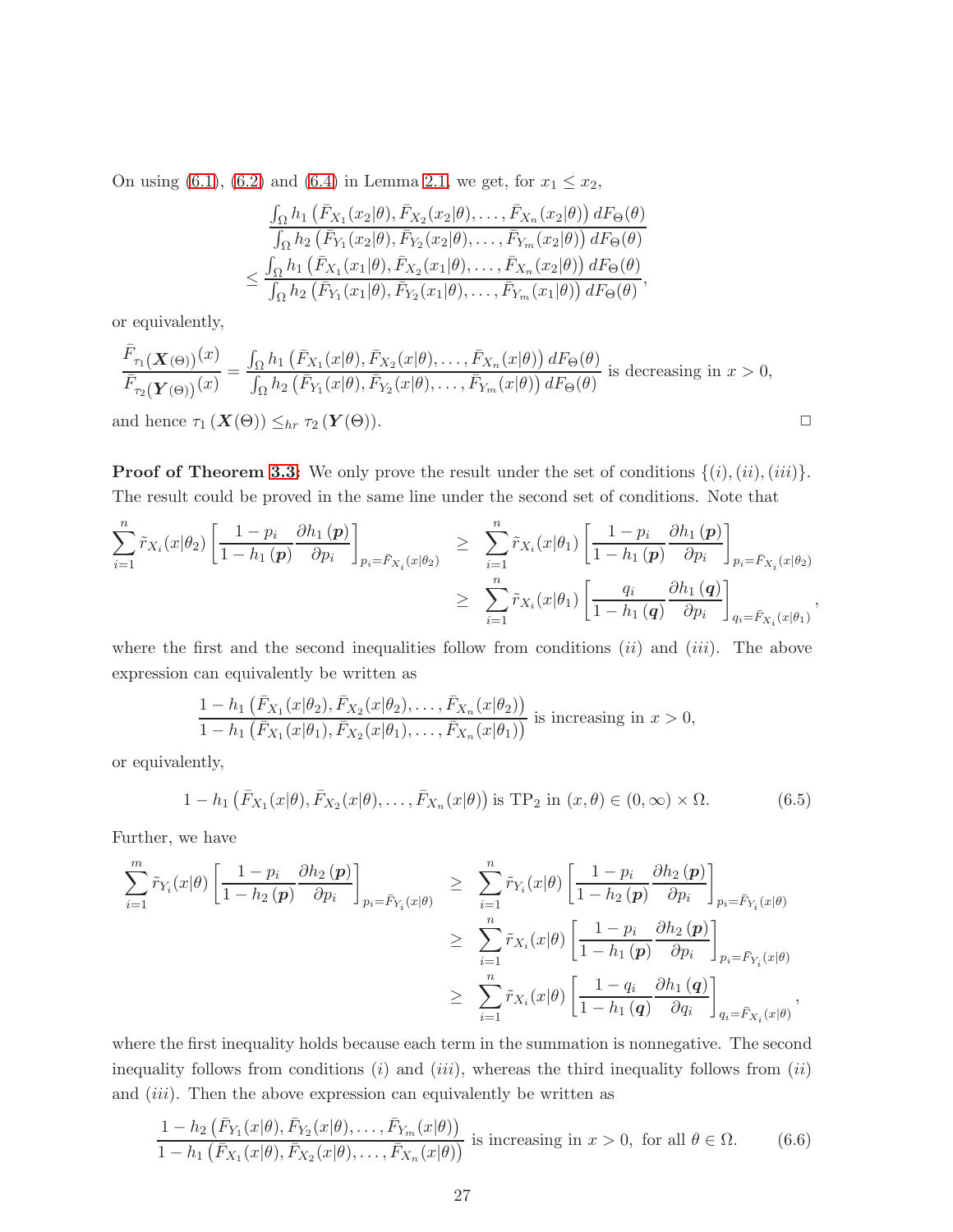Again, condition (iii) implies that, for all  $\theta_1 \le \theta_2$ , and for all  $i = 1, 2, ..., n$  and  $j = 1, 2, ..., m$ ,

$$
X_i(\theta_1) \leq_{st} X_i(\theta_2)
$$
 and  $Y_j(\theta_2) \leq_{st} Y_j(\theta_1)$ .

On using this, we get

$$
\frac{d}{d\theta} \left[1 - h_1\left(\bar{F}_{X_1}(x|\theta), \bar{F}_{X_2}(x|\theta), \dots, \bar{F}_{X_n}(x|\theta)\right)\right] = -\sum_{i=1}^n \left[\frac{\partial h_1(p)}{\partial p_i} \frac{dp_i}{d\theta}\right]_{p_i = \bar{F}_{X_i}(x|\theta)} \leq 0,
$$

and

$$
\frac{d}{d\theta} \left[ 1 - h_2 \left( \bar{F}_{Y_1}(x|\theta), \bar{F}_{Y_2}(x|\theta), \dots, \bar{F}_{Y_m}(x|\theta) \right) \right] = - \sum_{j=1}^m \left[ \frac{\partial h_2(q)}{\partial p_i} \frac{dp_i}{d\theta} \right]_{p_i = \bar{F}_{Y_i}(x|\theta)} \geq 0,
$$

or equivalently,

$$
\frac{1}{1-h_1(\bar{F}_{X_1}(x|\theta), \bar{F}_{X_2}(x|\theta), \dots, \bar{F}_{X_n}(x|\theta))}
$$
 is increasing in  $\theta \in \Omega$ ,

and

$$
1-h_2\left(\bar{F}_{Y_1}(x|\theta),\bar{F}_{Y_2}(x|\theta),\ldots,\bar{F}_{Y_m}(x|\theta)\right)
$$
 is increasing in  $\theta \in \Omega$ .

On combining, we get

<span id="page-27-0"></span>
$$
\frac{1 - h_2\left(\bar{F}_{Y_1}(x|\theta), \bar{F}_{Y_2}(x|\theta), \dots, \bar{F}_{Y_m}(x|\theta)\right)}{1 - h_1\left(\bar{F}_{X_1}(x|\theta), \bar{F}_{X_2}(x|\theta), \dots, \bar{F}_{X_n}(x|\theta)\right)}
$$
 is increasing in  $\theta \in \Omega$ , for all  $x > 0$ . (6.7)

On using [\(6.5\)](#page-26-0), [\(6.6\)](#page-26-1) and [\(6.7\)](#page-27-0) in Lemma [2.1,](#page-6-3) we get, for  $x_1 \le x_2$ ,

$$
\frac{\int_{\Omega} \left[1-h_2\left(\bar{F}_{Y_1}(x_2|\theta), \bar{F}_{Y_2}(x_2|\theta), \ldots, \bar{F}_{Y_m}(x_2|\theta)\right)\right] dF_{\Theta}(\theta)}{\int_{\Omega} \left[1-h_1\left(\bar{F}_{X_1}(x_2|\theta), \bar{F}_{X_2}(x_2|\theta), \ldots, \bar{F}_{X_n}(x_2|\theta)\right)\right] dF_{\Theta}(\theta)}\n\geq \frac{\int_{\Omega} \left[1-h_2\left(\bar{F}_{Y_1}(x_1|\theta), \bar{F}_{Y_2}(x_1|\theta), \ldots, \bar{F}_{Y_m}(x_1|\theta)\right)\right] dF_{\Theta}(\theta)}{\int_{\Omega} \left[1-h_1\left(\bar{F}_{X_1}(x_1|\theta), \bar{F}_{X_2}(x_1|\theta), \ldots, \bar{F}_{X_n}(x_2|\theta)\right)\right] dF_{\Theta}(\theta)},
$$

or equivalently,

$$
\frac{F_{\tau_2}(\mathbf{Y}(\Theta))}(x)}{F_{\tau_1}(\mathbf{X}(\Theta))}(x)} = \frac{\int_{\Omega} \left[1 - h_2\left(\bar{F}_{Y_1}(x|\theta), \bar{F}_{Y_2}(x|\theta), \dots, \bar{F}_{Y_m}(x|\theta)\right)\right] dF_{\Theta}(\theta)}{ \int_{\Omega} \left[1 - h_1\left(\bar{F}_{X_1}(x|\theta), \bar{F}_{X_2}(x|\theta), \dots, \bar{F}_{X_n}(x|\theta)\right)\right] dF_{\Theta}(\theta)} \text{ is increasing in } x > 0,
$$
\nand hence  $\tau_1(\mathbf{X}(\Theta)) \leq_{rhr} \tau_2(\mathbf{Y}(\Theta)).$ 

**Proof of Theorem [5.2:](#page-16-2)** We only prove the result under the condition  $\{(i), (iii), (iv)\}$ . The result follows similarly for the other case. Now, from condition  $(iv)$ , we have

<span id="page-27-1"></span>
$$
\min_{1 \le i \le n} r_{X_i}(x|\theta) \ge \max_{1 \le i \le m} r_{Y_i}(x) \text{ for all } \theta \in \Omega.
$$
\n(6.8)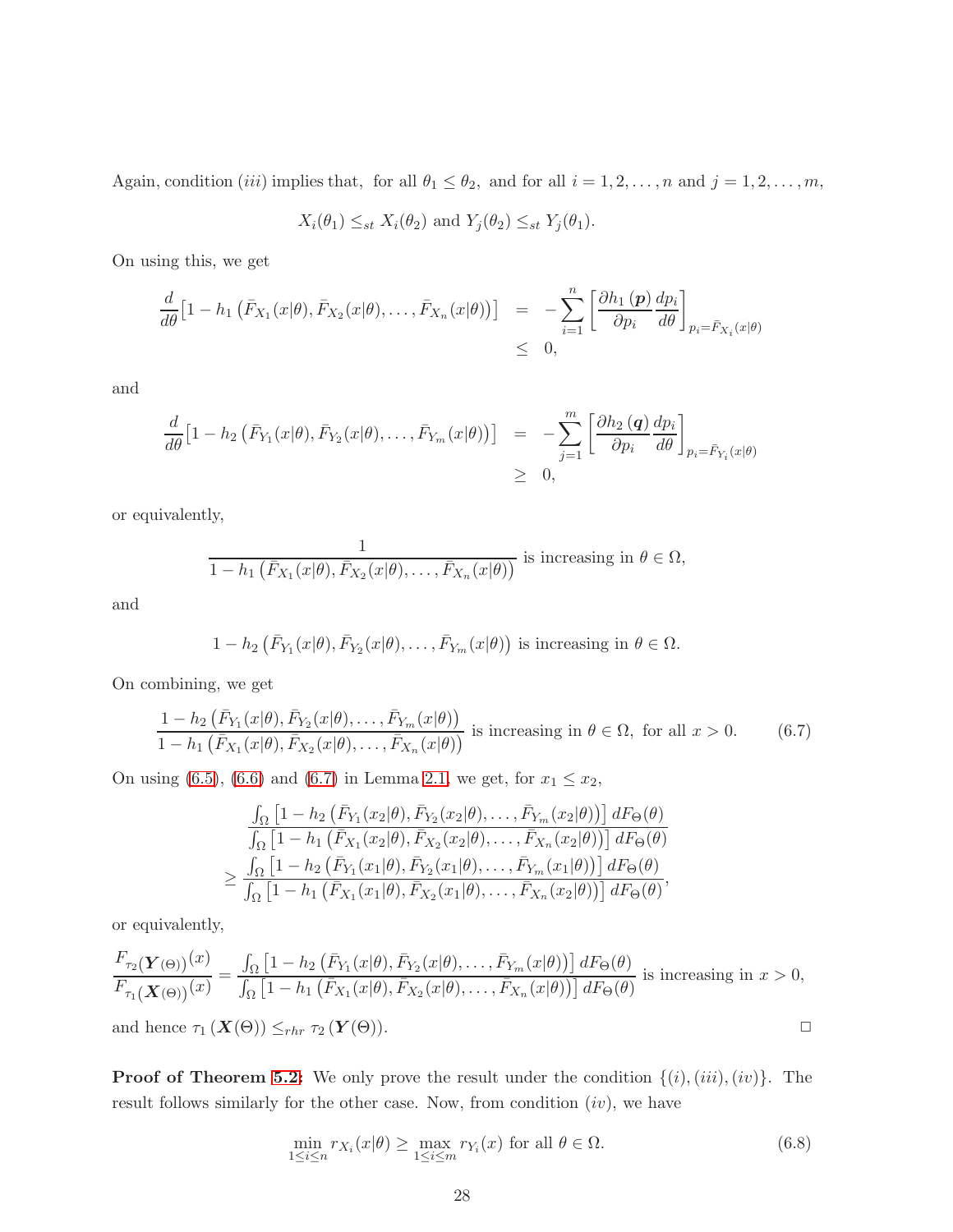Then

$$
\sum_{i=1}^{n} r_{X_i}(x|\theta) \left[ \frac{p_i}{h_1(p)} \frac{\partial h_1(p)}{\partial p_i} \right]_{p_i = \bar{F}_{X_i}(x|\theta)}
$$
\n
$$
\geq \min_{1 \leq i \leq n} r_{X_i}(x|\theta) \sum_{i=1}^{n} \left[ \frac{p_i}{h_1(p)} \frac{\partial h_1(p)}{\partial p_i} \right]_{p_i = \bar{F}_{X_i}(x|\theta)}
$$
\n
$$
\geq \max_{1 \leq i \leq m} r_{Y_i}(x) \sum_{i=1}^{m} \left[ \frac{p_i}{h_2(p)} \frac{\partial h_2(p)}{\partial p_i} \right]_{p_i = \bar{F}_{X_i}(x|\theta), i=1,2,...,min\{m,n\},}
$$
\n
$$
\geq \max_{1 \leq i \leq m} r_{Y_i}(x) \sum_{i=1}^{m} \left[ \frac{q_i}{h_2(q)} \frac{\partial h_2(q)}{\partial q_i} \right]_{q_i = \bar{F}_{Y_i}(x)}
$$
\n
$$
\geq \sum_{i=1}^{m} r_{Y_i}(x) \left[ \frac{q_i}{h_2(q)} \frac{\partial h_2(q)}{\partial q_i} \right]_{q_i = \bar{F}_{Y_i}(x)},
$$

where the first and the fourth inequalities are obvious. The second inequality follows from  $(6.8)$ and condition  $(i)$ , whereas the third inequality follows from condition  $(iii)$  and  $(iv)$ . Now, the above inequality implies that

$$
h_2\left(\bar{F}_{Y_1}(x), \bar{F}_{Y_2}(x), \dots, \bar{F}_{Y_m}(x)\right) \int_{\Omega} \left(\sum_{i=1}^n r_{X_i}(x|\theta) \left[p_i \frac{\partial h_1(p)}{\partial p_i}\right]_{p_i = \bar{F}_{X_i}(x|\theta)}\right) dF_{\Theta}(\theta)
$$

$$
\geq \left(\sum_{i=1}^m r_{Y_i}(x) \left[q_i \frac{\partial h_2(q)}{\partial q_i}\right]_{q_i = \bar{F}_{Y_i}(x)}\right) \int_{\Omega} h_1\left(\bar{F}_{X_1}(x|\theta), \bar{F}_{X_2}(x|\theta), \dots, \bar{F}_{X_n}(x|\theta)\right) dF_{\Theta}(\theta),
$$

which is equivalent to the fact that

$$
\frac{\bar{F}_{\tau_1}(\boldsymbol{X}(\Theta))}(x)}{\bar{F}_{\tau_2}(\boldsymbol{Y})(x)} = \frac{\int_{\Omega} h_1\left(\bar{F}_{X_1}(x|\theta), \bar{F}_{X_2}(x|\theta), \dots, \bar{F}_{X_n}(x|\theta)\right) dF_{\Theta}(\theta)}{h_2\left(\bar{F}_{Y_1}(x), \bar{F}_{Y_2}(x), \dots, \bar{F}_{Y_m}(x)\right)} \text{ is decreasing in } x > 0,
$$

and hence  $\tau_1(X(\Theta)) \leq_{hr} \tau_2(Y)$ .

**Proof of Theorem [5.4:](#page-17-0)** We only prove the result under the condition  $\{(i),(ii),(iv)\}$ . The result follows similarly for the other case. Now, from condition  $(iv)$ , we have

<span id="page-28-0"></span>
$$
\min_{1 \le i \le m} \tilde{r}_{Y_i}(x) \ge \max_{1 \le i \le n} \tilde{r}_{X_i}(x|\theta) \text{ for all } \theta \in \Omega.
$$
\n(6.9)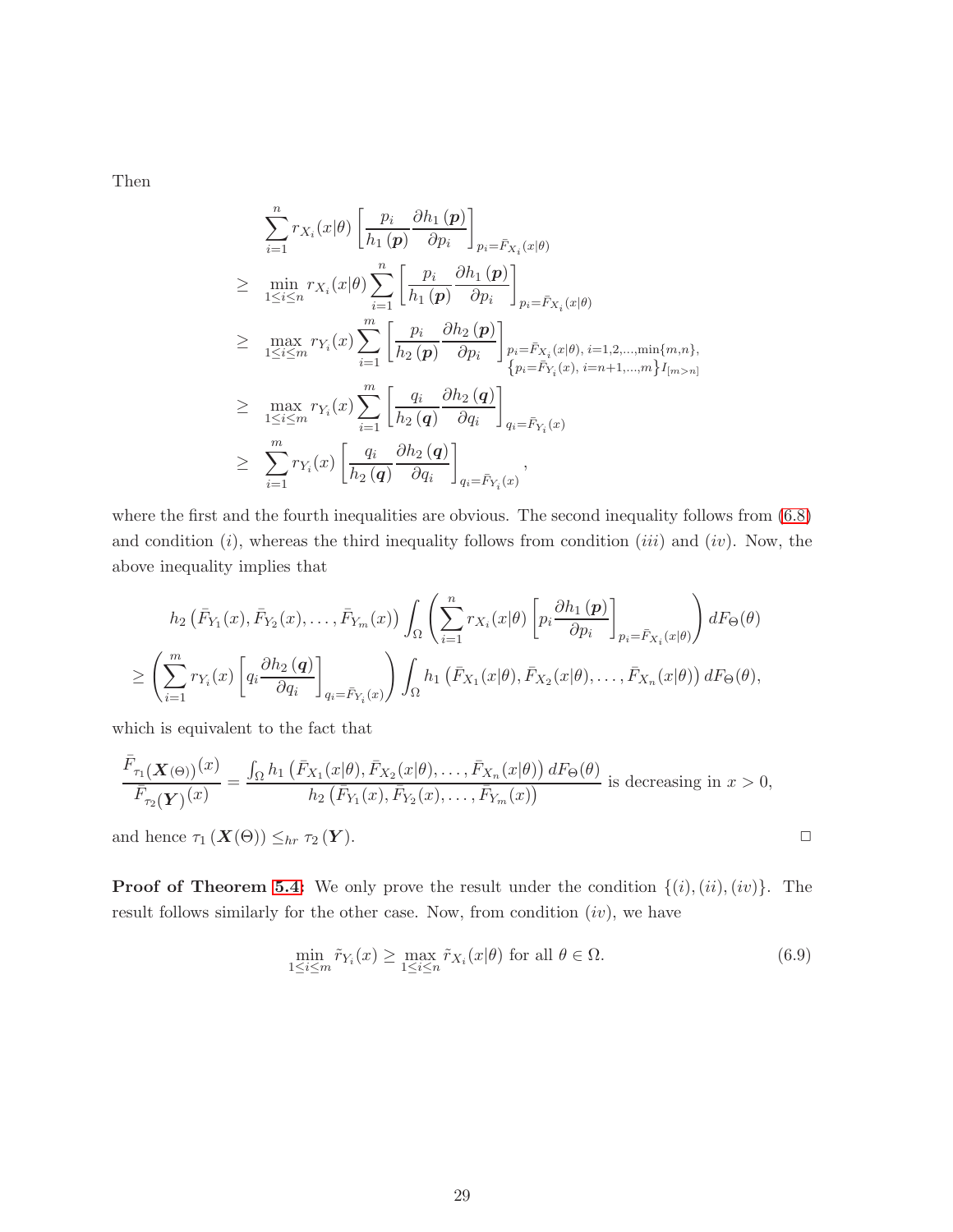Note that

$$
\sum_{i=1}^{m} \tilde{r}_{Y_i}(x) \left[ \frac{1-p_i}{1-h_2(p)} \frac{\partial h_2(p)}{\partial p_i} \right]_{p_i = \bar{F}_{Y_i}(x)}
$$
\n
$$
\geq \min_{1 \leq i \leq m} \tilde{r}_{Y_i}(x) \sum_{i=1}^{m} \left[ \frac{1-p_i}{1-h_2(p)} \frac{\partial h_2(p)}{\partial p_i} \right]_{p_i = \bar{F}_{Y_i}(x)}
$$
\n
$$
\geq \max_{1 \leq i \leq n} \tilde{r}_{X_i}(x|\theta) \sum_{i=1}^{n} \left[ \frac{1-p_i}{1-h_1(p)} \frac{\partial h_1(p)}{\partial p_i} \right]_{p_i = \bar{F}_{Y_i}(x), i=1,2,\dots, \min\{m,n\},}
$$
\n
$$
\geq \max_{1 \leq i \leq n} \tilde{r}_{X_i}(x|\theta) \sum_{i=1}^{n} \left[ \frac{1-q_i}{1-h_1(q)} \frac{\partial h_1(q)}{\partial q_i} \right]_{q_i = \bar{F}_{X_i}(x|\theta)}
$$
\n
$$
\geq \sum_{i=1}^{n} \tilde{r}_{X_i}(x|\theta) \left[ \frac{1-q_i}{1-h_1(q)} \frac{\partial h_1(q)}{\partial q_i} \right]_{q_i = \bar{F}_{X_i}(x|\theta)},
$$

where the first and the fourth inequalities are obvious. The second inequality follows from  $(6.9)$ and condition  $(i)$ , whereas the third inequality follows from condition  $(ii)$  and  $(iv)$ . Further, the above inequality implies that

$$
\left(\sum_{i=1}^{m} \tilde{r}_{Y_i}(x) \left[ (1-p_i) \frac{\partial h_2(p)}{\partial p_i} \right]_{p_i = \bar{F}_{Y_i}(x)} \right) \int_{\Omega} \left[ 1 - h_1 \left( \bar{F}_{X_1}(x|\theta), \bar{F}_{X_2}(x|\theta), \dots, \bar{F}_{X_n}(x|\theta) \right) \right] dF_{\Theta}(\theta)
$$
\n
$$
\geq \left[ 1 - h_2 \left( \bar{F}_{Y_1}(x), \bar{F}_{Y_2}(x), \dots, \bar{F}_{Y_m}(x) \right) \right] \int_{\Omega} \left( \sum_{i=1}^{n} \tilde{r}_{X_i}(x|\theta) \left[ (1-q_i) \frac{\partial h_1(q)}{\partial q_i} \right]_{q_i = \bar{F}_{X_i}(x|\theta)} \right) dF_{\Theta}(\theta),
$$

which is equivalent to the fact that

$$
\frac{F_{\tau_1}(\mathbf{X}(\Theta))}(x)}{F_{\tau_2}(\mathbf{Y})}(x)} = \frac{\int_{\Omega} \left[1 - h_1\left(\bar{F}_{X_1}(x|\theta), \bar{F}_{X_2}(x|\theta), \dots, \bar{F}_{X_n}(x|\theta)\right)\right] dF_{\Theta}(\theta)}{1 - h_2\left(\bar{F}_{Y_1}(x), \bar{F}_{Y_2}(x), \dots, \bar{F}_{Y_m}(x)\right)} \text{ is decreasing in } x > 0,
$$

and hence  $\tau_1 (\mathbf{X}(\Theta)) \leq_{rhr} \tau_2 (\mathbf{Y}).$ 

**Proof of Theorem [5.6:](#page-18-0)** Note that  $\tau_1(X(\Theta)) \leq_{lr} \tau_2(Y)$  holds if

$$
\frac{f_{\tau_1}(\mathbf{X}(\Theta))(x)}{f_{\tau_2}(\mathbf{Y})(x)} = \frac{\int_{\Omega} \left[ \sum_{i=1}^n \left( f_{X_i}(x|\theta) \frac{\partial h_1(\mathbf{p})}{\partial p_i} \right) \right] dF_{\Theta}(\theta)}{\sum_{i=1}^m \left( f_{Y_i}(x) \frac{\partial h_2(\mathbf{q})}{\partial q_i} \right)} \text{ is decreasing in } x > 0,
$$

or equivalently,

$$
\frac{\sum_{i=1}^{n} \left[ \int_{\Omega} \left( f_{X_i}(x | \theta) \frac{\partial h_1(\mathbf{p})}{\partial p_i} \right) dF_{\Theta}(\theta) \right]}{\sum_{i=1}^{m} \left( f_{Y_i}(x) \frac{\partial h_2(\mathbf{q})}{\partial q_i} \right)} \text{ is decreasing in } x > 0.
$$